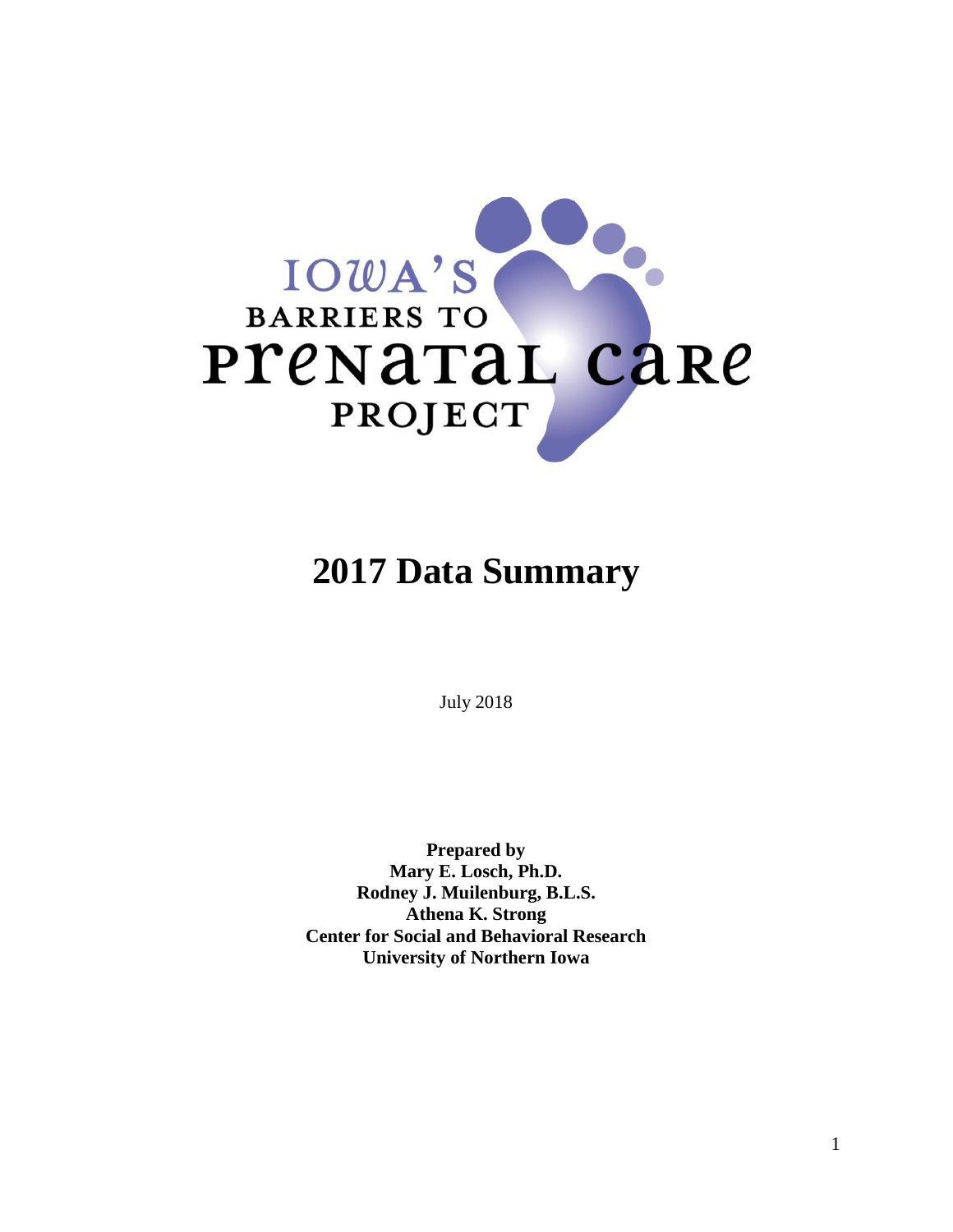#### **OVERVIEW**

The findings in this summary are based on the Iowa Barriers to Prenatal Care project. Ongoing since 1991, the purpose of this project is to obtain brief, accurate information about women delivering babies in Iowa hospitals. Specifically, the project seeks to learn about women's experiences getting prenatal or delivery care during their current pregnancy. Other information is included which may be pertinent to health planners or those concerned with the systematic development of health care services.

This project is a cooperative venture of all of Iowa's maternity hospitals, the University of Northern Iowa Center for Social and Behavioral Research, and the Iowa Department of Public Health. The Robert Wood Johnson Foundation funded the first three years of this project. The current funding is provided by the Iowa Department of Public Health. The Director is Dr. Mary Losch, University of Northern Iowa Center for Social and Behavioral Research. The Coordinator for the project is Rodney Muilenburg.

The questionnaire is distributed to nearly eighty maternity hospitals across the state of Iowa. Nursing staff or those responsible for obtaining birth certificate information in the obstetrics unit are responsible for approaching all birth mothers prior to dismissal to request their participation in the study. The questionnaire takes approximately ten minutes to complete. Completed questionnaires are returned to the University of Northern Iowa Center for Social and Behavioral Research for data entry and analysis. Returns are made monthly, weekly, or biweekly depending on the number of births per week in a given hospital. Except in the case of a mother who is too ill to complete the questionnaire, all mothers are eligible to be recruited for participation.

The present yearly report includes an analysis of large Iowa cities, a trend analysis of the last ten years, and a frequency analysis of all variables included in the 2017 questionnaire. Unless otherwise noted, all entries reflect percentages. Please note that, because percentages were rounded, total values may not equal 100%. Data presented are based upon 2017 questionnaires received to date ( $n = 20,919$ ). All analyses reflect unweighted percentages of those responding.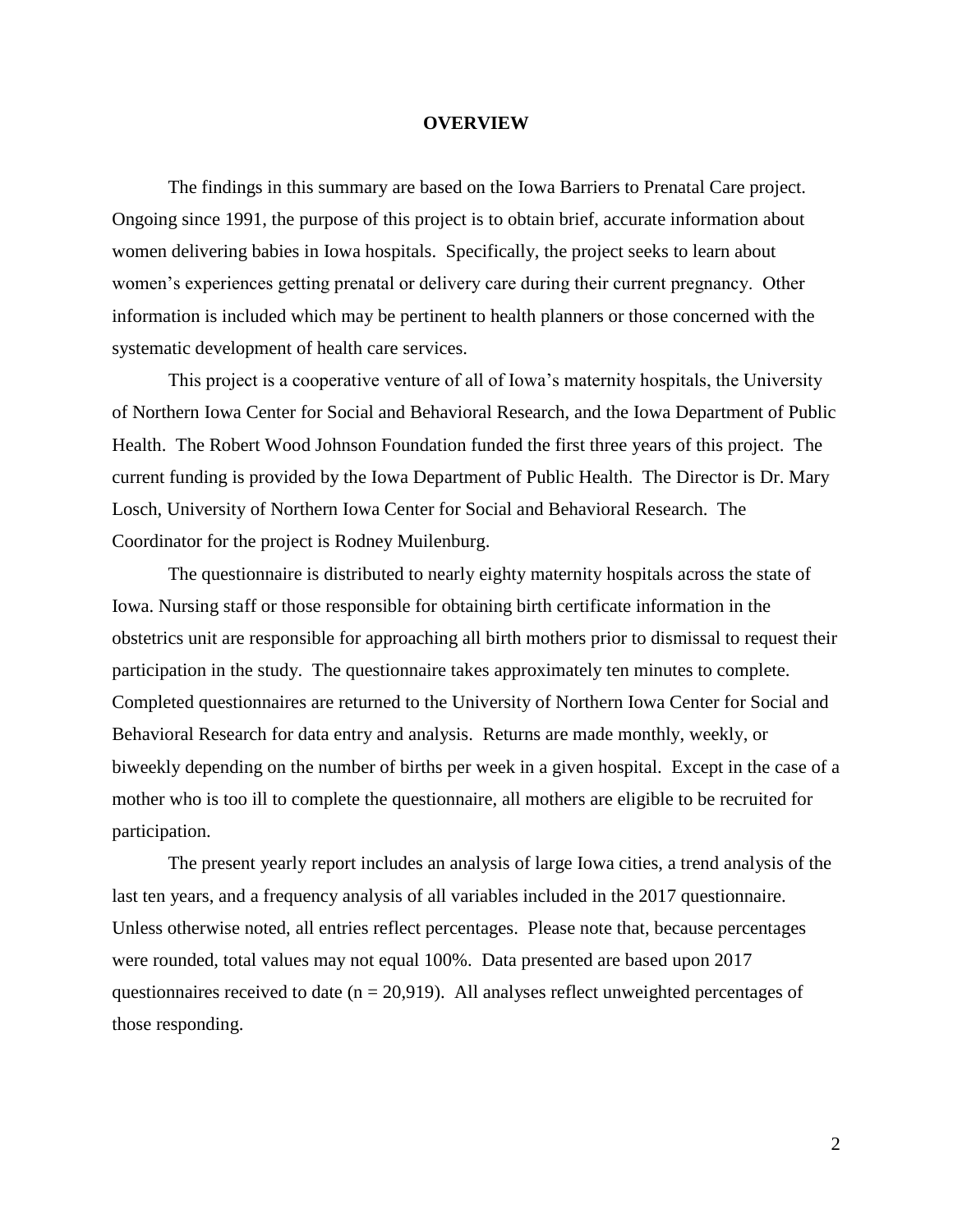#### **Questions concerning this project or additional data requests may be addressed to:**

Mary Losch, Ph.D. Director, Center for Social & Behavioral Research University of Northern Iowa Cedar Falls, IA 50614-0402 Phone: (319) 273-2105 Fax: (319) 273-3104 [mary.losch@uni.edu](mailto:mary.losch@uni.edu)

Rodney Muilenburg, B.L.S. Field Supervisor, Center for Social & Behavioral Research University of Northern Iowa Cedar Falls, IA 50614-0402 Phone: (319) 273-2105 Fax: (319) 273-3104 [rod.muilenburg@uni.edu](mailto:sdw1307@uni.edu)

### **Recommended Citation:**

Losch, M. E., Muilenburg, R. J., & Strong, A. K. (2017). Iowa Barriers to Prenatal Care Project. Iowa Department of Public Health, University of Northern Iowa Center for Social and Behavioral Research: 2017 Data Summary.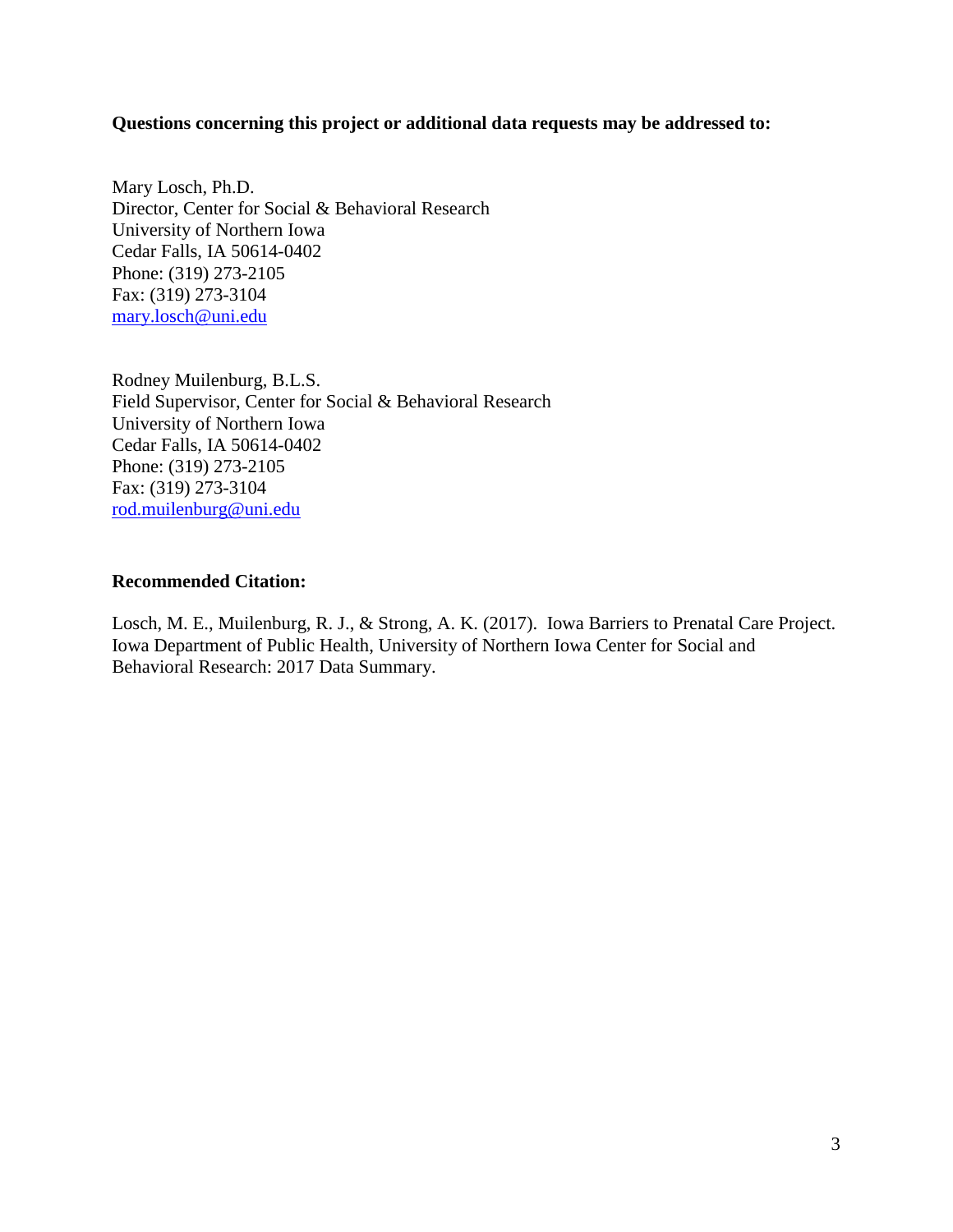# **TABLE OF CONTENTS**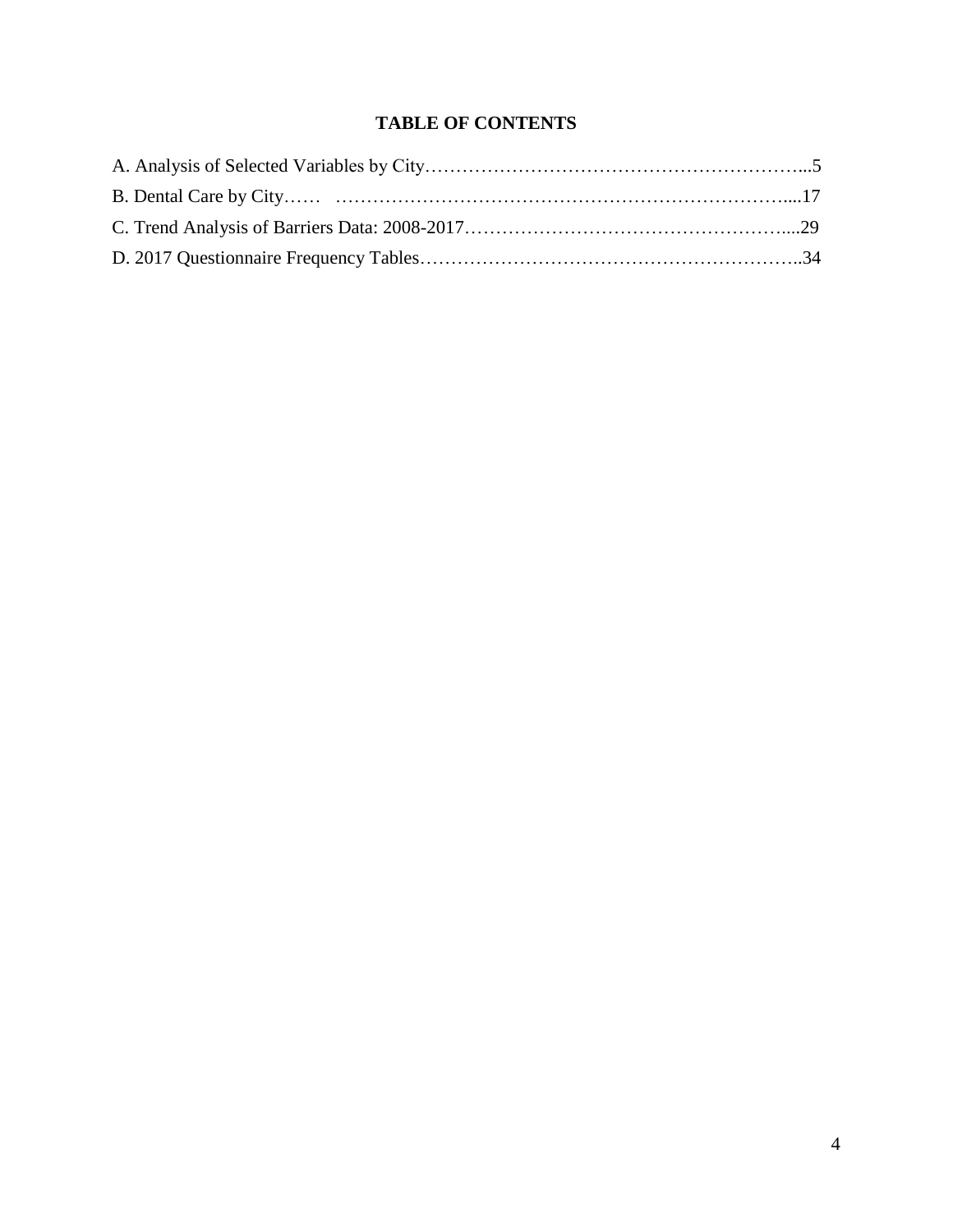# **A. Analysis of Selected Variables by City**

The present section compares the findings across the following cities for all 2017 data received  $(n = 12,319)$ . Location of hospital where mothers gave birth is the basis for analysis.

> $DM = Des$  Moines (n = 6,885)  $QC = Quad Cities (n = 604)$  $SC =$  Sioux City (n = 489)  $WL = Waterloo (n = 1,194)$  $CR = Cedar Rapids (n = 1,432)$  $DB = Dubuque (n = 692)$ IC = Iowa City ( $n = 1,023$ )

\*All data provided in the following tables reflect percentages unless otherwise noted.

#### **Mother/Family Characteristics**

Overall, the age of the mothers in the cities matched the state data. Sioux City had a higher percentage of mothers aged 18-19 (5%) than the other cities. Iowa City (12%) had the highest percentage of mothers over 35 (see Table A1).

|                 | o            |    |           |           |    |    |    |          |
|-----------------|--------------|----|-----------|-----------|----|----|----|----------|
|                 | <b>STATE</b> | DM | <b>QC</b> | <b>SC</b> | WL | CR | DB | IC       |
| $<$ 18 years    | 01           | 01 | 01        | 01        | 01 | 01 | 01 | $\leq$ 1 |
| 18 - 19 years   | 03           | 03 | 03        | 05        | 03 | 02 | 01 | 01       |
| $20 - 25$ years | 25           | 22 | 19        | 29        | 25 | 22 | 20 | 18       |
| 26 - 30 years   | 36           | 35 | 41        | 32        | 39 | 36 | 38 | 37       |
| 31 - 35 years   | 26           | 29 | 26        | 25        | 25 | 29 | 30 | 31       |
| $> 35$ years    | 09           | 11 | 09        | 09        | 08 | 10 | 11 | 12       |

**Table A1. Mother's Age**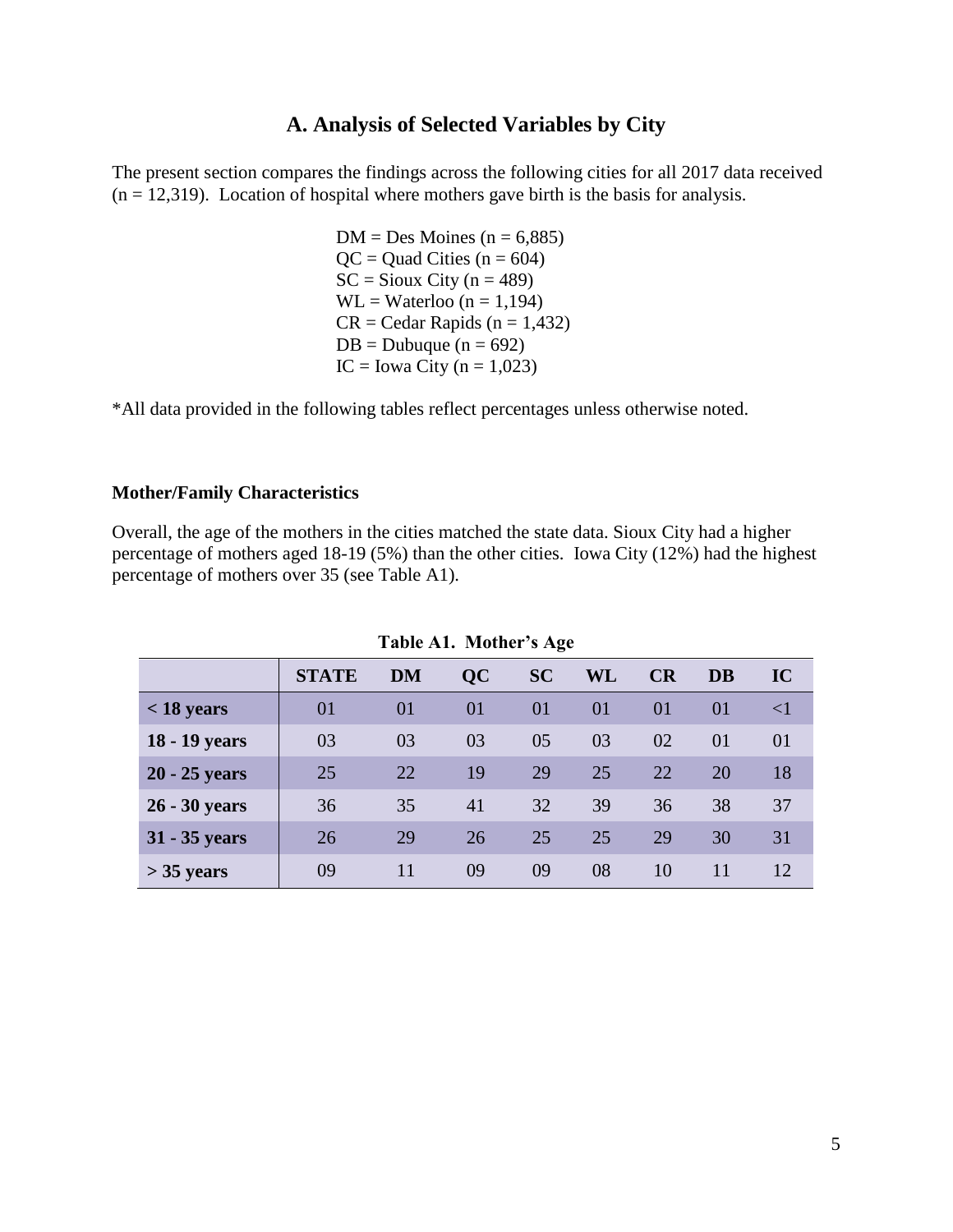Sioux City had the largest percentage of Hispanic mothers (16%) and Native American mothers (8%). Waterloo (11%) had the highest percentages of Black mothers (see Table A2).

|                               |              |           |    | $\bullet$ |    |    |           |          |
|-------------------------------|--------------|-----------|----|-----------|----|----|-----------|----------|
|                               | <b>STATE</b> | <b>DM</b> | QC | <b>SC</b> | WL | CR | <b>DB</b> | IC       |
| <b>Hispanic</b>               | 07           | 07        | 11 | 16        | 04 | 03 | 02        | 05       |
| <b>Non-Hispanic</b>           | 93           | 93        | 89 | 84        | 96 | 97 | 98        | 95       |
| <b>White</b>                  | 90           | 87        | 87 | 84        | 85 | 87 | 94        | 86       |
| <b>Black</b>                  | 06           | 08        | 09 | 06        | 11 | 09 | 03        | 09       |
| <b>Asian/Pacific Islander</b> | 03           | 05        | 03 | 02        | 03 | 04 | 03        | 05       |
| <b>Native American</b>        | 01           | 01        | 01 | 08        | 01 | 01 | $\leq$ 1  | $\leq$ 1 |

#### **Table A2. Race/Ethnicity**

As shown in Table A3, the largest proportion of mothers born outside of the US was found in Sioux City (11%) while Waterloo (72%) had the highest percentage of mothers who were born in Iowa.

**Table A3. Mother's Place of Birth**

|                          | <b>STATE</b> | <b>DM</b> | OC | <b>SC</b>       | WL | CR | DB  | IC |
|--------------------------|--------------|-----------|----|-----------------|----|----|-----|----|
| In Iowa                  | 66           | 67        | 51 | 62 <sup>7</sup> | 72 | 70 | 66. | 59 |
| In U.S., outside of Iowa | 26           | 24        | 43 | 27              | 22 | 22 | 31  | 31 |
| <b>Outside of U.S.</b>   | 08           | 10        | 06 | 11              | 07 | 08 | 04  |    |

Sioux City had the lowest level of educational attainment compared to the other cities with 8% of mothers possessing less than a high school education. Iowa City had the highest level of educational attainment compared to the other cities with 19% of mothers possessing a graduate degree (see Table A4).

| *********************  |              |           |           |           |    |    |           |    |  |  |
|------------------------|--------------|-----------|-----------|-----------|----|----|-----------|----|--|--|
|                        | <b>STATE</b> | <b>DM</b> | <b>QC</b> | <b>SC</b> | WL | CR | <b>DB</b> | IC |  |  |
| < High School          | 07           | 06        | 06        | 08        | 07 | 07 | 03        | 04 |  |  |
| <b>High School</b>     | 21           | 17        | 20        | 25        | 21 | 17 | 15        | 15 |  |  |
| <b>Some College</b>    | 34           | 31        | 34        | 34        | 32 | 33 | 31        | 29 |  |  |
| <b>College</b>         | 27           | 32        | 26        | 21        | 29 | 28 | 35        | 33 |  |  |
| <b>Graduate School</b> | 12           | 14        | 13        | 12        | 11 | 15 | 16        | 19 |  |  |

**Table A4. Education**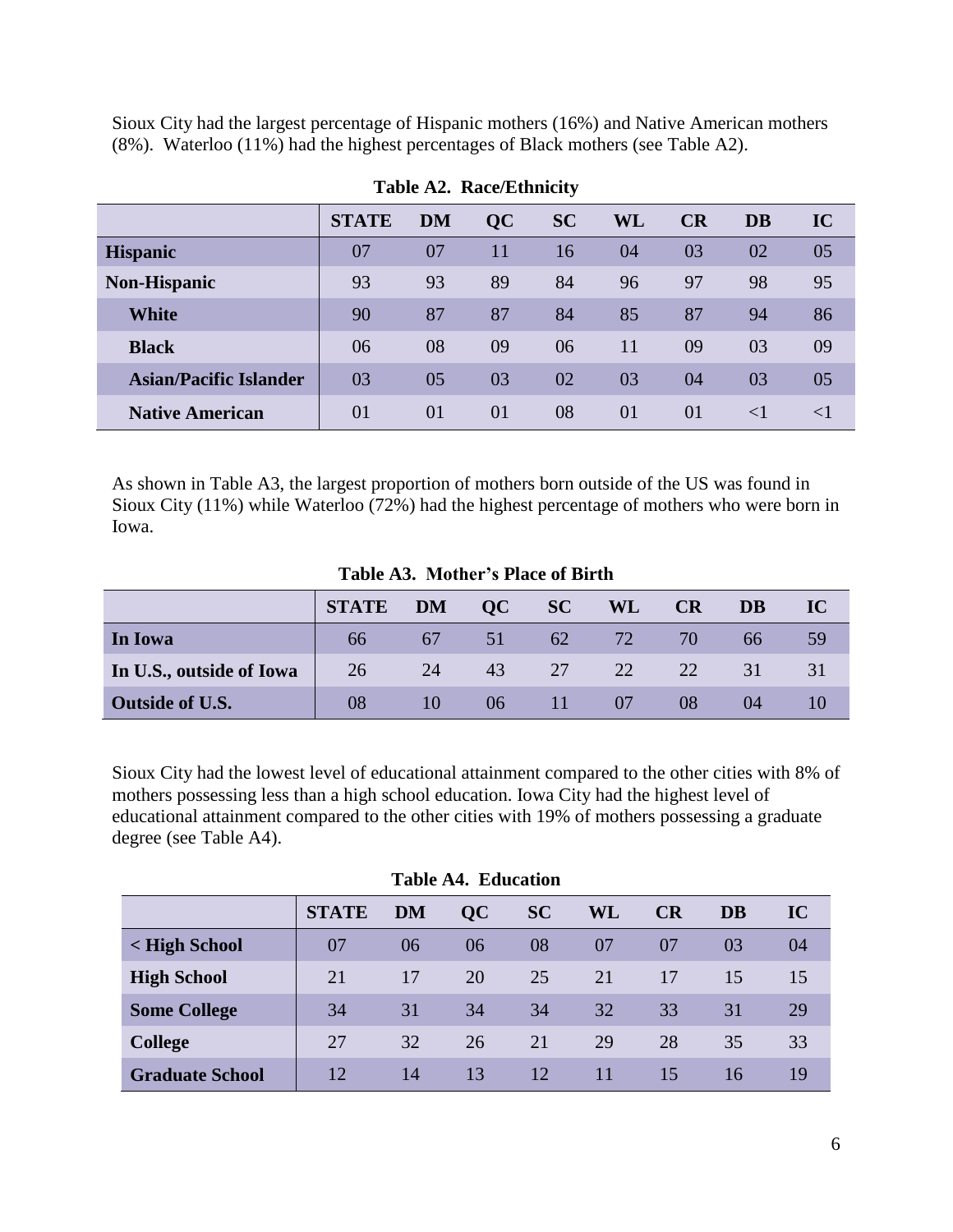Des Moines (48%) and Dubuque (48%), respondents reported the highest family incomes at \$70,000 or more. Sioux City (18%), on the other hand, had the highest percentage of respondents in the lowest-income category (see Table A5).

| <b>Table A5. Annual Family Income Last Year</b> |              |           |    |           |    |    |           |    |  |  |  |
|-------------------------------------------------|--------------|-----------|----|-----------|----|----|-----------|----|--|--|--|
|                                                 | <b>STATE</b> | <b>DM</b> | QC | <b>SC</b> | WL | CR | <b>DB</b> | IC |  |  |  |
| <b>Under \$10,000</b>                           | 12           | 10        | 13 | 18        | 15 | 12 | 07        | 10 |  |  |  |
| $$10,000 - $19,999$                             | 09           | 08        | 09 | 11        | 10 | 08 | 06        | 08 |  |  |  |
| $$20,000 - $29,999$                             | 09           | 08        | 10 | 11        | 09 | 08 | 07        | 06 |  |  |  |
| $$30,000 - $39,999$                             | 08           | 08        | 06 | 08        | 06 | 08 | 06        | 07 |  |  |  |
| $$40,000 - $49,999$                             | 07           | 06        | 06 | 07        | 07 | 05 | 06        | 07 |  |  |  |
| \$50,000 - \$59,999                             | 08           | 06        | 07 | 05        | 09 | 08 | 09        | 09 |  |  |  |
| $$60,000 - $69,999$                             | 07           | 07        | 06 | 07        | 06 | 07 | 11        | 08 |  |  |  |
| \$70,000 or more                                | 39           | 48        | 43 | 33        | 39 | 45 | 48        | 45 |  |  |  |

Sioux City had the highest percentage (25%) of women reporting smoking in the last two years while Dubuque and Iowa City (15%) had the lowest percentage. Across locations, Waterloo had the highest proportion of women (49%) reporting smoking one or more cigarettes per day during the last 3 months of their pregnancy (see Table A6).

| Table A6. Smoked in Last 2 Years and Cigarettes Smoked Per Day in Last 3 Months of |
|------------------------------------------------------------------------------------|
| <b>Pregnancy</b>                                                                   |

|                                                    | <b>STATE</b> | <b>DM</b> | <b>QC</b> | <b>SC</b> | WL       | CR       | <b>DB</b> | IC |
|----------------------------------------------------|--------------|-----------|-----------|-----------|----------|----------|-----------|----|
| Not smoked in last 2 years                         | 78           | 82        | 78        | 75        | 79       | 79       | 85        | 85 |
| <b>Smoked in last 2 years</b>                      | 22           | 18        | 22        | 25        | 21       | 21       | 15        | 15 |
| <b>Zero in last three months of</b><br>pregnancy   | 53           | 57        | 56        | 56        | 51       | 57       | 63        | 58 |
| 1-10 per day in last three<br>months of pregnancy  | 41           | 37        | 38        | 40        | 45       | 40       | 36        | 37 |
| 11-20 per day in last three<br>months of pregnancy | 05           | 05        | 06        | 04        | 04       | 03       | 01        | 04 |
| $>20$ per day in last three<br>months of pregnancy | 01           | $\leq$ 1  | $\leq$ 1  | $\leq$ 1  | $\leq$ 1 | $\leq$ 1 | $\leq$ 1  | 01 |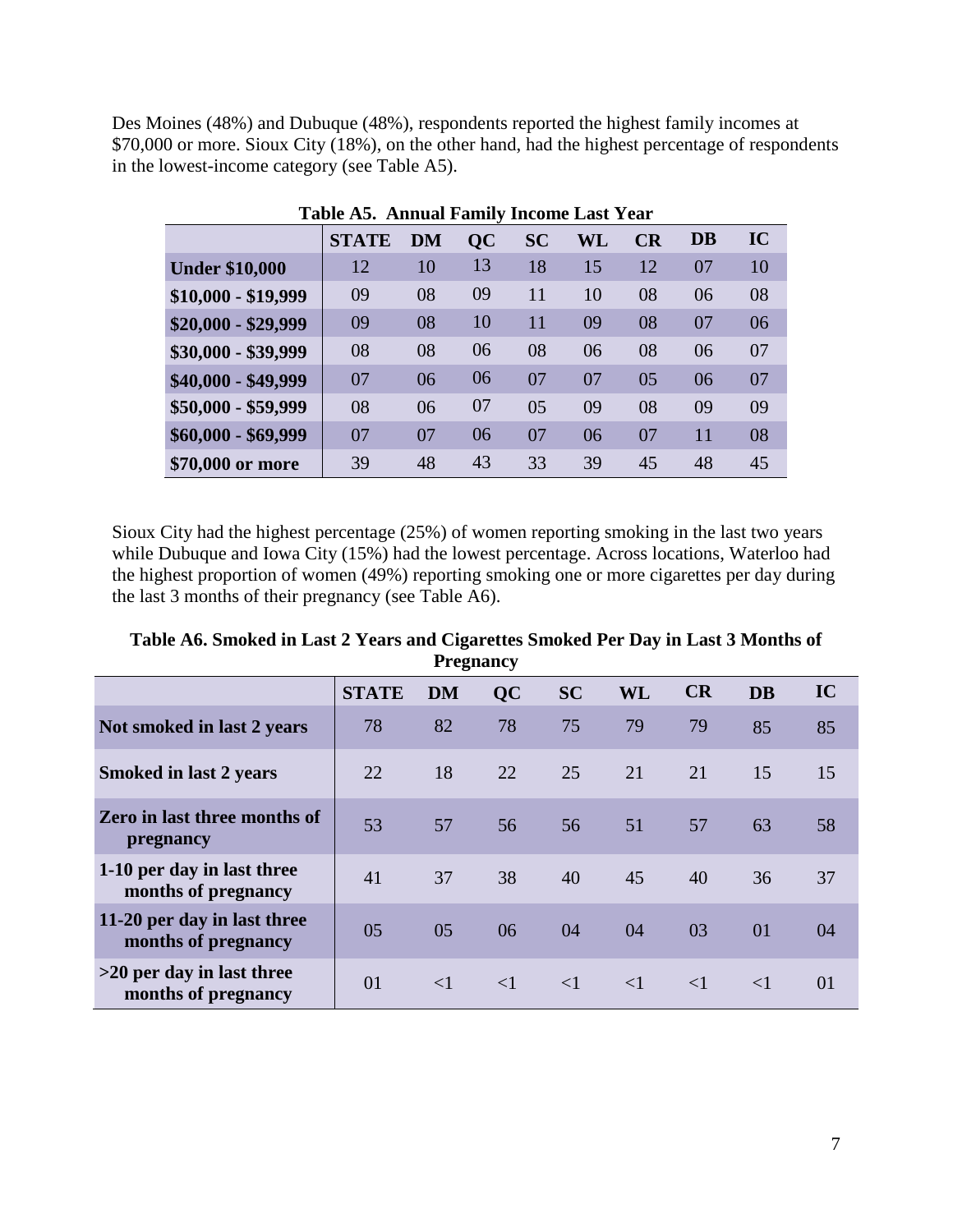Dubuque and Iowa City (79%) had the highest rates of intended pregnancy. Of all unintended pregnancies (mistimed and/or unwanted), women in Des Moines and Waterloo had the highest rate of pregnancies while not using birth control (71%). Sioux City (34%) had the highest rates of unintended pregnancy while using some form of birth control and the lowest rate (66%) of unintended pregnancies when no birth control was used (see Table A8).

| Table A7. Pregnancy Intent |                             |       |        |       |                                          |       |           |          |  |  |
|----------------------------|-----------------------------|-------|--------|-------|------------------------------------------|-------|-----------|----------|--|--|
|                            | <b>STATE DM OC SC WL CR</b> |       |        |       |                                          |       | <b>DB</b> | $\bf IC$ |  |  |
| <b>Intended</b>            | <b>71</b>                   | $-73$ | $-73-$ | $-67$ | $\blacktriangle$ 70 $\blacktriangledown$ | $-73$ | 797       | -79      |  |  |
| <b>Unintended</b>          | 29                          |       |        | $-33$ | $-30$                                    | $-27$ | 21        |          |  |  |

| Table A8. Unintended Pregnancy, Birth Control Use |                            |    |  |  |                      |  |           |      |  |  |  |
|---------------------------------------------------|----------------------------|----|--|--|----------------------|--|-----------|------|--|--|--|
|                                                   | STATE DM QC SC WL CR DB IC |    |  |  |                      |  |           |      |  |  |  |
| Unintended, no birth<br>control used              |                            |    |  |  | 70 71 70 66 71 70 70 |  |           | - 67 |  |  |  |
| Unintended, birth<br>control used                 | 30 <sup>7</sup>            | 29 |  |  | 30 34 29 30          |  | $\sim$ 30 | 33   |  |  |  |

Table A9 shows that Dubuque had a far greater percentage (75%) of women, who had a health care worker talk to them about the Zika virus without having to ask the health care worker specifically about it, than any other area of the state. Women in the Quad Cities (47%) were the least like to have talked with a health care worker about the virus.

|                                                                                    | <b>STATE</b> | <b>DM</b> | QC | <b>SC</b> | WL | CR | <b>DB</b> | IC |
|------------------------------------------------------------------------------------|--------------|-----------|----|-----------|----|----|-----------|----|
| Yes, a health care<br>worker talked with me<br>without my asking<br>about it       | 37           | 33        | 48 | 42        | 31 | 36 | 75        | 42 |
| Yes, a health care<br>worker talked with me,<br>but only AFTER I<br>asked about it | 07           | 09        | 05 | 09        | 07 | 08 | 03        | 10 |
| N <sub>0</sub>                                                                     | 56           | 58        | 47 | 50        | 62 | 56 | 22        |    |

**Table A9. Talked with a Doctor about Zika Virus**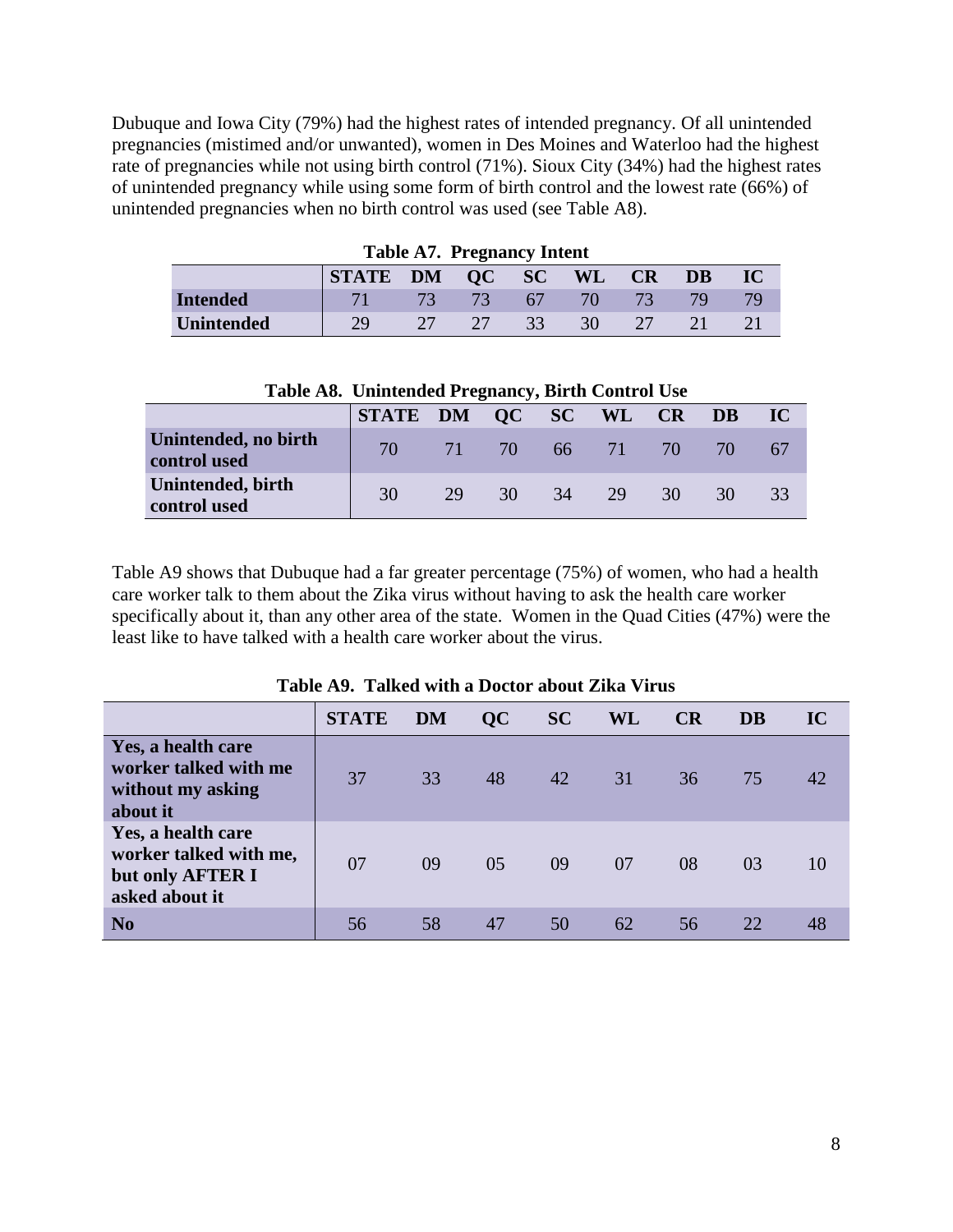Respondents from across the state were very knowledgeable about the recommendation that pregnant women should avoid travel to areas with the Zika virus. Dubuque (94%) was the highest while Waterloo (81%) was the lowest.

| Avoid Travel to Areas with Zika Virus |                            |    |  |  |                   |  |                 |       |  |  |
|---------------------------------------|----------------------------|----|--|--|-------------------|--|-----------------|-------|--|--|
|                                       | STATE DM QC SC WL CR DB IC |    |  |  |                   |  |                 |       |  |  |
| Yes                                   | 85 <sup>2</sup>            | 88 |  |  | 85 83 81 87       |  | $-94$           | - 89  |  |  |
| N <sub>0</sub>                        |                            |    |  |  | 15 12 15 17 19 13 |  | 06 <sup>7</sup> | $-11$ |  |  |

**Table A10. Aware of Recommendations that Pregnant Women Should Avoid Travel to Areas with Zika Virus** 

Women in Dubuque (78%) were aware that the Zika virus could be transmitted sexually. In all other areas of the state, 30% or more of the women were not aware of this transmission method.

|           | STATE DM QC SC WL CR DB IC |  |                      |  |  |
|-----------|----------------------------|--|----------------------|--|--|
| Yes       | 64 P                       |  | 68 61 64 60 64 78 70 |  |  |
| <b>No</b> | 36                         |  | 32 39 36 40 36 22 30 |  |  |

**Table A11. Aware that Zika Virus can be Sexually Transmitted**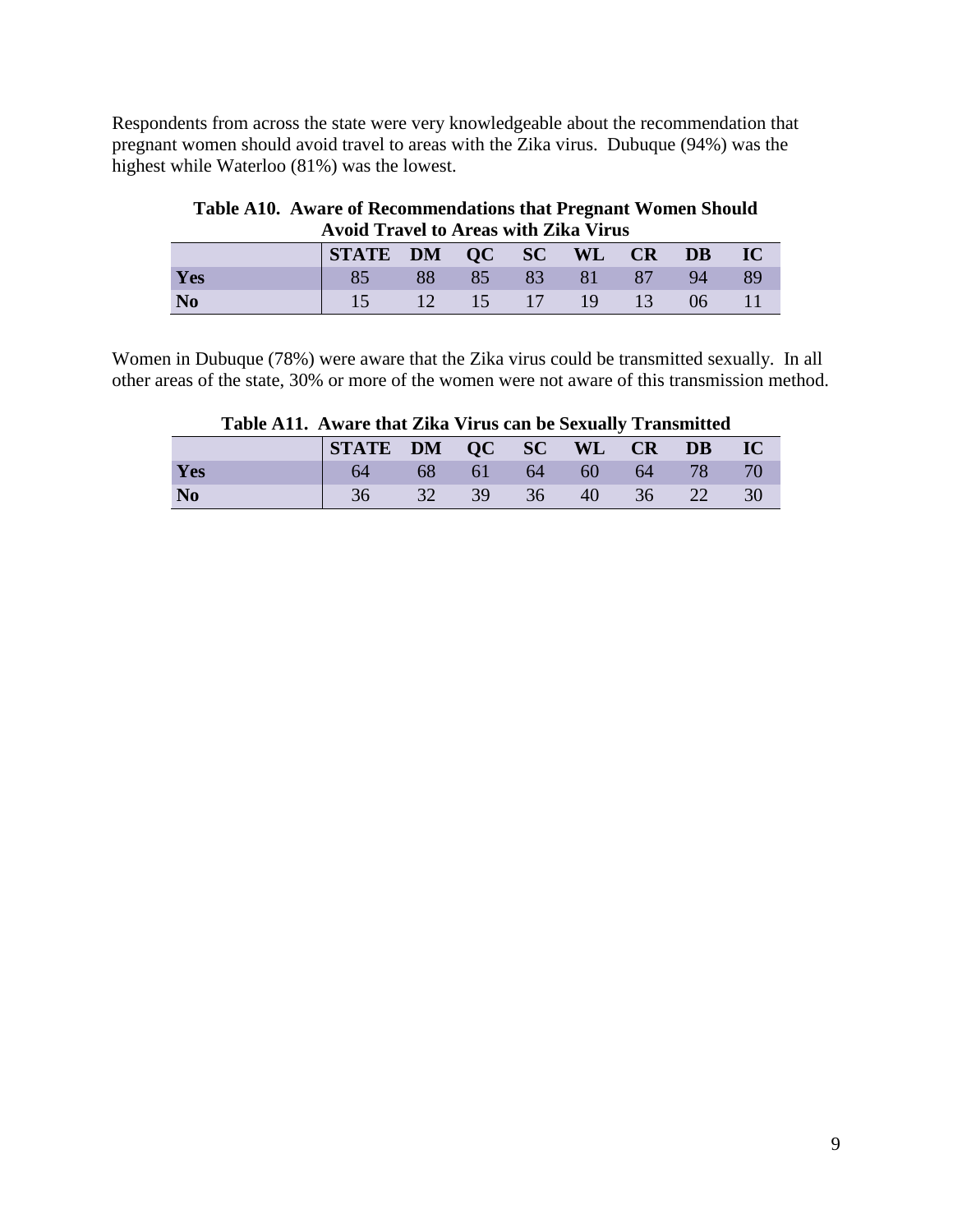The three most common stressors during pregnancy were moving to a new address, having a family member or close friend die and having a close family member very sick who had to be hospitalized. The highest percentage of women who moved (22%) lived in Des Moines and Waterloo. Women in the Quad Cities, Waterloo and Iowa City had the highest percentage of women (14%) who had a sick and hospitalized family member. The highest percentage of women who had a family member or friend die were from Sioux City (see Table A12).

|                                                                                              | <b>STATE</b> | <b>DM</b> | <b>QC</b> | <b>SC</b> | WL | CR | <b>DB</b> | IC   |
|----------------------------------------------------------------------------------------------|--------------|-----------|-----------|-----------|----|----|-----------|------|
| A close family member was<br>very sick and had to be<br>hospitalized                         | 12           | 12        | 14        | 11        | 14 | 12 | 11        | 14   |
| I got separated or divorced<br>from my husband or partner                                    | 03           | 02        | 02        | 04        | 02 | 02 | 02        | 03   |
| I moved to a new address                                                                     | 21           | 22        | 18        | 20        | 22 | 19 | 14        | 21   |
| I was homeless (for example,<br>had to sleep outside, in a car,<br>or in a homeless shelter) | 01           | 01        | < 01      | 01        | 01 | 01 | < 01      | 01   |
| My husband or partner lost<br>their job                                                      | 04           | 04        | 03        | 05        | 03 | 05 | 03        | 04   |
| I lost my job                                                                                | 05           | 05        | 05        | 05        | 06 | 05 | 03        | 06   |
| I argued with my husband<br>or partner more than usual                                       | 10           | 09        | 09        | 12        | 10 | 10 | 08        | 10   |
| My husband or partner said<br>they didn't want me to be<br>pregnant                          | 01           | 01        | 02        | 01        | 01 | 02 | 01        | 01   |
| I had a lot of bills I couldn't<br>pay                                                       | 07           | 06        | 07        | 08        | 07 | 07 | 05        | 07   |
| I was in a physical fight                                                                    | 01           | < 01      | < 01      | 01        | 01 | 01 | < 01      | < 01 |
| My husband or partner or I<br>went to jail                                                   | 02           | 02        | 01        | 02        | 03 | 02 | 01        | 02   |
| A family member or close<br>friend has a bad problem<br>with drinking or drugs               | 04           | 03        | 04        | 04        | 03 | 04 | 02        | 03   |
| A family member or close<br>friend died                                                      | 17           | 16        | 16        | 19        | 18 | 16 | 17        | 15   |

**Table A12. Possible Stressors During Pregnancy**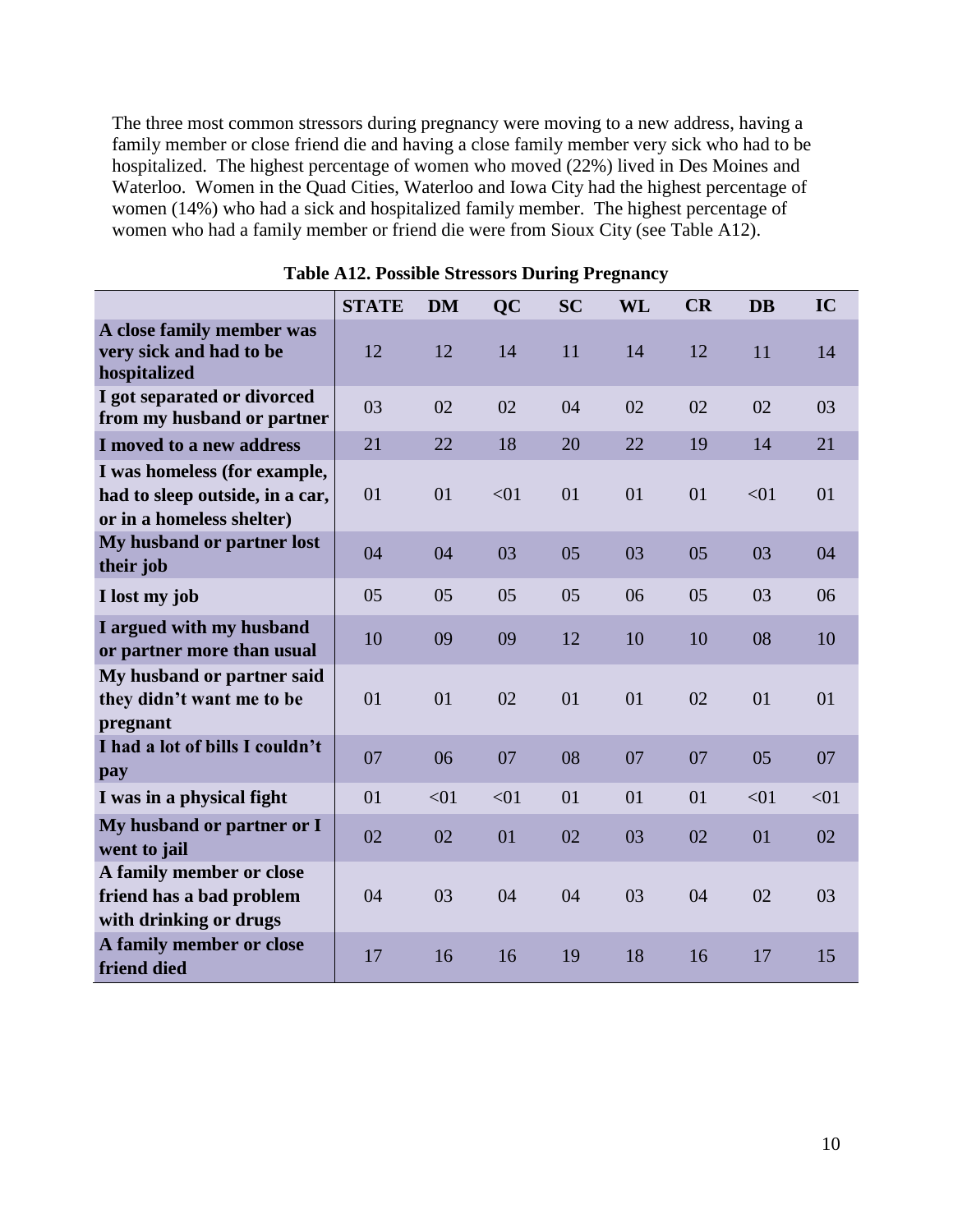Most mothers statewide were not diagnosed with depression either during or before their pregnancy. Cedar Rapids (15%) had the largest proportion of mothers diagnosed with depression during or before pregnancy (see Table A13).

|                                                                    | <b>STATE</b> | <b>DM</b> | OC | <b>SC</b> | WL | CR | DB | IC |
|--------------------------------------------------------------------|--------------|-----------|----|-----------|----|----|----|----|
| Yes                                                                | 03           | 03        | 03 | 02        | 03 | 03 | 02 |    |
| N <sub>0</sub>                                                     | 87           | 88        | 86 | 88        | 89 | 85 | 89 | 87 |
| No, I was diagnosed<br>with depression before I<br>became pregnant | 10           | 09        | 10 | 10        | 08 |    | 09 | 10 |

**Table A13. Diagnosed with Depression During this Pregnancy**

Of those diagnosed with depression, either before or during this pregnancy, Iowa City mothers (57%) were more likely than women in other areas to take prescription medication during their pregnancy. Mothers from Sioux City (23%) were the most likely to stop taking depression medication during pregnancy (see Table A14).

|                                                                                                   | <b>STATE</b> | DM | $\overline{\text{OC}}$ | <b>SC</b> | WL | <b>CR</b> | <b>DB</b> | IC |
|---------------------------------------------------------------------------------------------------|--------------|----|------------------------|-----------|----|-----------|-----------|----|
| <b>Yes</b>                                                                                        | 48           | 51 | 43                     | 46        | 43 | 52        | 54        | 57 |
| N <sub>0</sub>                                                                                    | 32           | 29 | 32                     | 25        | 34 | 32        | 32        | 30 |
| No, my doctor told me to stop<br>taking my medications for<br>depression during pregnancy         | 06           | 05 | 07                     | 05        | 09 | 04        | 03        | 07 |
| No, I decided on my own to stop<br>taking my medications for<br>depression during my<br>pregnancy | 14           | 15 | 18                     | 23        | 14 | 12        | 11        | 06 |

**Table A14. Took Prescription Medication for Depression During this Pregnancy** 

Only about a third of mothers across the state who were diagnosed either before or after this pregnancy received counseling for depression. The largest percentage of these mothers (36%) were located in Dubuque and Iowa City (see Table A15.

| Table A15. Counseling for Depression During this Pregnancy |                         |       |  |          |             |     |       |           |  |
|------------------------------------------------------------|-------------------------|-------|--|----------|-------------|-----|-------|-----------|--|
|                                                            | STATE DM QC SC WL CR DB |       |  |          |             |     |       | <b>IC</b> |  |
| Yes                                                        | 30 F                    | $-33$ |  |          | 35 29 27 31 |     | $-36$ | 36        |  |
| N <sub>0</sub>                                             | 70 I                    | $-67$ |  | 65 71 73 |             | -69 | 64    | 64        |  |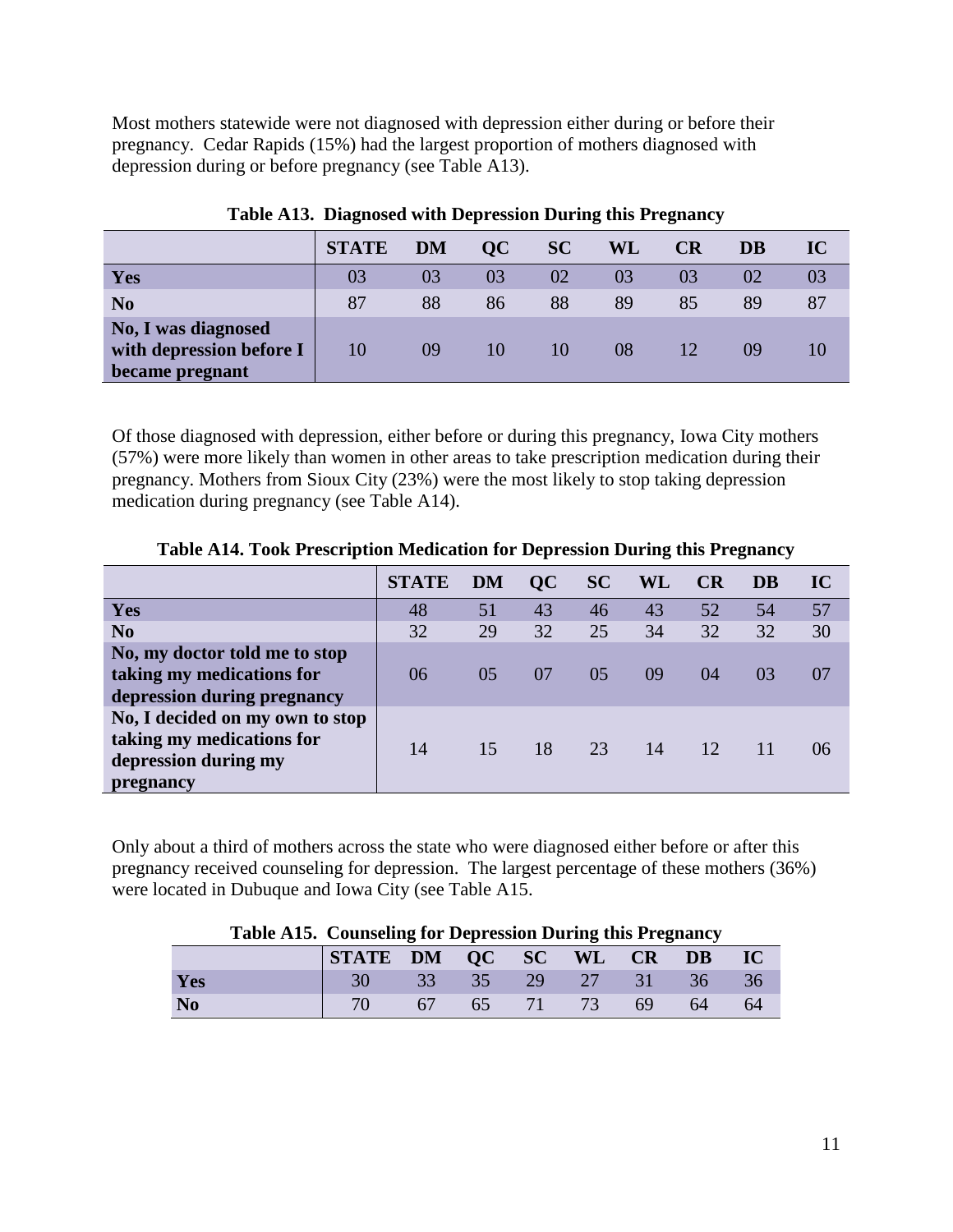# **Prenatal Care**

Only 34% of women in Des Moines were given information about using seatbelts during pregnancy, while 55% in the Quad Cities were given this information. Women in Iowa City (82%) were most likely to receive information from a health care professional regarding tests to screen for birth defects and diseases. Des Moines had the lowest percentage of women (23%) who received information regarding physical abuse to women by their husbands or partners. The highest percentage (80%) of women provided information pertaining to oral health and dental care during pregnancy were from Dubuque (see Table A16).

|                                                                    | <b>STATE</b> | <b>DM</b> | <b>QC</b> | <b>SC</b> | WL | <b>CR</b> | <b>DB</b> | IC |
|--------------------------------------------------------------------|--------------|-----------|-----------|-----------|----|-----------|-----------|----|
| How smoking during pregnancy may affect baby                       | 52           | 44        | 57        | 54        | 56 | 56        | 53        | 52 |
| <b>Breastfeeding my baby</b>                                       | 69           | 61        | 73        | 68        | 75 | 69        | 73        | 75 |
| How drinking alcohol during pregnancy may affect<br>baby           | 51           | 44        | 54        | 50        | 54 | 55        | 54        | 54 |
| Using a seatbelt during pregnancy                                  | 43           | 34        | 55        | 39        | 44 | 43        | 43        | 45 |
| Medicines safe to take during pregnancy                            | 81           | 81        | 83        | 76        | 80 | 79        | 85        | 84 |
| How using illegal drugs may affect baby                            | 40           | 33        | 46        | 40        | 46 | 43        | 41        | 42 |
| How using prescription medications may affect baby                 | 49           | 44        | 54        | 46        | 50 | 50        | 50        | 52 |
| Doing tests on me/baby to screen for birth<br>defects/diseases     | 76           | 75        | 77        | 68        | 76 | 76        | 78        | 82 |
| What to do if I feel depressed during pregnancy/after<br>baby born | 53           | 49        | 59        | 44        | 56 | 52        | 53        | 58 |
| Physical abuse to women by their husbands or<br>partners           | 29           | 23        | 36        | 25        | 36 | 31        | 28        | 32 |
| Signs and symptoms of preterm labor                                | 62           | 57        | 66        | 57        | 61 | 60        | 63        | 66 |
| What to do if labor starts early                                   | 65           | 61        | 73        | 61        | 64 | 62        | 69        | 71 |
| How to monitor changes in baby's activity during<br>pregnancy      | 75           | 75        | 77        | 68        | 72 | 73        | 76        | 80 |
| What to do if baby had not felt as active as expected              | 75           | 74        | 77        | 70        | 72 | 75        | 75        | 79 |
| Oral health or dental care during pregnancy                        | 44           | 39        | 45        | 40        | 49 | 49        | 53        | 44 |
| Not provided with any information listed above                     | 05           | 05        | 05        | 05        | 06 | 05        | 04        | 03 |

**Table A16. Information Provided by a Health Care Professional During This Pregnancy**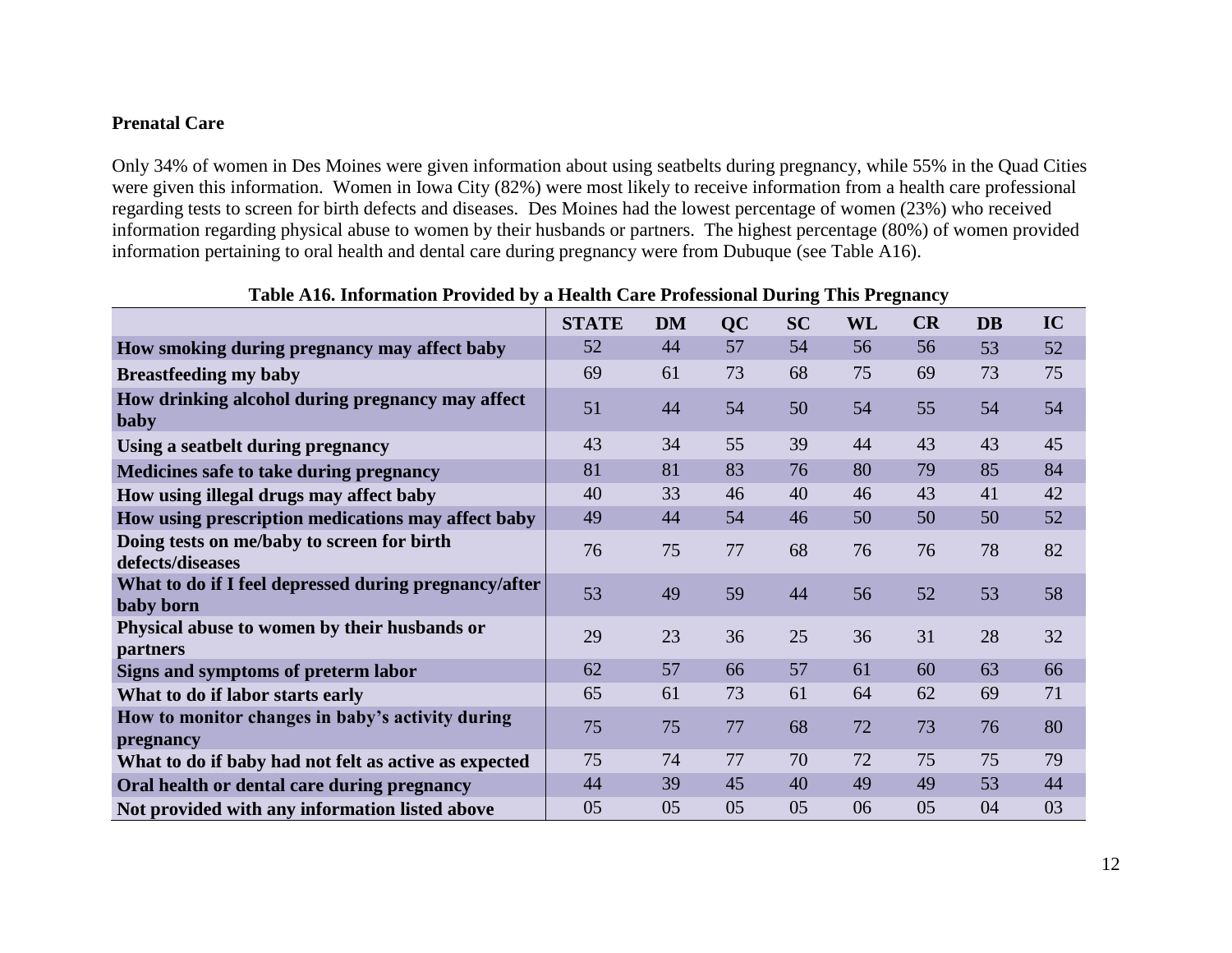Women in Cedar Rapids (47%) and Iowa City (47%) reported the highest rates of HIV/AIDS testing during pregnancy, while women in Dubuque (30%) reported the lowest rates of testing. Over 20% of mothers in all locations indicated that they did not know whether or not they were tested for HIV/AIDS (see Table A16).

| Table Alv. III (Albo Testing  |              |           |    |           |    |           |           |    |  |
|-------------------------------|--------------|-----------|----|-----------|----|-----------|-----------|----|--|
|                               | <b>STATE</b> | <b>DM</b> | OC | <b>SC</b> | WL | <b>CR</b> | <b>DB</b> | IC |  |
| <b>Tested</b>                 | 41           | 38        | 46 | 46        | 42 | 47        | 30        | 47 |  |
| <b>Not tested</b>             | 32           | 35        | 30 | 30        | 35 | 29        | 44        | 31 |  |
| <b>Offered but not tested</b> | 02           | 02        | 01 | 01        | 02 | 01        | 02        | 02 |  |
| Don't know                    | 25           | 25        | 22 | 22        | 22 | 23        | 25        | 21 |  |

|  | <b>Table A16. HIV/AIDS Testing</b> |  |
|--|------------------------------------|--|
|--|------------------------------------|--|

Table A17 shows that over half of the women in the state (65%) reported receiving a flu shot during their pregnancy. Women in Sioux City and Iowa City were more likely than women in other areas to get a flu shot (75% and 74% respectively) and women in the Quad Cities and Waterloo were less likely to get a flu shot (50% and 54%). Fourteen percent of women in the state report they never get a flu shot, with the highest number of those in the Quad Cities (21%) and Waterloo (19%) (see Table A17).

| <b>Table A17. Flu Shot</b> |  |  |
|----------------------------|--|--|
|----------------------------|--|--|

|                           | <b>STATE</b> | DM       | QC  | <b>SC</b>   | WL       | <b>CR</b>   | DB             | IC       |
|---------------------------|--------------|----------|-----|-------------|----------|-------------|----------------|----------|
| <b>Received during</b>    | 65           | 67       | 50  | 75          | 54       | 70          | 63             | 74       |
| <b>Received before</b>    | 07           | 06       | 07  | 05          | 08       | 05          | 0 <sub>5</sub> | 07       |
| <b>Not</b> wanted         | 12           | 12       | 20  | 10          | 16       | 11          | 14             | 08       |
| Doctor instructed to wait | 01           | $\Omega$ | 01  | $\langle$ 1 | $\Omega$ | $\langle$ 1 | $\Omega$       | $\Omega$ |
| Never get flu shots       | 14           | 12       | 2.1 | 10          | 19       | 12          | 15             | 09       |
| Flu shot not available    | 02           | 02       | 02  | $\leq$ 1    | 02       | 02          | $\Omega$       | 02       |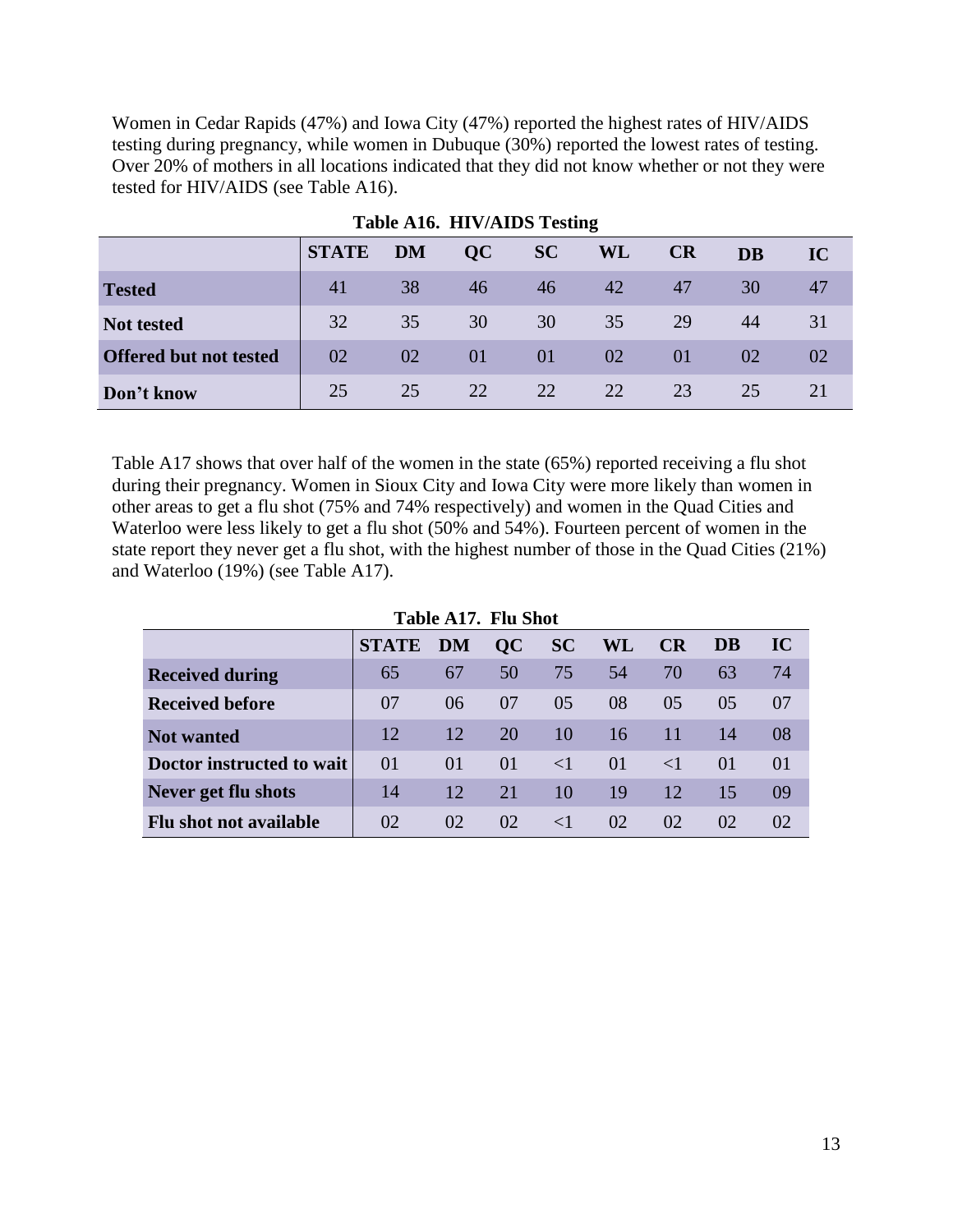# **Hospital Care**

Mother statewide are encouraged by hospital staff to breastfeed their baby. Iowa City mothers (88%) are encouraged at the highest rate while mothers in Cedar Rapids (82%) are the lowest (see Table A18).

|                  | <b>STATE</b> | <b>DM</b> | OC | <b>SC</b> | WL | <b>CR</b> | <b>DB</b> | IC |
|------------------|--------------|-----------|----|-----------|----|-----------|-----------|----|
| Yes              | 84           | 84        | 83 | 83        | 85 | 82        | 86        | 88 |
| N <sub>0</sub>   | 13           |           | 15 | 15        | 12 | 15        | 13        |    |
| I don't remember | 02           | 03        | 03 | 02        | 03 | 03        | 02        |    |

# **Table A18. Encouraged to Breastfeed by Hospital Staff**

Iowa City (85%) had the highest percentage of mothers who breastfed their baby while in the hospital. Mothers in Waterloo (70%) were the most likely to breastfeed during the first hour after birth (see Table A19).

|                                                                                 | <b>STATE</b> | DM | <b>QC</b> | <b>SC</b> | WL | CR | DB. | IC |
|---------------------------------------------------------------------------------|--------------|----|-----------|-----------|----|----|-----|----|
| I breastfed my baby in the<br>hospital                                          | 81           | 83 | 80        | 80        | 81 | 80 | 79  | 85 |
| Hospital staff gave me<br>information about<br>breastfeeding                    | 87           | 87 | 85        | 88        | 89 | 88 | 87  | 89 |
| My baby was placed in skin-<br>to-skin contact within the<br>first hour of life | 84           | 82 | 89        | 85        | 89 | 89 | 85  | 70 |
| I breastfed in the first hour<br>after my baby was born                         | 64           | 64 | 67        | 66        | 70 | 60 | 66  | 58 |
| <b>Hospital staff helped me</b><br>learn how to breastfeed                      | 72           | 74 | 74        | 74        | 72 | 73 | 72  | 76 |
| <b>Hospital staff told me to</b><br>breastfeed whenever my<br>baby wanted       | 68           | 66 | 74        | 69        | 69 | 70 | 65  | 67 |
| I am feeding my baby                                                            | 94           | 94 | 95        | 93        | 95 | 95 | 96  | 91 |

### **Table A19. Breastfeeding Information**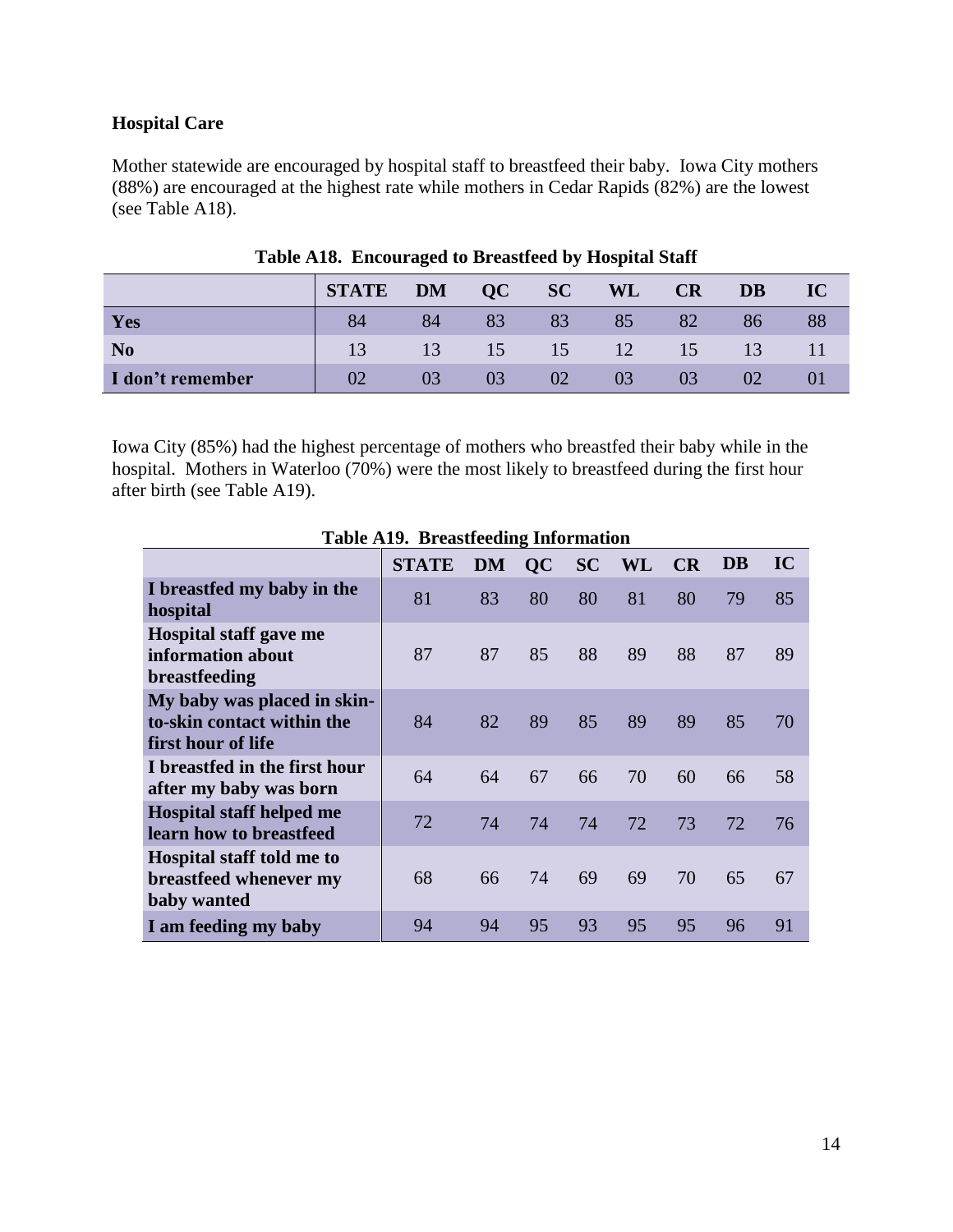Table A20 shows that the largest proportion of women receiving breastfeeding information from a doctor were in Iowa City (70%). Seventy-two percent of women in the state report getting information from a nurse, midwife or doula, with the highest number of those in Waterloo (79%).

| ruole (120). Dources of Breustreaming Information |              |           |           |           |           |           |     |    |
|---------------------------------------------------|--------------|-----------|-----------|-----------|-----------|-----------|-----|----|
|                                                   | <b>STATE</b> | <b>DM</b> | <b>QC</b> | <b>SC</b> | <b>WL</b> | <b>CR</b> | DB  | IC |
| <b>My doctor</b>                                  | 63           | 56        | 64        | 66        | 61        | 61        | 59  | 70 |
| A nurse, midwife, or doula                        | 72           | 69        | 69        | 68        | 79        | 69        | 72  | 74 |
| A breastfeeding or lactation<br>specialist        | 56           | 63        | 65        | 62        | 68        | 68        | 68  | 76 |
| My baby's doctor or health<br>care provider       | 46           | 39        | 37        | 49        | 45        | 41        | 38  | 48 |
| A breastfeeding support<br>group                  | 12           | 10        | 16        | 18        | 18        | 14        | 17  | 12 |
| A breastfeeding hotline or<br>toll-free number    | 05           | 04        | 07        | 06        | 08        | 06        | 05  | 04 |
| <b>Family or friends</b>                          | 54           | 55        | 58        | 58        | 55        | 53        | 52  | 53 |
| <b>Other</b>                                      | 09           | 09        | 09        | 14        | 11        | 07        | 0.5 | 11 |

### **Table A20. Sources of Breastfeeding Information**

Only fourteen percent of women in the state were offered long acting contraception (IUD) after their baby was born. Women in Iowa City (31%) were offered an IUD at a rate double that of the state (see Table A21).

| Table A21. Offered Long Acting Contraception (IUD/Implant) after Baby |
|-----------------------------------------------------------------------|
| was Born                                                              |

|                | STATE DM QC SC |     |             |                                   | WL/       | CR CR  | <b>DB</b> | IC  |  |  |  |
|----------------|----------------|-----|-------------|-----------------------------------|-----------|--------|-----------|-----|--|--|--|
| Yes            | 14             | 0.5 | $\sqrt{22}$ | $\begin{array}{c} 12 \end{array}$ | $\sim 24$ | - 18 - | $\sim$ 13 | -31 |  |  |  |
| N <sub>o</sub> |                |     | 78          | 88                                | 76        | 82     |           | 69  |  |  |  |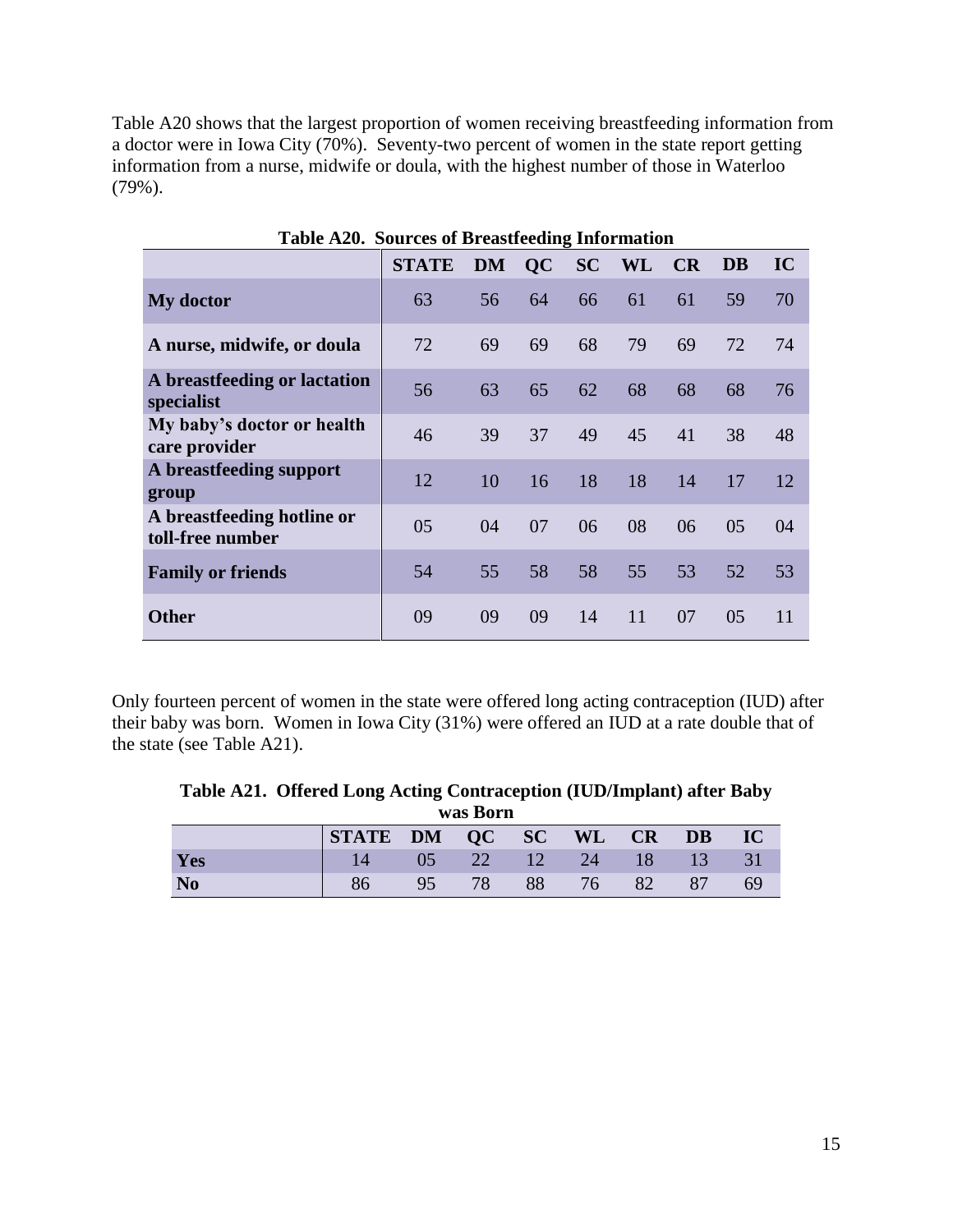Of the mothers offered an IUD after birth, Iowa City (49%) had the largest percentage receive the implant. Dubuque mothers (29%) were the least likely to receive the IUD (see Table A22).

**(IUD/Implant) after Baby was Born STATE DM QC SC WL CR DB IC Yes** 1 43 47 48 47 44 42 29 49

**No**  $\begin{array}{|c|c|c|c|c|} \hline \text{57} & \text{53} & \text{52} & \text{53} & \text{56} & \text{58} & \text{71} & \text{51} \ \hline \end{array}$ 

**Table A22. Will Receive or Have Received Long Acting Contraception**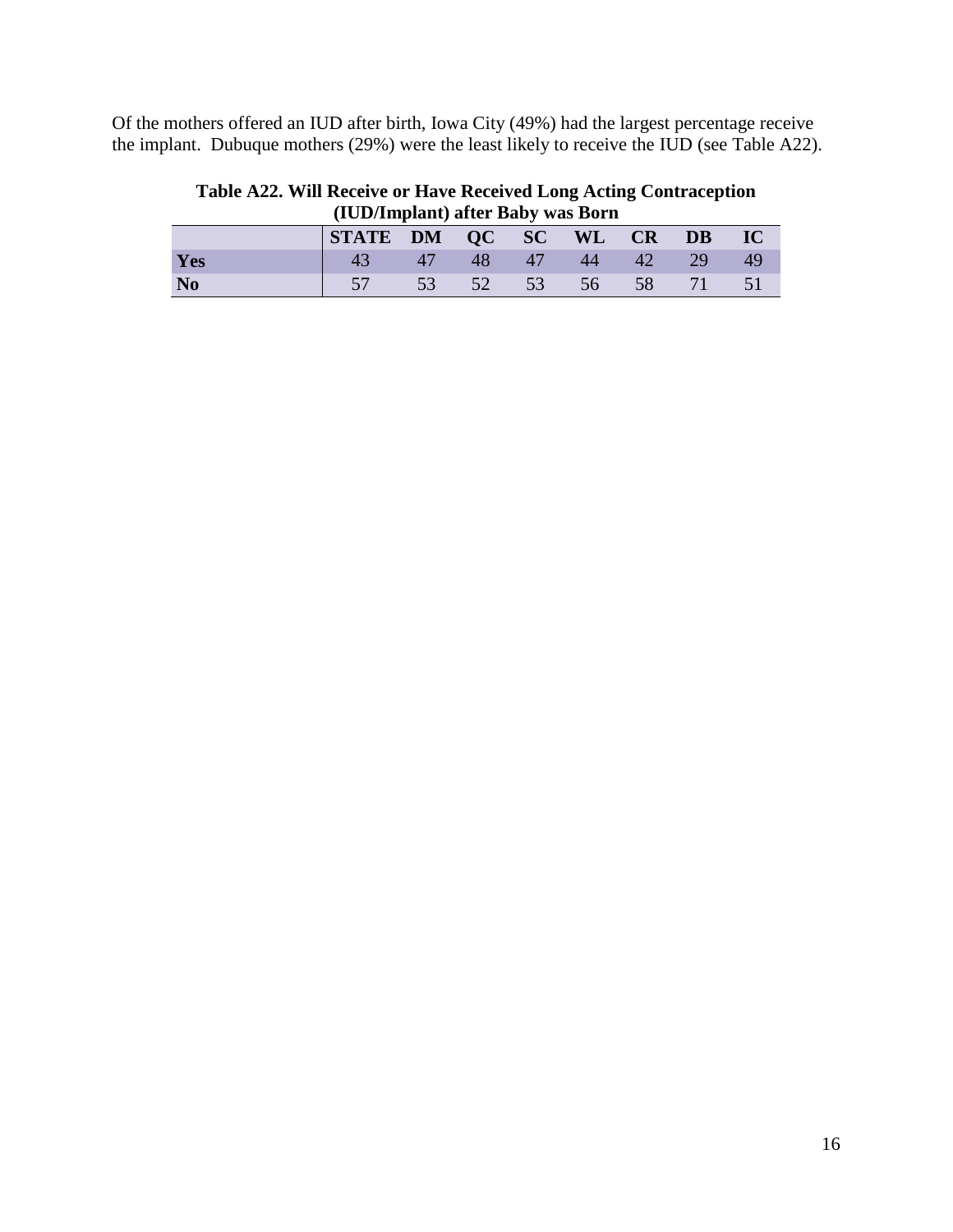# **B. Dental Care**

### **Dental Care by Location of Birth Hospital**

The two most commonly reported dental problems were toothache and gums bleeding a lot. Sioux City had the highest number of mothers (14%) reporting toothache, while Des Moines and the Quad Cities reported the highest number (19%) whose gums bled a lot (see Table B1).

| Lucauvii vi dii ui               |              |           |           |           |    |    |           |    |  |  |  |
|----------------------------------|--------------|-----------|-----------|-----------|----|----|-----------|----|--|--|--|
|                                  | <b>STATE</b> | <b>DM</b> | <b>QC</b> | <b>SC</b> | WL | CR | <b>DB</b> | IC |  |  |  |
| <b>Toothache</b>                 | 11           | 10        | 10        | 14        | 11 | 11 | 08        | 09 |  |  |  |
| <b>Loose tooth</b>               | 01           | 01        | 01        | 02        | 01 | 01 | 01        | 01 |  |  |  |
| <b>Gums bled a lot</b>           | 18           | 19        | 19        | 18        | 18 | 17 | 15        | 17 |  |  |  |
| Painful, red, or swollen<br>gums | 08           | 09        | 09        | 09        | 07 | 08 | 07        | 08 |  |  |  |
| <b>Cavities that need filled</b> | 08           | 08        | 09        | 08        | 06 | 07 | 08        | 07 |  |  |  |
| <b>Tooth that needs pulled</b>   | 03           | 03        | 03        | 04        | 03 | 04 | 03        | 02 |  |  |  |
| Root canal/oral surgery          | 02           | 02        | 02        | 02        | 02 | 02 | 02        | 01 |  |  |  |
| <b>Cracked/broken tooth</b>      | 06           | 05        | 06        | 06        | 06 | 05 | 04        | 04 |  |  |  |
| Did not have any<br>problems     | 56           | 57        | 49        | 55        | 56 | 58 | 61        | 57 |  |  |  |
| <b>Other</b>                     | 02           | 02        | 02        | 02        | 01 | 02 | 01        | 01 |  |  |  |

**Table B1. Reported Dental Problems When Mother Was Pregnant According to Location of Birth**

Table B2 shows respondents in Dubuque (69%) were more likely to have received dental care during their pregnancy than respondents in other areas of the state. Respondents in Sioux City were the least likely (55%) to report having received dental care.

| Table B2. Reported Dental Care During Pregnancy According to |  |
|--------------------------------------------------------------|--|
| <b>Location of Birth</b>                                     |  |

|                | Locauon of Difth     |     |            |     |    |    |     |    |  |  |  |  |
|----------------|----------------------|-----|------------|-----|----|----|-----|----|--|--|--|--|
|                | STATE DM QC SC WL CR |     |            |     |    |    | DB  | IC |  |  |  |  |
| N <sub>0</sub> |                      | 43  | <b>417</b> | 457 | 40 | 38 | -31 |    |  |  |  |  |
| Yes            | 56                   | .57 | 59         | 55  | 60 | 62 | 69  |    |  |  |  |  |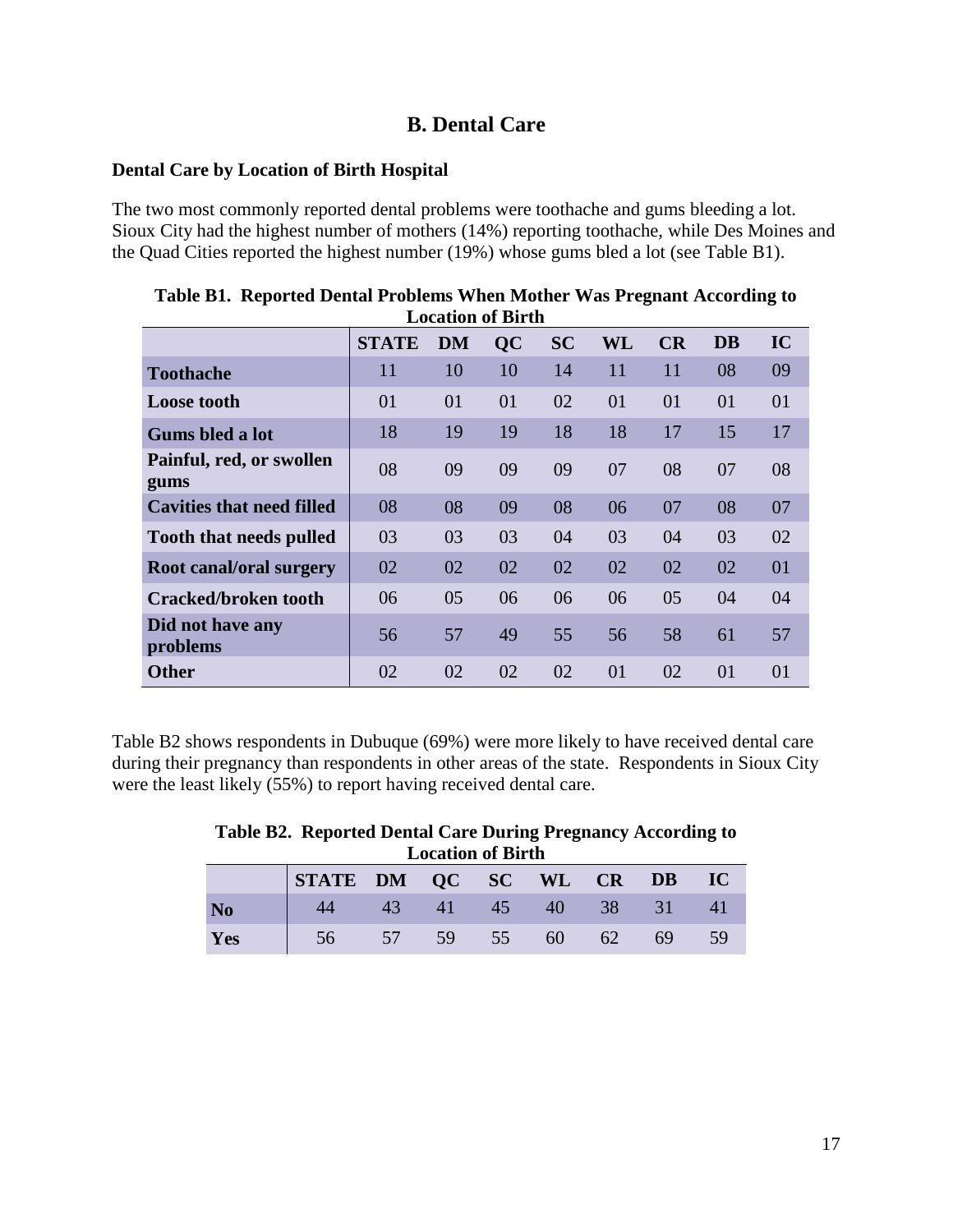Dubuque had the highest rate of women (35%) stating the reason for not getting dental care during pregnancy was because they went to the dentist beforehand and had the lowest rate (1%) of women stating dentists wouldn't accept Medicaid or Title 19. The rate of women saying they do not routinely visit the dentist even when not pregnant was highest (25%) in Cedar Rapids (see Table B3).

| Table B3. Reported Reason For Not Getting Dental Care During Pregnancy According to |
|-------------------------------------------------------------------------------------|
| <b>Location of Birth</b>                                                            |

|                                                                      | <b>STATE</b> | <b>DM</b> | QC   | <b>SC</b> | WL   | CR   | <b>DB</b> | IC   |
|----------------------------------------------------------------------|--------------|-----------|------|-----------|------|------|-----------|------|
| Dental check-ups not important<br>during pregnancy                   | 12           | 12        | 09   | 16        | 07   | 11   | 07        | 13   |
| Didn't have dental insurance/cost<br>too much                        | 11           | 09        | 10   | 09        | 08   | 10   | 11        | 09   |
| Dentist wouldn't accept<br><b>Medicaid/Title 19 coverage</b>         | 06           | 04        | 04   | 03        | 05   | 05   | 01        | 05   |
| <b>Nervous or afraid</b>                                             | 06           | 05        | 06   | 07        | 06   | 06   | 05        | 05   |
| Didn't have transportation                                           | 02           | 01        | 02   | 03        | 01   | 01   | 03        | 01   |
| Couldn't take time off work/too<br>busy                              | 09           | 10        | 08   | 10        | 12   | 11   | 08        | 10   |
| Doctor/nurse told me not to go to<br>the dentist during pregnancy    | < 01         | < 01      | < 01 | < 01      | < 01 | < 01 | < 01      | < 01 |
| Someone at dentist's office told<br>me to wait until after pregnancy | 02           | 02        | 01   | 02        | 02   | 02   | 01        | 01   |
| Heard/read it wasn't safe to go to<br>the dentist during pregnancy   | 03           | 03        | 02   | 04        | 02   | 02   | 02        | 02   |
| Do not routinely go to the dentist,<br>even when not pregnant        | 23           | 24        | 19   | 15        | 23   | 25   | 23        | 16   |
| Went to the dentist before<br>pregnancy                              | 25           | 26        | 20   | 18        | 24   | 25   | 35        | 24   |
| <b>Other</b>                                                         | 03           | 03        | 03   | 03        | 03   | 03   | 03        | 04   |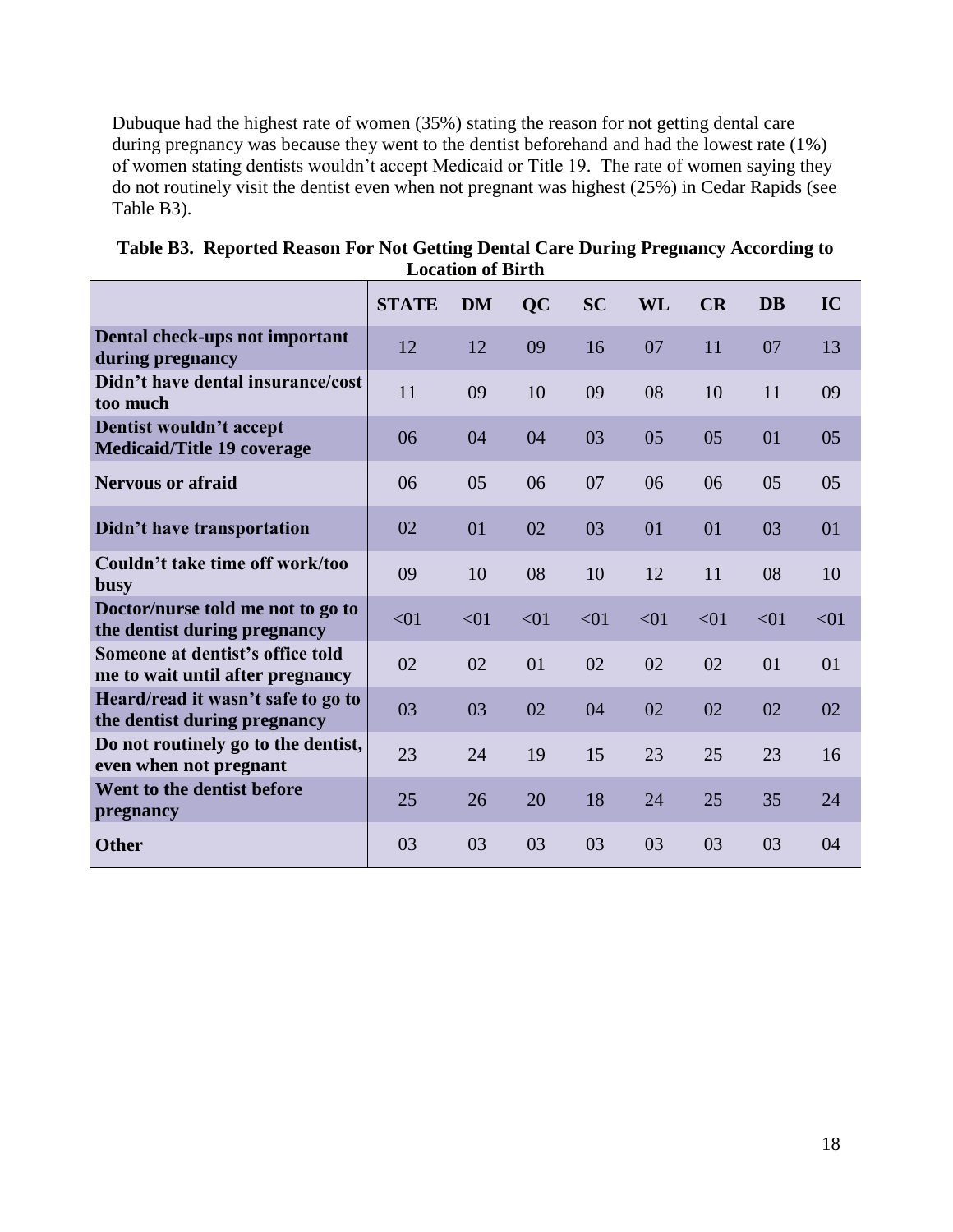# **Dental Care by Age**

Almost two-thirds of mothers in the oldest two age categories (61% and 62% respectively) reported they did not have any dental problems during pregnancy, while only half the mothers age 18-25 reported the same. The most common problems for those younger mothers were toothache and gums bleeding (see Table B4).

|                                  | <b>STATE</b> | < 18<br>years | 18-19<br><b>vears</b> | $20 - 25$<br>years | $26 - 30$<br>years | $31 - 35$<br>years | $>35$<br>years |
|----------------------------------|--------------|---------------|-----------------------|--------------------|--------------------|--------------------|----------------|
| <b>Toothache</b>                 | 11           | 13            | 18                    | 15                 | 11                 | 08                 | 08             |
| <b>Loose tooth</b>               | 01           | 01            | 01                    | 01                 | 01                 | 01                 | 01             |
| Gums bled a lot                  | 18           | 18            | 21                    | 22                 | 18                 | 16                 | 15             |
| Painful, red, or swollen gums    | 08           | 07            | 10                    | 10                 | 09                 | 07                 | 07             |
| <b>Cavities that need filled</b> | 08           | 07            | 11                    | 11                 | 08                 | 07                 | 06             |
| <b>Tooth that needs pulled</b>   | 03           | 02            | 04                    | 05                 | 04                 | 02                 | 03             |
| Root canal/oral surgery          | 02           | 01            | 02                    | 02                 | 02                 | 02                 | 01             |
| <b>Cracked/broken tooth</b>      | 06           | 05            | 05                    | 07                 | 06                 | 05                 | 05             |
| Did not have any problems        | 56           | 55            | 50                    | 50                 | 57                 | 61                 | 62             |
| <b>Other</b>                     | 02           | 02            | 03                    | 02                 | 01                 | 02                 | 02             |

**Table B4. Reported Dental Problems When Mother Was Pregnant According to Age**

Women in the 31-35 years old category were the most likely (66%) to receive dental care during their pregnancy. The lowest percentage of women (41%) receiving dental care were in the 18-19 year old age group, followed closely (42%) by the 20-25 year old group (see Table B5).

|  |  |  | Table B5. Reported Dental Care During Pregnancy According to Age |  |
|--|--|--|------------------------------------------------------------------|--|
|  |  |  |                                                                  |  |

|           | <b>STATE</b> | $\leq 18$<br><b>vears</b> | <b>vears</b> | $18-19$ $20-25$ $26-30$<br>years | years | $31-35$<br><b>vears</b> | $>35$<br>years |
|-----------|--------------|---------------------------|--------------|----------------------------------|-------|-------------------------|----------------|
| <b>No</b> | 44           | 49                        | 59           | 58                               | 42    | 34                      | 37             |
| Yes       | 56           | 51                        | 41           | 42                               | 58    | 66                      | 63             |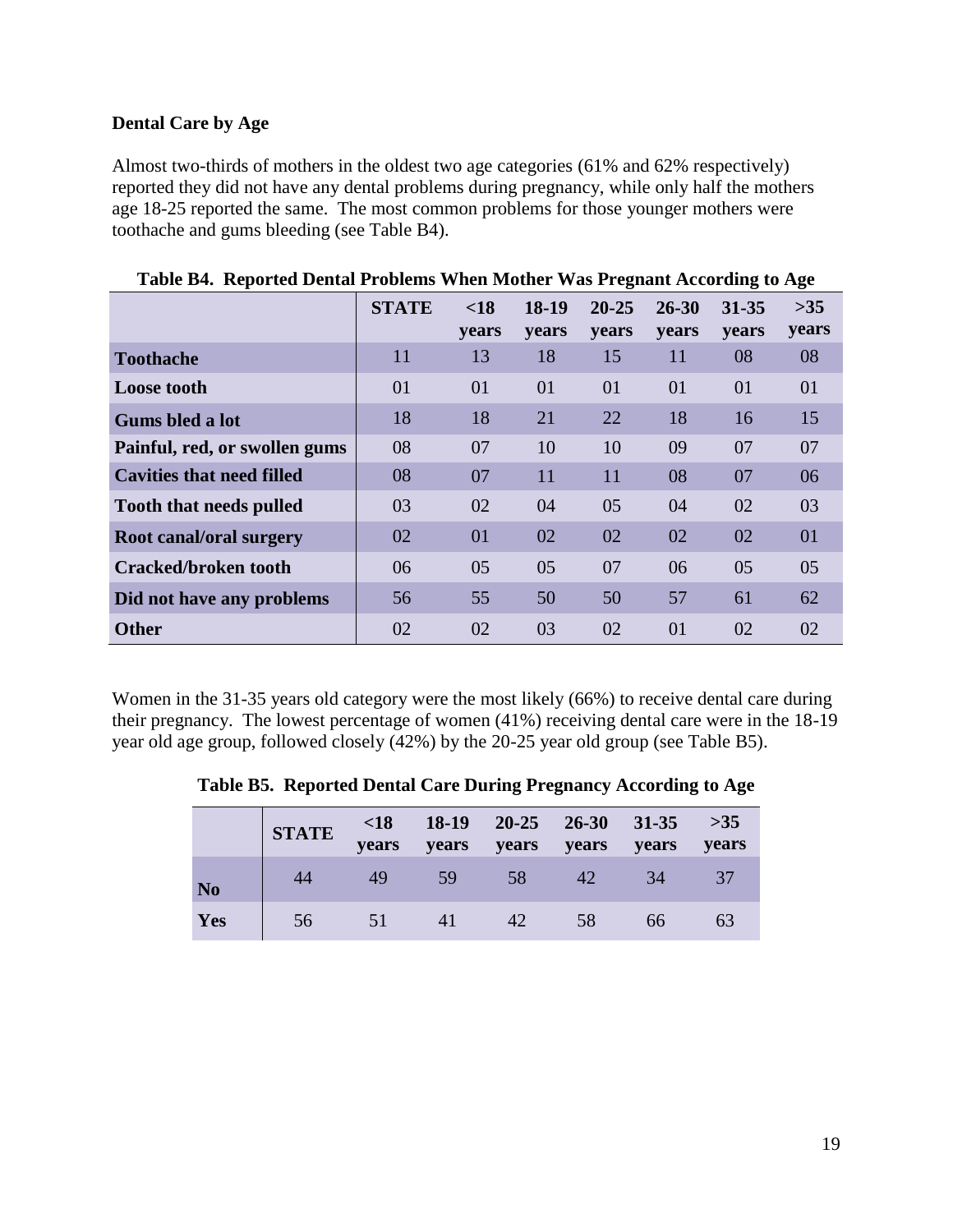Mothers under the age of 18 (12%) had more difficulties with transportation to get dental care than any of the other age groups. Only 20% of mothers age 18-25 received dental care prior to their pregnancy (see Table B6).

|                                                                      | W Agu        |               |                |                    |                    |                    |              |
|----------------------------------------------------------------------|--------------|---------------|----------------|--------------------|--------------------|--------------------|--------------|
|                                                                      | <b>STATE</b> | < 18<br>years | 18-19<br>years | $20 - 25$<br>years | $26 - 30$<br>years | $31 - 35$<br>years | >35<br>years |
| Dental check-ups not important<br>during pregnancy                   | 12           | 13            | 15             | 14                 | 11                 | 09                 | 10           |
| Didn't have dental insurance/cost<br>too much                        | 10           | 03            | 09             | 11                 | 11                 | 09                 | 10           |
| Dentist wouldn't accept<br><b>Medicaid/Title 19 coverage</b>         | 06           | 05            | 10             | 09                 | 05                 | 04                 | 04           |
| <b>Nervous or afraid</b>                                             | 05           | 03            | 04             | 06                 | 05                 | 05                 | 07           |
| Didn't have transportation                                           | 02           | 12            | 04             | 02                 | 01                 | 01                 | 01           |
| Couldn't take time off work/too<br>busy                              | 09           | 05            | 08             | 09                 | 10                 | 09                 | 08           |
| Doctor/nurse told me not to go to<br>the dentist during pregnancy    | < 01         | 01            | 01             | < 01               | < 01               | < 01               | < 01         |
| Someone at dentist's office told<br>me to wait until after pregnancy | 02           | 02            | 02             | 02                 | 02                 | 02                 | 02           |
| Heard/read it wasn't safe to go to<br>the dentist during pregnancy   | 03           | 04            | 05             | 03                 | 02                 | 02                 | 01           |
| Do not routinely go to the dentist,<br>even when not pregnant        | 23           | 22            | 24             | 27                 | 24                 | 19                 | 19           |
| Went to the dentist before<br>pregnancy                              | 25           | 30            | 20             | 20                 | 25                 | 30                 | 31           |
| <b>Other</b>                                                         | 03           | 03            | 02             | 02                 | 03                 | 04                 | 04           |

#### **Table B6. Reported Reason For Not Getting Dental Care During Pregnancy According to Age**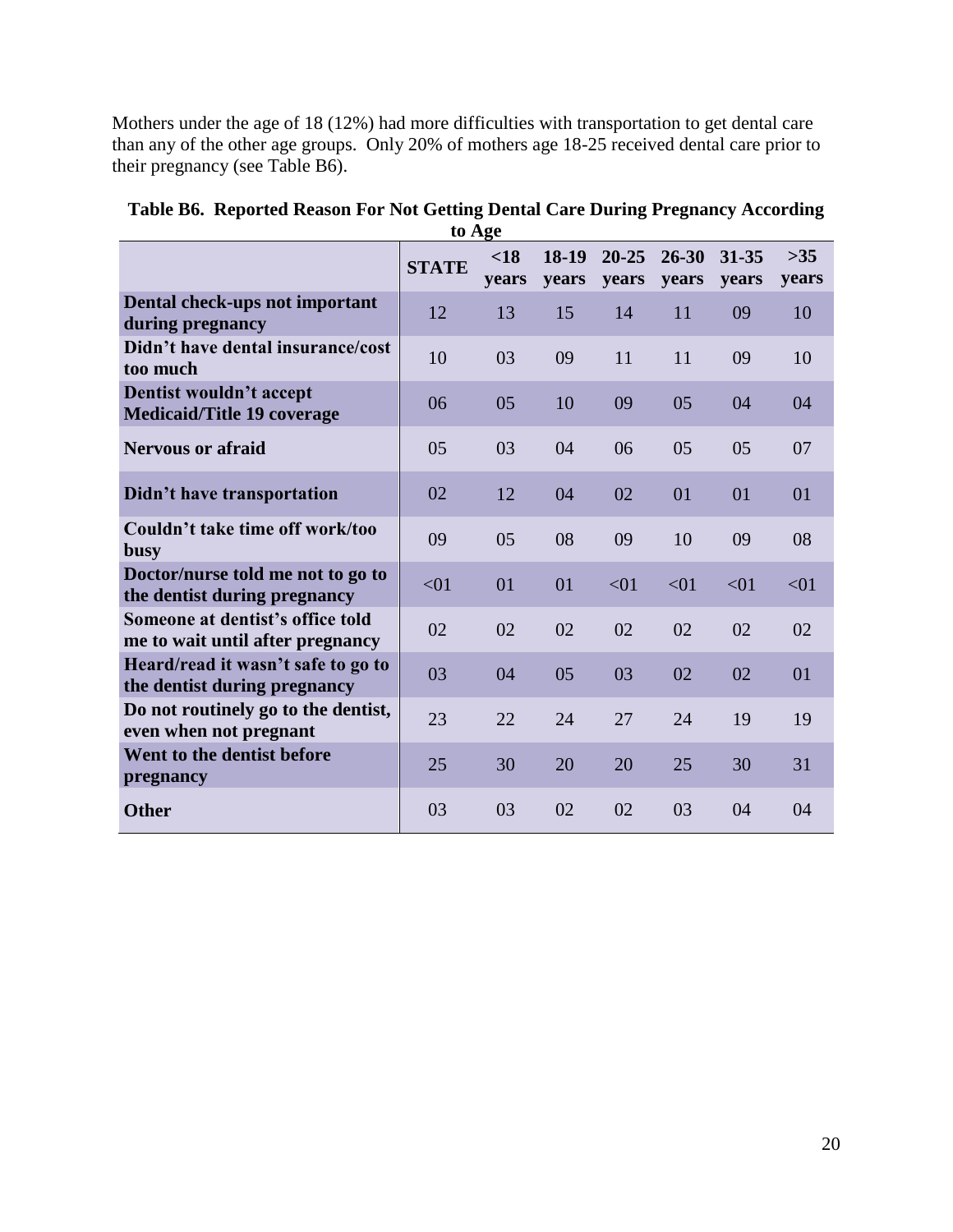# **Dental Care by Education**

Respondents with a graduate degree (66%) or a 4-year college degree (64%) had the fewest dental problems when comparing different levels of educational attainment. If the highest level of education was a high school degree or less, the three most common dental problems were toothache, gums bleeding and cavities (see Table B7).

|                                  | <b>STATE</b> | $\mathbf{H}$ $\mathbf{H}$<br>school | <b>High</b><br>school | <b>Some</b><br>college | <b>College</b> | <b>Graduate</b><br>school |
|----------------------------------|--------------|-------------------------------------|-----------------------|------------------------|----------------|---------------------------|
| <b>Toothache</b>                 | 11           | 18                                  | 17                    | 12                     | 06             | 05                        |
| <b>Loose tooth</b>               | 01           | 03                                  | 02                    | 01                     | < 01           | < 01                      |
| <b>Gums bled a lot</b>           | 18           | 18                                  | 20                    | 21                     | 16             | 15                        |
| Painful, red, or swollen gums    | 08           | 09                                  | 10                    | 09                     | 07             | 07                        |
| <b>Cavities that need filled</b> | 08           | 12                                  | 12                    | 09                     | 06             | 04                        |
| <b>Tooth that needs pulled</b>   | 03           | 08                                  | 07                    | 04                     | 01             | 01                        |
| <b>Root canal/oral surgery</b>   | 02           | 02                                  | 03                    | 02                     | 01             | 01                        |
| <b>Cracked/broken tooth</b>      | 06           | 11                                  | 10                    | 06                     | 03             | 02                        |
| Did not have any problems        | 56           | 47                                  | 48                    | 54                     | 64             | 66                        |
| <b>Other</b>                     | 02           | 01                                  | 02                    | 02                     | 01             | 02                        |

**Table B7. Reported Dental Problems When Mother Was Pregnant According to Education**

The higher the level of education completed, the higher the percentage is of women getting dental care during pregnancy. Only 37% of women with less than a high school diploma, while 76% of women with a graduate degree got dental care (see Table B8).

| Table B8. Reported Dental Care During Pregnancy According to |
|--------------------------------------------------------------|
| <b>Education</b>                                             |
|                                                              |

|                |              |                  | $-10.00$ |                                     |                |                    |
|----------------|--------------|------------------|----------|-------------------------------------|----------------|--------------------|
|                | <b>STATE</b> | < High<br>school |          | <b>High Some<br/>school college</b> | <b>College</b> | Graduate<br>school |
| N <sub>0</sub> |              | 63               | 59       |                                     |                | $2\pi$             |
| Yes            | 56           | 37               |          |                                     |                | 76                 |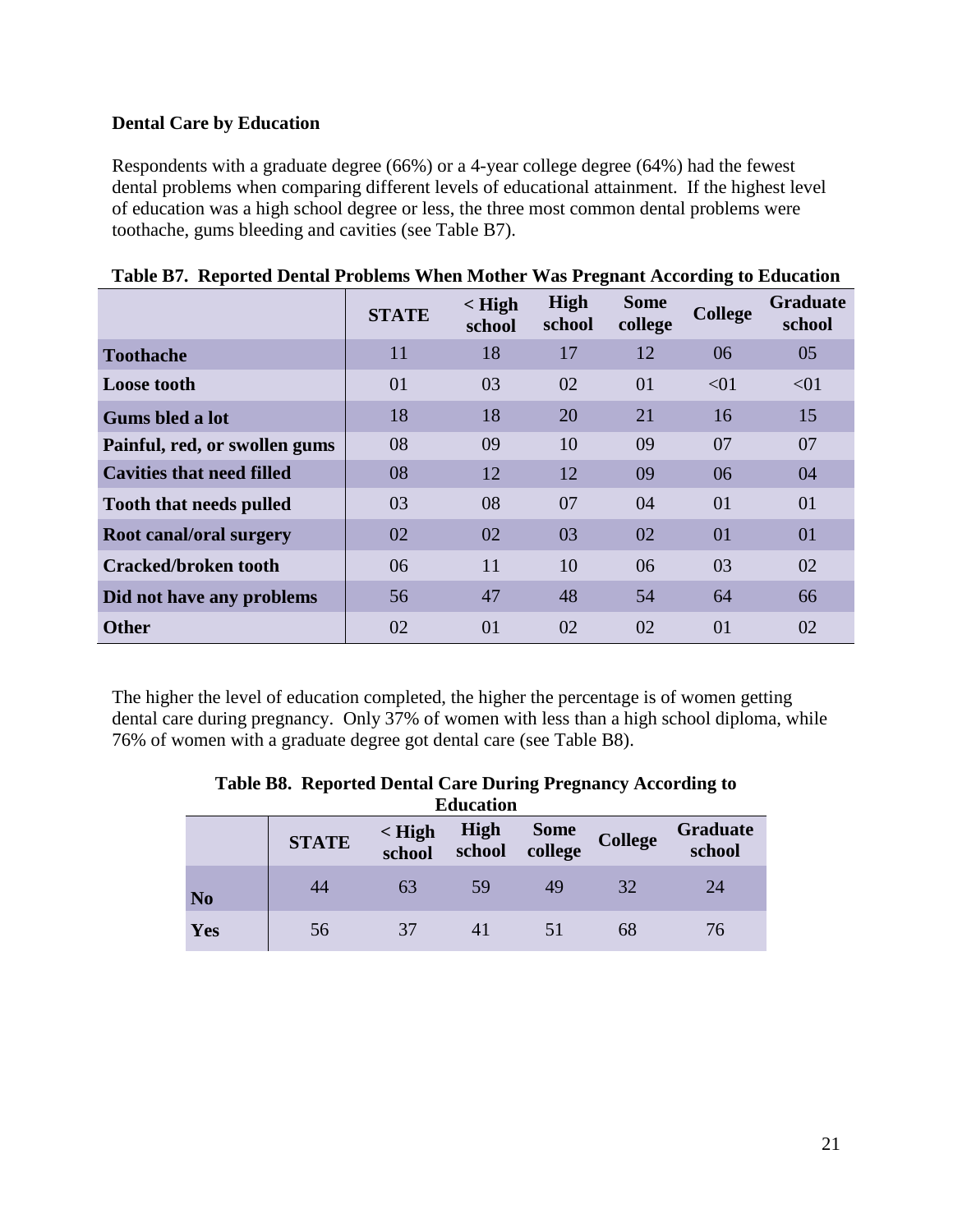Women with less than a high school diploma (16%) and with a high school diploma (14%) reported more frequently than other education levels that dental check-ups were not important during pregnancy as a reason for not getting dental care. Those same groups were more likely to report another reason as they didn't have health insurance or dental care cost too much (see Table B9).

| Table B9. Reported Reason For Not Getting Dental Care During Pregnancy According to |
|-------------------------------------------------------------------------------------|
| <b>Education</b>                                                                    |

|                                                                      | <b>STATE</b> | $\mathbf{H}$ $\mathbf{H}$<br>school | High<br>school | <b>Some</b><br>college | <b>College</b> | <b>Graduate</b><br>school |
|----------------------------------------------------------------------|--------------|-------------------------------------|----------------|------------------------|----------------|---------------------------|
| Dental check-ups not important during<br>pregnancy                   | 12           | 16                                  | 14             | 10                     | 10             | 10                        |
| Didn't have dental insurance/cost too<br>much                        | 11           | 12                                  | 11             | 11                     | 09             | 07                        |
| <b>Dentist wouldn't accept Medicaid/Title</b><br>19 coverage         | 06           | 09                                  | 08             | 07                     | 02             | < 01                      |
| <b>Nervous or afraid</b>                                             | 06           | 06                                  | 07             | 05                     | 05             | 03                        |
| Didn't have transportation                                           | 02           | 06                                  | 03             | 01                     | < 01           | < 01                      |
| Couldn't take time off work/too busy                                 | 09           | 04                                  | 08             | 11                     | 11             | 09                        |
| Doctor/nurse told me not to go to the<br>dentist during pregnancy    | < 01         | < 01                                | < 01           | < 01                   | < 01           | < 01                      |
| Someone at dentist's office told me to<br>wait until after pregnancy | 02           | 03                                  | 02             | 02                     | 01             | 01                        |
| Heard/read it wasn't safe to go to the<br>dentist during pregnancy   | 03           | 04                                  | 03             | 02                     | 01             | 02                        |
| Do not routinely go to the dentist, even<br>when not pregnant        | 24           | 24                                  | 25             | 24                     | 22             | 18                        |
| Went to the dentist before pregnancy                                 | 25           | 15                                  | 17             | 27                     | 33             | 32                        |
| <b>Other</b>                                                         | 03           | 03                                  | 02             | 03                     | 05             | 04                        |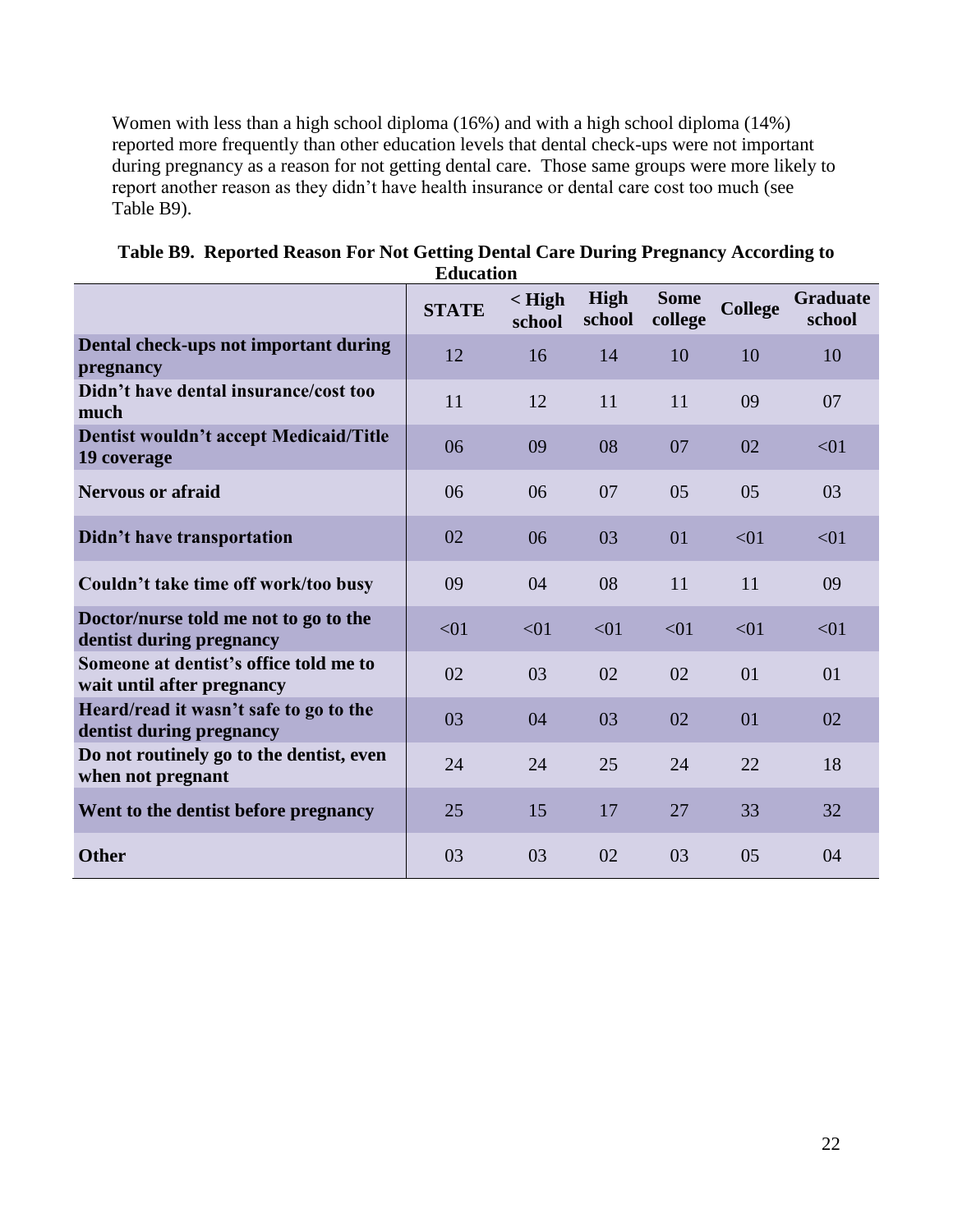### **Dental Care by Where Mother was Born**

Mothers born in Iowa were slightly more likely (57%) to not have a dental problem during their pregnancy than mothers born in the U.S. but outside of Iowa (55%) and mothers born outside the U.S. (55%) (see Table B10).

| o                                | <b>STATE</b> | In Iowa | In U.S.,<br>outside of<br>Iowa | <b>Outside</b><br>the U.S. |
|----------------------------------|--------------|---------|--------------------------------|----------------------------|
| <b>Toothache</b>                 | 11           | 11      | 13                             | 10                         |
| <b>Loose tooth</b>               | 01           | 01      | 01                             | 02                         |
| Gums bled a lot                  | 18           | 19      | 19                             | 14                         |
| Painful, red, or swollen gums    | 08           | 09      | 09                             | 05                         |
| <b>Cavities that need filled</b> | 08           | 08      | 09                             | 07                         |
| <b>Tooth that needs pulled</b>   | 03           | 03      | 04                             | 03                         |
| Root canal/oral surgery          | 02           | 02      | 02                             | 02                         |
| <b>Cracked/broken tooth</b>      | 06           | 06      | 07                             | 04                         |
| Did not have any problems        | 56           | 57      | 55                             | 55                         |
| <b>Other</b>                     | 02           | 02      | 02                             | 01                         |

**Table B10. Reported Dental Problems When Mother Was Pregnant According to Where Mother was Born** 

The lowest percentage of mothers receiving dental care were those born outside the U.S. (46%). Mothers born in Iowa received dental care during their pregnancy at a higher rate (58%) than the state average (56%) (see Table B11).

|                |    | <b>STATE</b> In Iowa | According to where mother was born<br>In U.S.,<br>outside of | <b>Outside</b> |  |
|----------------|----|----------------------|--------------------------------------------------------------|----------------|--|
|                |    |                      | Iowa                                                         | the U.S.       |  |
| N <sub>o</sub> | 44 | 42                   | 45                                                           | 54             |  |
| Yes            | 56 | 58                   | 55                                                           | 46             |  |

# **Table B11. Reported Dental Care During Pregnancy According to Where Mother was Born**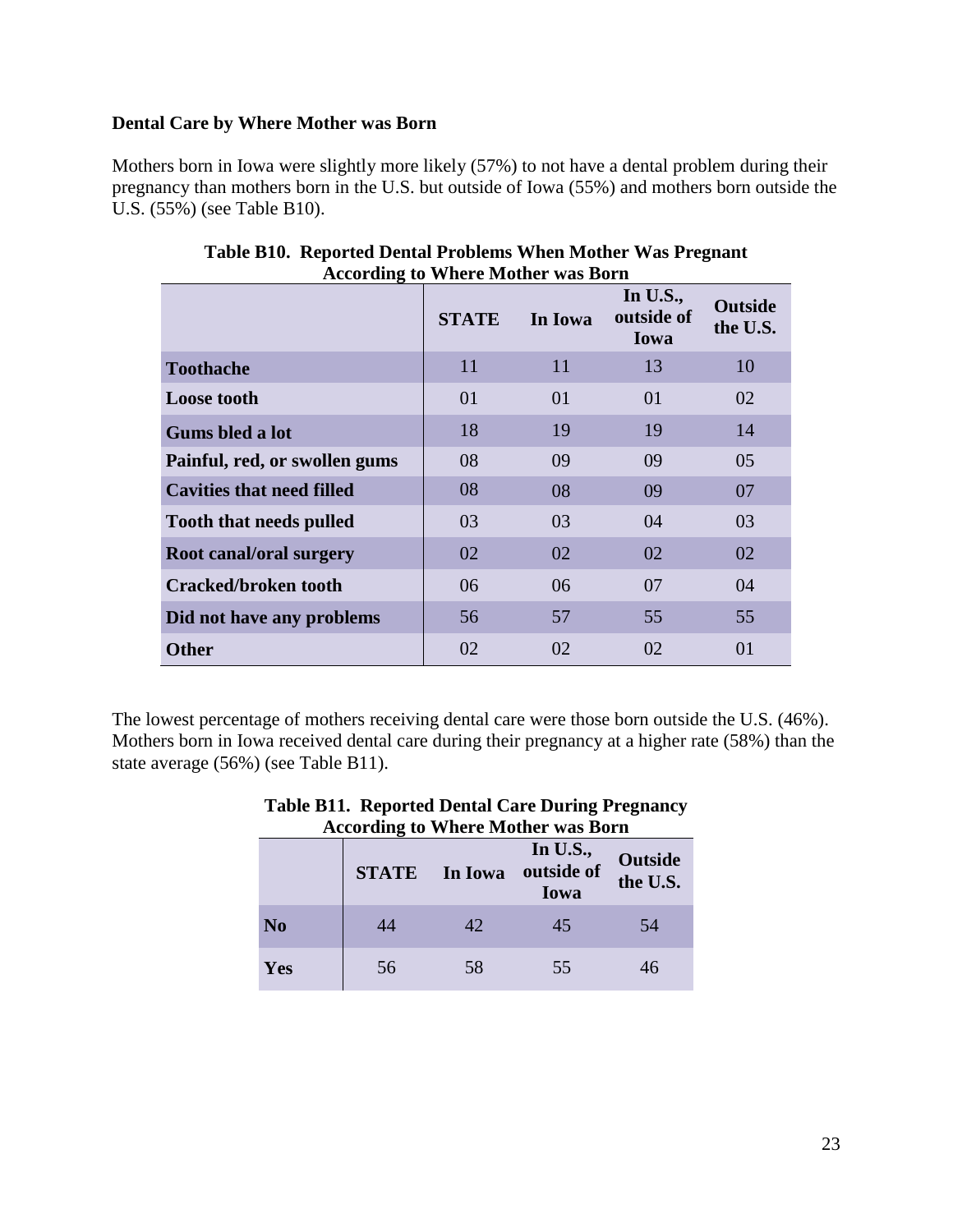Women born outside the U.S. reported more often that they do not think dental check-ups are important during pregnancy (23%) and that they do not have dental insurance or it costs too much (18%). Not routinely going to the dentist, even when not pregnant was reported by a larger percentage of women born in Iowa (25%) than those born outside the state (see Table  $B12$ ).

| Table B12. Reported Reason For Not Getting Dental Care During Pregnancy According to Where |  |
|--------------------------------------------------------------------------------------------|--|
| <b>Mother was Born</b>                                                                     |  |

|                                                                      | <b>STATE</b> | In Iowa | In U.S.,<br>outside of<br>Iowa | <b>Outside</b><br>the U.S. |
|----------------------------------------------------------------------|--------------|---------|--------------------------------|----------------------------|
| Dental check-ups not important during pregnancy                      | 12           | 10      | 10                             | 23                         |
| Didn't have dental insurance/cost too much                           | 10           | 09      | 11                             | 18                         |
| <b>Dentist wouldn't accept Medicaid/Title 19</b><br>coverage         | 06           | 06      | 06                             | 03                         |
| <b>Nervous or afraid</b>                                             | 06           | 06      | 06                             | 03                         |
| Didn't have transportation                                           | 02           | 02      | 02                             | 02                         |
| Couldn't take time off work/too busy                                 | 09           | 10      | 10                             | 04                         |
| Doctor/nurse told me not to go to the dentist<br>during pregnancy    | < 01         | < 01    | < 01                           | < 01                       |
| Someone at dentist's office told me to wait until<br>after pregnancy | 02           | 02      | 02                             | 01                         |
| Heard/read it wasn't safe to go to the dentist<br>during pregnancy   | 03           | 02      | 03                             | 03                         |
| Do not routinely go to the dentist, even when not<br>pregnant        | 24           | 25      | 24                             | 15                         |
| Went to the dentist before pregnancy                                 | 25           | 26      | 24                             | 17                         |
| <b>Other</b>                                                         | 03           | 03      | 03                             | 02                         |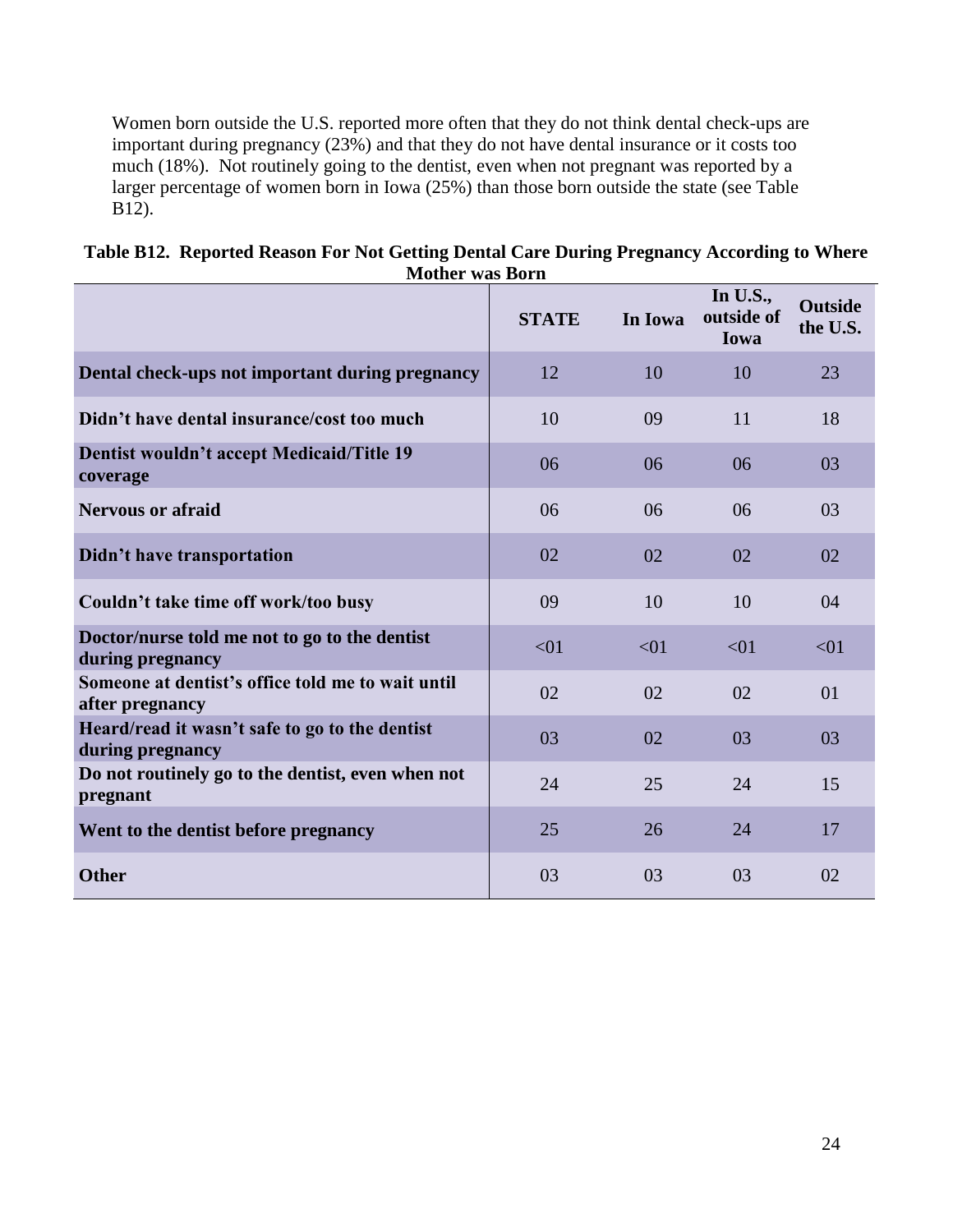# **Dental Care by Race/Ethnicity**

Hispanic respondents (50%) said they did not have any dental problems during pregnancy while (57%) of non-Hispanic respondents said the same. Black respondents (48%) had the lowest percentage reporting not having any dental problems (see Table B13).

|                                     | <b>STATE</b> |      |                 | Non-            |              |              | Asian/                            | <b>Native</b> |
|-------------------------------------|--------------|------|-----------------|-----------------|--------------|--------------|-----------------------------------|---------------|
|                                     | Ethn         | Race | <b>Hispanic</b> | <b>Hispanic</b> | <b>White</b> | <b>Black</b> | <b>Pacific</b><br><b>Islander</b> | American      |
| <b>Toothache</b>                    | 11           | 11   | 12              | 11              | 11           | 17           | 09                                | 19            |
| <b>Loose tooth</b>                  | 01           | 01   | 01              | 01              | 01           | 02           | 01                                | 03            |
| Gums bled a lot                     | 18           | 18   | 21              | 18              | 19           | 16           | 12                                | 20            |
| Painful, red, or<br>swollen gums    | 08           | 08   | 08              | 08              | 09           | 08           | 04                                | 10            |
| <b>Cavities that need</b><br>filled | 08           | 08   | 08              | 08              | 08           | 09           | 07                                | 13            |
| <b>Tooth that needs</b><br>pulled   | 04           | 04   | 03              | 04              | 03           | 07           | 02                                | 11            |
| Root canal/oral<br>surgery          | 02           | 02   | 01              | 02              | 02           | 02           | 02                                | 03            |
| <b>Cracked/broken</b><br>tooth      | 06           | 06   | 04              | 06              | 06           | 08           | 04                                | 13            |
| Did not have any<br>problems        | 56           | 57   | 50              | 57              | 57           | 48           | 59                                | 45            |
| <b>Other</b>                        | 02           | 02   | 02              | 02              | 02           | 01           | 02                                | 03            |

**Table B13. Reported Dental Problems When Mother Was Pregnant According to Race/Ethnicity**

Just under half (47%) of Hispanic mothers said they received dental care during their pregnancy. Native American mothers were the least likely to receive dental care (37%) and white mothers were the mostly (58%) to receive care (see Table B14).

|  |  | Table B14. Reported Dental Care During Pregnancy According to Race/Ethnicity |
|--|--|------------------------------------------------------------------------------|
|  |  |                                                                              |

|           | <b>STATE</b> |      | <b>Hispanic</b> | Non-<br>Hispanic | White |    | Asian/<br><b>Native</b><br><b>Black</b><br><b>Pacific</b> |                 |  |  |  |
|-----------|--------------|------|-----------------|------------------|-------|----|-----------------------------------------------------------|-----------------|--|--|--|
|           | Ethn         | Race |                 |                  |       |    | <b>Islander</b>                                           | <b>American</b> |  |  |  |
| <b>No</b> | 44           | 44   | 53              | 43               | 42    | 58 | 55                                                        | 63              |  |  |  |
| Yes       | 56           | 56   | 47              | 57               | 58    |    | 45                                                        | 37              |  |  |  |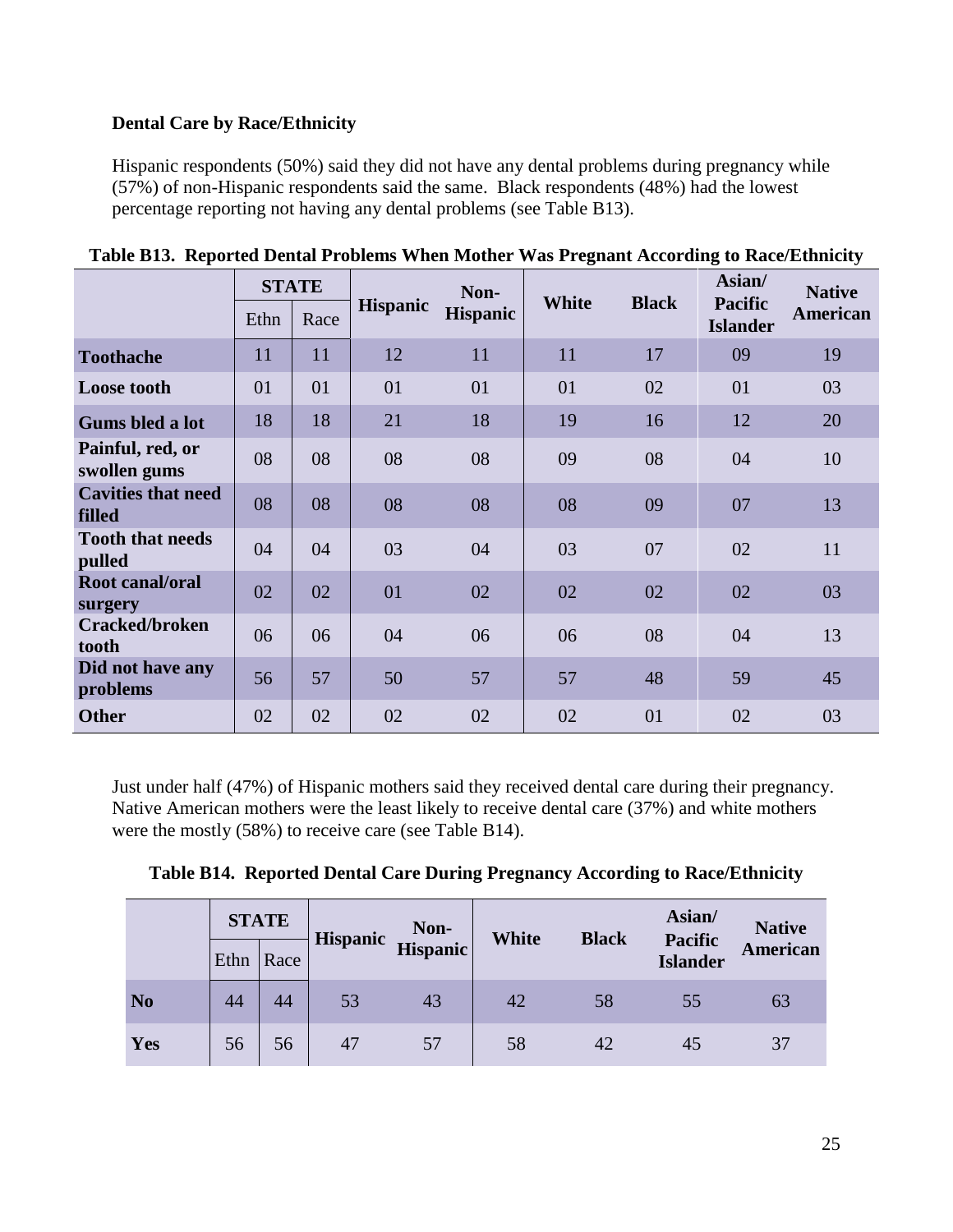The highest percentage of mothers (28%), who do not believe dental check-ups are important during pregnancy, were Asian/Pacific Islander. Black mothers reported the dentist wouldn't accept Medicaid or Title 19 at a higher rate (8%) than other races. Hispanic mothers (16%) reported not having insurance or that costs were too high to get dental care versus non-Hispanic mothers (10%). Non-Hispanic mothers tend to not routinely visit the dentist (24%) at a higher rate than Hispanic mothers (16%), even when not pregnant (see Table B15).

|                                                                         |      |                      |                 | Касе/Енніісцу           |              |              |                                             |                                  |
|-------------------------------------------------------------------------|------|----------------------|-----------------|-------------------------|--------------|--------------|---------------------------------------------|----------------------------------|
|                                                                         | Ethn | <b>STATE</b><br>Race | <b>Hispanic</b> | Non-<br><b>Hispanic</b> | <b>White</b> | <b>Black</b> | Asian/<br><b>Pacific</b><br><b>Islander</b> | <b>Native</b><br><b>American</b> |
| Dental check-ups not<br>important during<br>pregnancy                   | 11   | 11                   | 19              | 11                      | 10           | 16           | 28                                          | 16                               |
| Didn't have dental<br>insurance/cost too much                           | 11   | 10                   | 16              | 10                      | 10           | 11           | 12                                          | 13                               |
| Dentist wouldn't accept<br><b>Medicaid/Title 19 coverage</b>            | 06   | 06                   | 06              | 06                      | 06           | 08           | 01                                          | 05                               |
| <b>Nervous or afraid</b>                                                | 06   | 06                   | 04              | 06                      | 06           | 03           | 02                                          | 0 <sub>5</sub>                   |
| Didn't have transportation                                              | 02   | 02                   | 02              | 02                      | 01           | 03           | 01                                          | 06                               |
| Couldn't take time off<br>work/too busy                                 | 09   | 09                   | 08              | 10                      | 10           | 07           | 04                                          | 05                               |
| Doctor/nurse told me not to<br>go to the dentist during<br>pregnancy    | < 01 | < 01                 | < 01            | < 01                    | < 01         | 01           | < 01                                        | 02                               |
| Someone at dentist's office<br>told me to wait until after<br>pregnancy | 02   | 02                   | 01              | 02                      | 02           | 02           | 01                                          | 02                               |
| Heard/read it wasn't safe<br>to go to the dentist during<br>pregnancy   | 03   | 03                   | 03              | 03                      | 02           | 05           | 03                                          | 02                               |
| Do not routinely go to the<br>dentist, even when not<br>pregnant        | 24   | 24                   | 16              | 24                      | 24           | 20           | 19                                          | 21                               |
| Went to the dentist before<br>pregnancy                                 | 25   | 25                   | 17              | 25                      | 26           | 18           | 17                                          | 18                               |
| <b>Other</b>                                                            | 03   | 03                   | 02              | 03                      | 03           | 02           | 01                                          | 04                               |

| Table B15. Reported Reason For Not Getting Dental Care During Pregnancy According to |
|--------------------------------------------------------------------------------------|
| <b>Race/Ethnicity</b>                                                                |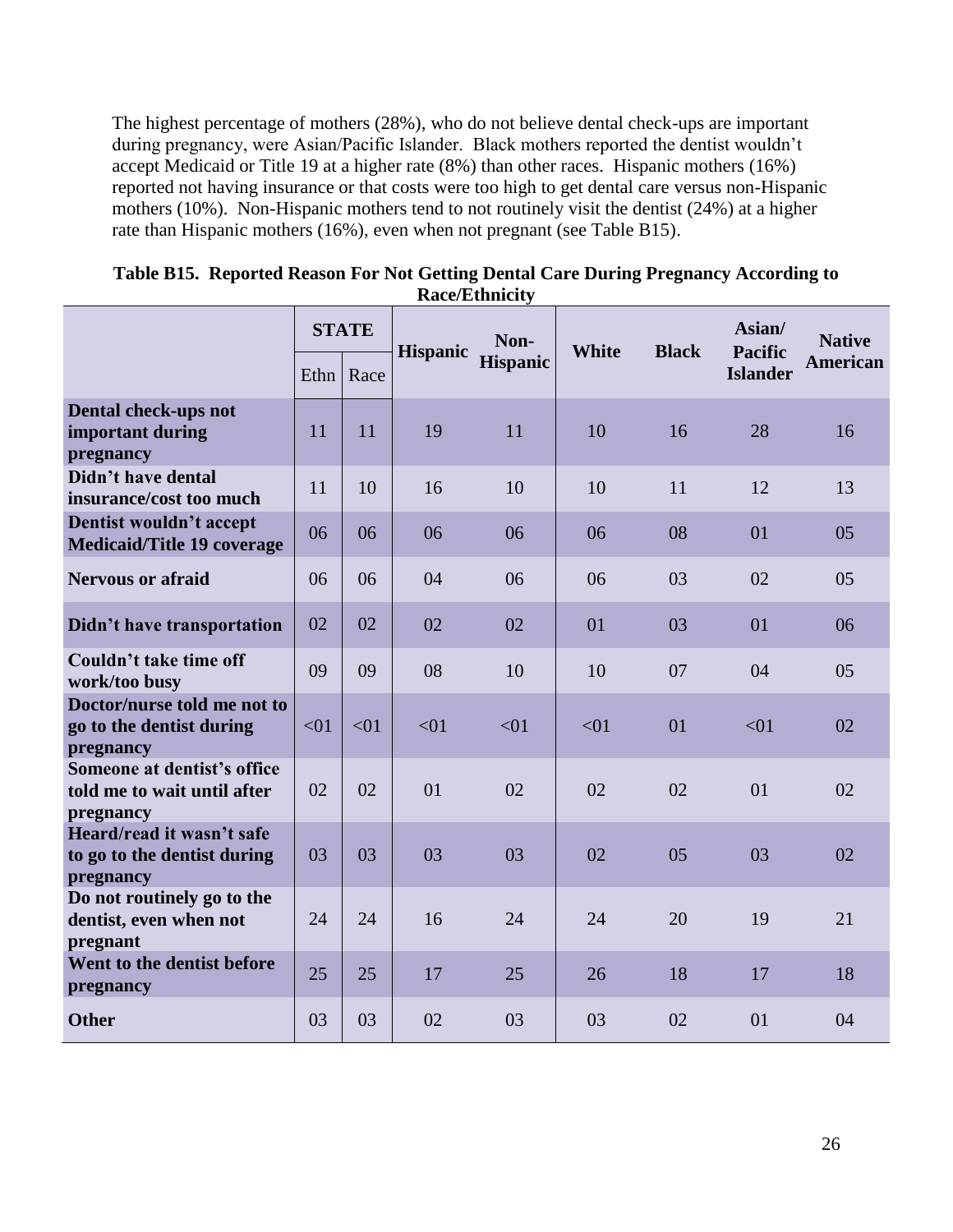# **Dental Care by Income**

As income increases, the percentage of mothers reporting they didn't have dental problems also increases. Two-thirds of mothers in the highest income category said they didn't have any problems. Mothers with incomes under \$10,000 were more likely to have toothaches (21%), teeth that needed pulled (9%) and cracked or broken teeth (12%) than mothers in the other income categories (see Table B16).

|                                     | <b>STATE</b> | <b>Under</b><br>\$10,000 | \$10,000-<br>\$19,999 | $$20,000-$<br>\$29,999 | $$30,000-$<br>\$39,000 | $$40,000-$<br>\$49,999 | \$50,000-<br>\$59,999 | \$60,000-<br>\$69,999 | \$70,000<br>or more |
|-------------------------------------|--------------|--------------------------|-----------------------|------------------------|------------------------|------------------------|-----------------------|-----------------------|---------------------|
| <b>Toothache</b>                    | 11           | 21                       | 18                    | 16                     | 13                     | 12                     | 10                    | 09                    | 06                  |
| <b>Loose tooth</b>                  | 01           | 03                       | 02                    | 02                     | 01                     | 01                     | < 01                  | < 01                  | < 01                |
| Gums bled a lot                     | 18           | 21                       | 23                    | 22                     | 20                     | 20                     | 19                    | 19                    | 15                  |
| Painful, red, or<br>swollen gums    | 09           | 12                       | 11                    | 10                     | 09                     | 10                     | 07                    | 08                    | 07                  |
| <b>Cavities that need</b><br>filled | 08           | 13                       | 13                    | 11                     | 10                     | 10                     | 08                    | 07                    | 05                  |
| <b>Tooth that needs</b><br>pulled   | 04           | 09                       | 07                    | 05                     | 04                     | 04                     | 02                    | 02                    | 01                  |
| Root canal/oral<br>surgery          | 02           | 03                       | 03                    | 02                     | 03                     | 02                     | 01                    | 01                    | 01                  |
| <b>Cracked/broken</b><br>tooth      | 06           | 12                       | 11                    | 08                     | 07                     | 07                     | 04                    | 04                    | 02                  |
| Did not have any<br>problems        | 56           | 45                       | 45                    | 48                     | 52                     | 54                     | 58                    | 57                    | 66                  |
| <b>Other</b>                        | 02           | 02                       | 02                    | 02                     | 02                     | 02                     | 01                    | 02                    | 01                  |

| Table B16. Reported Dental Problems When Mother Was Pregnant According to Income |  |  |  |  |
|----------------------------------------------------------------------------------|--|--|--|--|
|                                                                                  |  |  |  |  |

Women with incomes under \$10,000 were almost half as likely (38%) than mothers with incomes of \$70,000 or more (72%) to receive dental care during their pregnancy (see Table B17).

| Table B17. Reported Dental Care During Pregnancy According to Income |  |  |
|----------------------------------------------------------------------|--|--|
|----------------------------------------------------------------------|--|--|

|                | <b>STATE</b> | <b>Under</b><br>\$10,000 | $$10,000-$<br>\$19,999 | $$20,000-$<br>\$29,999 | $$30,000-$<br>\$39,000 | $$40,000-$<br>\$49,999 | $$50,000-$<br>\$59,999 | $$60,000-$<br>\$69,999 | \$70,000<br>or more |
|----------------|--------------|--------------------------|------------------------|------------------------|------------------------|------------------------|------------------------|------------------------|---------------------|
| N <sub>o</sub> | 44           | 62                       | 60                     | 58                     | 53                     | 50                     | 48                     | 43                     | 28                  |
| Yes            | 56           | 38                       | 40                     | 42                     | 47                     | 50                     | 52                     | 57                     | 72 <sub>2</sub>     |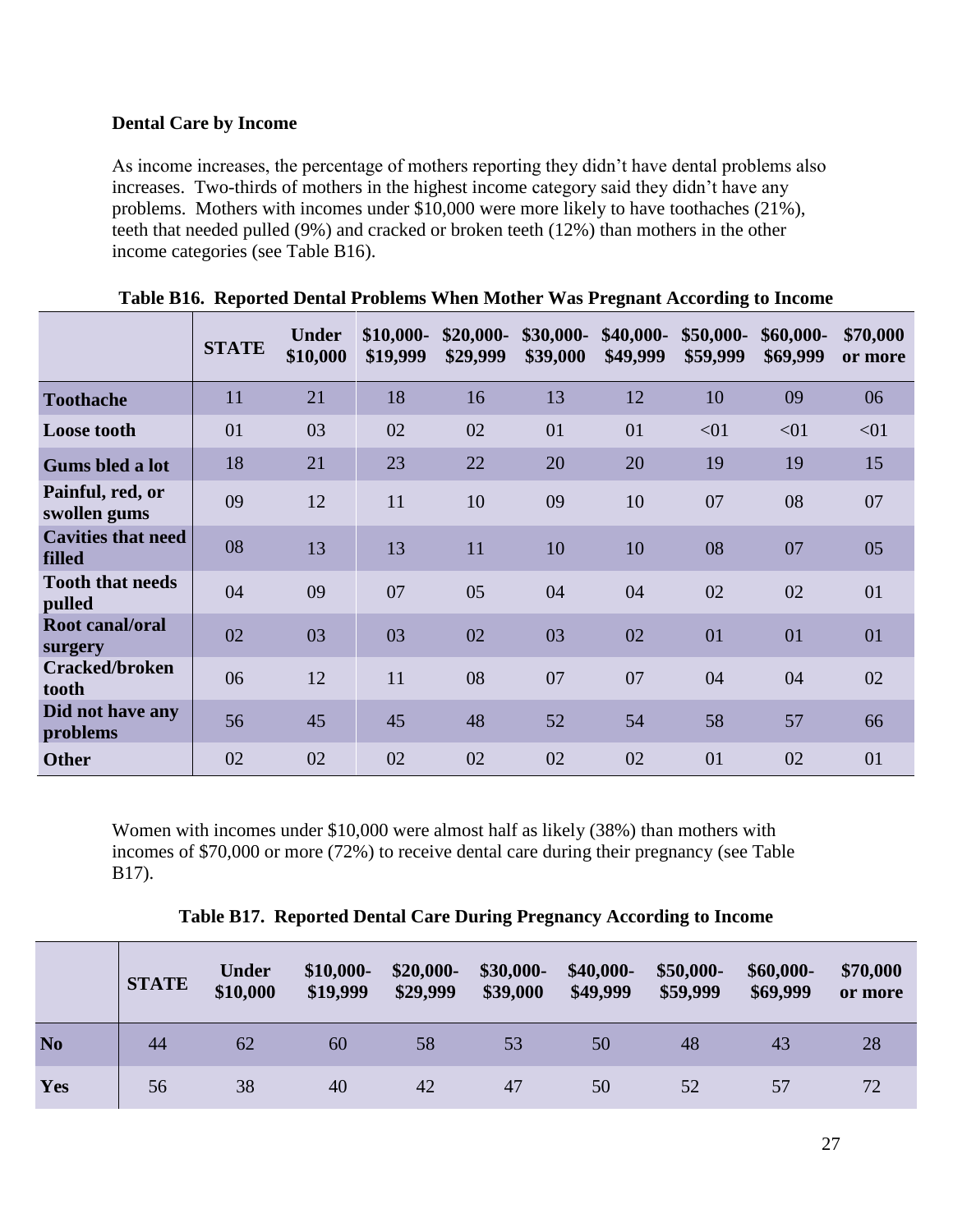Mothers with incomes of \$40,000-\$49,999 (28%) and \$50,000-\$59,999 (27%) were the highest groups stating they do not routinely go to the dentist, even when not pregnant. Those with incomes under \$10,000 (15%) had the highest rate for saying dental check-ups are not important during pregnancy (see Table B18).

|                                                                                | <b>STATE</b> | <b>Under</b><br>\$10,000 | $$10,000-$<br>\$19,999 | $$20,000-$<br>\$29,999 | \$39,000 | $$30,000-$ \$40,000-<br>\$49,999 | $$50,000-$<br>\$59,999 | \$60,000-<br>\$69,999 | \$70,000<br>or more |
|--------------------------------------------------------------------------------|--------------|--------------------------|------------------------|------------------------|----------|----------------------------------|------------------------|-----------------------|---------------------|
| Dental check-ups not<br>important during<br>pregnancy                          | 12           | 15                       | 13                     | 12                     | 11       | 11                               | 10                     | 12                    | 09                  |
| Didn't have dental<br>insurance/cost too<br>much                               | 10           | 10                       | 13                     | 13                     | 13       | 13                               | 14                     | 11                    | 05                  |
| Dentist wouldn't accept<br><b>Medicaid/Title 19</b><br>coverage                | 06           | 11                       | 12                     | 08                     | 07       | 05                               | 03                     | 02                    | < 01                |
| <b>Nervous or afraid</b>                                                       | 06           | 07                       | 07                     | 06                     | 06       | 06                               | 05                     | 05                    | 04                  |
| Didn't have<br>transportation                                                  | 02           | 05                       | 03                     | 02                     | 01       | 01                               | 01                     | < 01                  | < 01                |
| Couldn't take time off<br>work/too busy                                        | 10           | 6                        | 11                     | 10                     | 11       | 11                               | 11                     | 12                    | 09                  |
| Doctor/nurse told me<br>not to go to the dentist<br>during pregnancy           | < 01         | < 01                     | 01                     | < 01                   | < 01     | < 01                             | < 01                   | < 01                  | < 01                |
| <b>Someone at dentist's</b><br>office told me to wait<br>until after pregnancy | 02           | 02                       | 02                     | 02                     | 02       | 03                               | 01                     | 02                    | 01                  |
| Heard/read it wasn't<br>safe to go to the dentist<br>during pregnancy          | 03           | 04                       | 04                     | 03                     | 03       | 01                               | 02                     | 01                    | 02                  |
| Do not routinely go to<br>the dentist, even when<br>not pregnant               | 24           | 24                       | 24                     | 23                     | 24       | 28                               | 27                     | 24                    | 20                  |
| Went to the dentist<br>before pregnancy                                        | 25           | 15                       | 17                     | 21                     | 21       | 24                               | 25                     | 27                    | 37                  |
| <b>Other</b>                                                                   | 03           | 02                       | 03                     | 02                     | 02       | 03                               | 03                     | 03                    | 04                  |

### **Table B18. Reported Reason For Not Getting Dental Care During Pregnancy According to Income**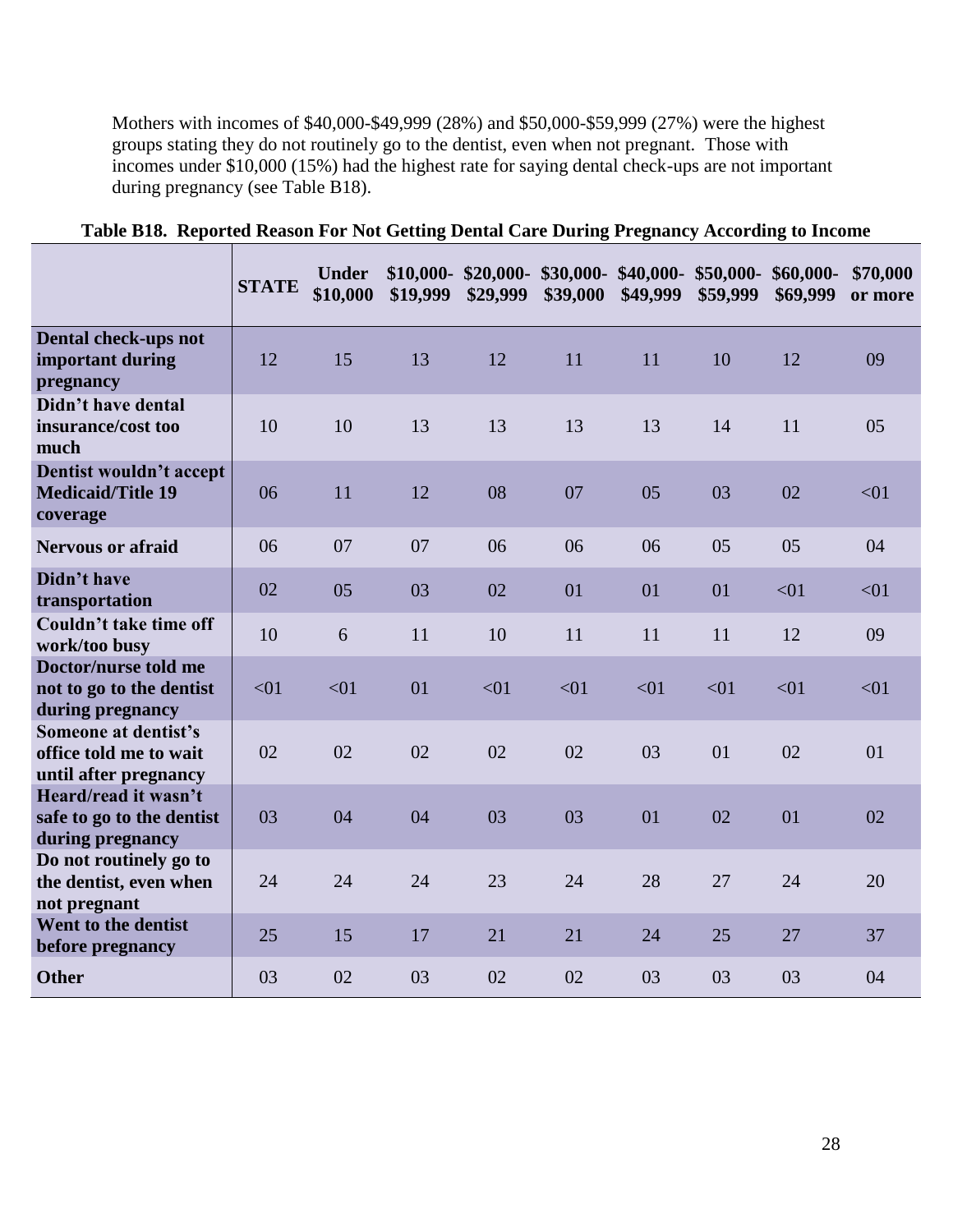# **C. Trend Analysis of Barriers Data 2008-2017**

All percentages in the present section reflect statewide percentages. The number of respondents was greater than 20,000 for all years.

| <b>Respondents by Year</b><br>2008<br>2009<br><b>2010</b><br>2011<br>2013<br>2015<br>2012<br>-2016<br>2014<br>$N =   21,603 \t20,752 \t23,511 \t23,934 \t23,674 \t24,634 \t24,696 \t23,212 \t21,928 \t20,919$ |  |  |  |  |  |  |  |  |      |
|---------------------------------------------------------------------------------------------------------------------------------------------------------------------------------------------------------------|--|--|--|--|--|--|--|--|------|
|                                                                                                                                                                                                               |  |  |  |  |  |  |  |  | 2017 |
|                                                                                                                                                                                                               |  |  |  |  |  |  |  |  |      |

#### **Demographics**

The age distribution of mothers has maintained a generally stable pattern over the past ten years with about two-thirds of mothers between the ages of 20 and 30 years of age. However, there has been a slight decrease in mothers <18 and 20 to 25 years old and an increase in mothers 26 to 35 years old (see Table C1).

|                 | Table C1. Mother's Age Ranges |      |      |      |      |      |      |      |      |      |  |  |  |
|-----------------|-------------------------------|------|------|------|------|------|------|------|------|------|--|--|--|
|                 | 2008                          | 2009 | 2010 | 2011 | 2012 | 2013 | 2014 | 2015 | 2016 | 2017 |  |  |  |
| $<$ 18 years    | 03                            | 02   | 02   | 02   | 02   | 02   | 01   | 01   | 01   | 01   |  |  |  |
| 18 - 19 years   | 06                            | 06   | 06   | 05   | 05   | 04   | 04   | 04   | 03   | 03   |  |  |  |
| $20 - 25$ years | 32                            | 31   | 30   | 29   | 29   | 29   | 28   | 27   | 26   | 25   |  |  |  |
| 26 - 30 years   | 33                            | 33   | 35   | 35   | 35   | 35   | 35   | 35   | 36   | 36   |  |  |  |
| 31 - 35 years   | 19                            | 20   | 21   | 22   | 22   | 23   | 24   | 25   | 25   | 26   |  |  |  |
| $>$ 35 years    | 07                            | 07   | 07   | 07   | 07   | 07   | 08   | 08   | 08   | 09   |  |  |  |

Educational levels have shown small increases in the past ten years. The proportion of mothers completing college has increased from 23% in 2008 to 27% in 2017. The proportion of mothers completing graduate school also increased from 8% in 2008 to 12% in 2017 (see Table C2).

|                    | <b>Table C2. Education</b> |      |      |      |      |      |      |      |      |      |  |  |
|--------------------|----------------------------|------|------|------|------|------|------|------|------|------|--|--|
|                    | 2008                       | 2009 | 2010 | 2011 | 2012 | 2013 | 2014 | 2015 | 2016 | 2017 |  |  |
| <b>Mother</b>      |                            |      |      |      |      |      |      |      |      |      |  |  |
| $\leq$ High school | 11                         | 10   | 09   | 09   | 08   | 08   | 08   | 07   | 07   | 07   |  |  |
| High school        | 22                         | 21   | 20   | 20   | 20   | 20   | 19   | 20   | 20   | 21   |  |  |
| Some college       | 38                         | 36   | 37   | 36   | 36   | 36   | 36   | 35   | 34   | 34   |  |  |
| College            | 23                         | 24   | 25   | 26   | 26   | 26   | 27   | 27   | 27   | 27   |  |  |
| Graduate school    | 08                         | 08   | 09   | 10   | 10   | 10   | 10   | 11   | 11   | 12   |  |  |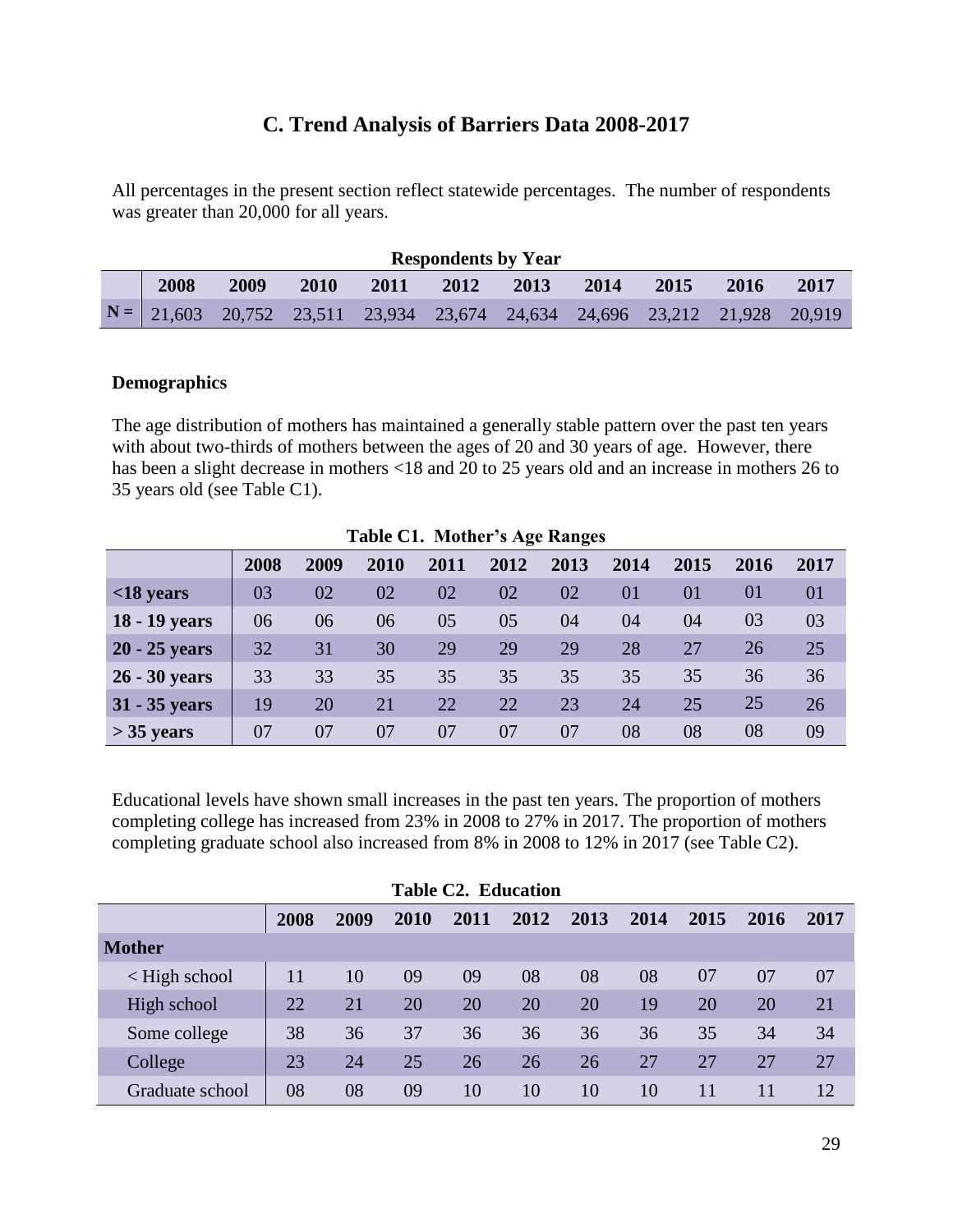Although not quite as pronounced as in previous years, racial and ethnic backgrounds of respondents have become more diverse over the last ten years. This is consistent with population changes in the state. The proportion of Hispanic mothers has varied from 8% in 2008 down to 6% in 2011 and 2012. There was then a slight increase to 7% in 2013, which has been consistent since. Additionally, the proportion of Black mothers responding has increased slightly from 4% in 2008 to 6% in 2017 (see Table C3).

|                        |      |      | Tuble Co. Ruce/Ethnicit |      |      |      |      |      |      |      |
|------------------------|------|------|-------------------------|------|------|------|------|------|------|------|
|                        | 2008 | 2009 | 2010                    | 2011 | 2012 | 2013 | 2014 | 2015 | 2016 | 2017 |
| <b>Mother</b>          |      |      |                         |      |      |      |      |      |      |      |
| Hispanic               | 08   | 07   | 08                      | 06   | 06   | 07   | 07   | 07   | 07   | 07   |
| Non-Hispanic*          | 92   | 93   | 93                      | 94   | 94   | 93   | 93   | 93   | 93   | 93   |
| White                  | 94   | 93   | 93                      | 92   | 91   | 91   | 91   | 91   | 91   | 90   |
| <b>Black</b>           | 04   | 04   | 04                      | 05   | 05   | 05   | 05   | 05   | 05   | 06   |
| Asian/Pacific Islander | 02   | 02   | 03                      | 03   | 03   | 03   | 03   | 03   | 03   | 03   |
| <b>Native American</b> | 01   | 01   | 01                      | 01   | 01   | 01   | 01   | 01   | 01   | 01   |

**Table C3. Race/Ethnicity**

The proportion of mothers reporting an annual family income over \$70,000 has steadily increased over the past ten years from 25% in 2008 to 39% in 2017. The proportion of mothers in the lowest income range (under \$10,000) has decreased slightly over the last several of years. This downward trend resulted in 2017 being the lowest percentage (12%) reported in the past 10 years of annual family income under \$10,000 (see Table C4).

|                       | 2008 | 2009 | 2010 | 2011 | 2012 | 2013 | 2014 | 2015 | 2016 | 2017 |
|-----------------------|------|------|------|------|------|------|------|------|------|------|
| <b>Under \$10,000</b> | 13   | 14   | 14   | 15   | 16   | 16   | 14   | 14   | 12   | 12   |
| $$10,000 - $19,999$   | 11   | 10   | 11   | 11   | 11   | 11   | 10   | 10   | 09   | 09   |
| $$20,000 - $29,999$   | 11   | 11   | 10   | 09   | 10   | 10   | 10   | 09   | 09   | 09   |
| \$30,000 - \$39,999   | 10   | 10   | 10   | 09   | 08   | 08   | 09   | 09   | 09   | 08   |
| \$40,000 - \$49,999   | 10   | 10   | 10   | 09   | 08   | 08   | 08   | 07   | 08   | 07   |
| \$50,000 - \$59,999   | 10   | 10   | 10   | 09   | 09   | 08   | 09   | 08   | 08   | 08   |
| $$60,000 - $69,999$   | 09   | 09   | 09   | 09   | 08   | 08   | 07   | 08   | 07   | 07   |
| <b>Above \$70,000</b> | 25   | 27   | 28   | 29   | 31   | 32   | 33   | 36   | 38   | 39   |

**Table C4. Annual Family Income Last Year**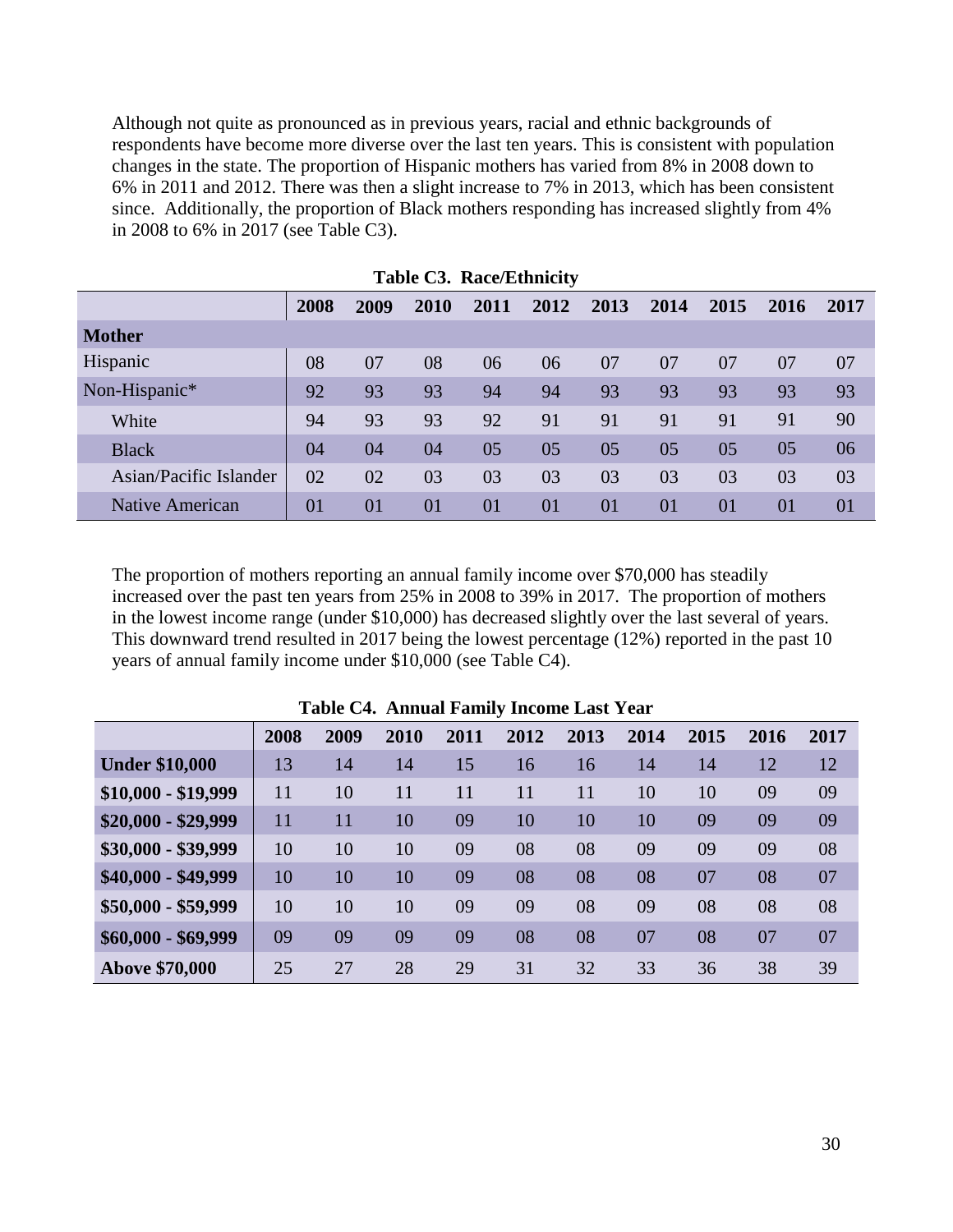# **Prenatal Experiences and Care**

The most widely used form of birth control across all ten years was the birth control pill. Condoms were the second most popular method across the period. Those indicating that they used no birth control has increased slightly over time (see Table C5).

|                                | 2008     | 2009     | 2010     | 2011     | 2012     | 2013     | 2014     | 2015     | 2016     | 2017     |
|--------------------------------|----------|----------|----------|----------|----------|----------|----------|----------|----------|----------|
| No birth control used          | 84       | 83       | 84       | 84       | 85       | 84       | 86       | 86       | 87       | 86       |
| <b>Birth control pills</b>     | 07       | 08       | 07       | 07       | 07       | 07       | 06       | 06       | 06       | 06       |
| <b>Diaphragm</b>               | $\leq$ 1 | $\leq$ 1 | $\leq$ 1 | $\leq$ 1 | $\leq$ 1 | $\leq$ 1 | $\leq$ 1 | $\leq$ 1 | $\leq$ 1 | $\leq$ 1 |
| <b>Spermicidal foam/insert</b> | $\leq$ 1 | $\leq$ 1 | $\leq$ 1 | <1       | <1       | <1       | $\leq$ 1 | $\leq$ 1 | $\leq$ 1 | $\leq$ 1 |
| <b>Condom</b>                  | 04       | 05       | 05       | 05       | 04       | 04       | 04       | 04       | 03       | 03       |
| NFP/rhythm method              | 01       | 01       | 01       | 01       | 01       | 01       | 01       | 01       | 01       | 01       |
| <b>Birth control patch</b>     | 01       | $\leq$ 1 | 01       | $\leq$ 1 | $\leq$ 1 | $\leq$ 1 | $\leq$ 1 | $\leq$ 1 | $\leq$ 1 | $\leq$ 1 |
| <b>Birth control injection</b> | 01       | 01       | 01       | 01       | 01       | 01       | 01       | 01       | 01       | 01       |
| <b>NuvaRing</b>                | 01       | 01       | 01       | 01       | 01       | 01       | 01       | 01       | $\leq$ 1 | $\leq$ 1 |
| IUD/IUC**                      | $- -$    | $\leq$ 1 | 01       | 01       | 01       | 01       | 01       | 01       | 01       | 01       |
| Implant/<br>Nexplanon**        |          | $\leq$ 1 |          | $\leq$ 1 | <1       | $\leq$ 1 | $\leq$ 1 | $\leq$ 1 | $\leq$ 1 | $\leq$ 1 |
| <b>Other</b>                   | 01       | $\leq$ 1 |          | $\leq$ 1 | $\leq$ 1 | 01       | 01       | <1       | 01       | $\leq$ 1 |

**Table C5. Birth Control Used At Conception**

\*\*Analysis on category began in 2009.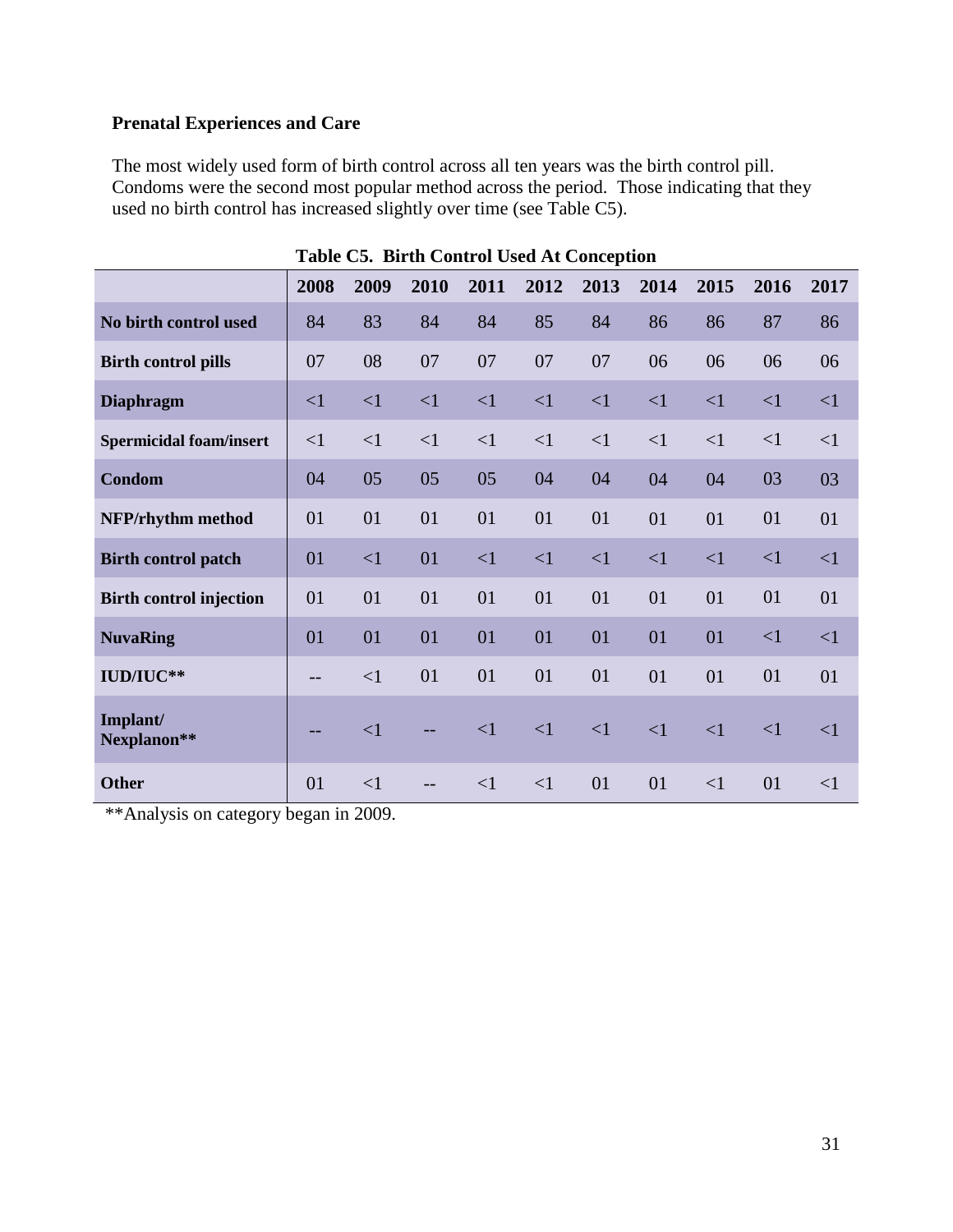Over two-thirds of women not desiring pregnancy reported that they were not using birth control at the time of conception; this number has increased from 67% in 2008 to 70% in 2017 (see Table C6).

|                                | 2008   | 2009     | 2010     | 2011     | 2012     | 2013     | 2014     | 2015     | 2016     | 2017     |
|--------------------------------|--------|----------|----------|----------|----------|----------|----------|----------|----------|----------|
| No birth control used          | 67     | 64       | 65       | 64       | 66       | 66       | 66       | 68       | 70       | 70       |
| <b>Birth control pills</b>     | 17     | 19       | 18       | 19       | 18       | 18       | 17       | 17       | 16       | 16       |
| <b>Diaphragm</b>               | ${<}1$ | $\leq$ 1 | $\leq$ 1 | $\leq$ 1 | $\leq$ 1 | $\leq$ 1 | $\leq$ 1 | $\leq$ 1 | $\leq$ 1 | $\leq$ 1 |
| <b>Spermicidal foam/insert</b> | 01     | 01       | $\leq$ 1 | 01       | <1       | $\leq$ 1 | $\leq$ 1 | $\leq$ 1 | <1       | $\leq$ 1 |
| Condom                         | 10     | 11       | 11       | 12       | 11       | 10       | 09       | 09       | 07       | 08       |
| NFP/rhythm method              | 03     | 03       | 02       | 02       | 02       | 01       | 02       | 02       | 02       | 02       |
| <b>Birth control patch</b>     | 01     | 01       | 01       | 01       | 01       | 01       | 01       | 01       | 01       | 01       |
| <b>Birth control injection</b> | 01     | 01       | 01       | 01       | 02       | 02       | 02       | 02       | 01       | 02       |
| <b>NuvaRing</b>                | 02     | 02       | 02       | 02       | 02       | 02       | 01       | 01       | 01       | 01       |
| <b>IUD/IUC</b>                 | $- -$  | 01       | 01       | 01       | 01       | 01       | 01       | 01       | 01       | 01       |
| <b>Implant/Nexplanon</b>       | $- -$  | $\leq$ 1 | $\leq$ 1 | $\leq$ 1 | $\leq$ 1 | $\leq$ 1 | $\leq$ 1 | $\leq$ 1 | $\leq$ 1 | 01       |
| <b>Other</b>                   | 01     | 01       | 01       | 01       | 01       | 01       | 01       | 01       | 01       | 01       |

# **Table C6. Reported Birth Control Type Among Those Not Desiring Pregnancy**

Approximately two-thirds of the pregnancies were reported to be desired across the time frame. The percentage of mistimed pregnancies decreased slightly to 25% in 2017 which is the lowest level in a more than a decade (see Table C7).

| Table C <sub>1</sub> , Desirability of Freguancy |      |      |      |      |      |      |      |      |      |      |
|--------------------------------------------------|------|------|------|------|------|------|------|------|------|------|
|                                                  | 2008 | 2009 | 2010 | 2011 | 2012 | 2013 | 2014 | 2015 | 2016 | 2017 |
| Yes, and earlier                                 | 31   | 32   | 33   | 32   | 33   | 32   | 34   | 33   | 34   | 34   |
| Yes, at that time                                | 33   | 33   | 33   | 36   | 35   | 37   | 36   | 38   | 37   | 37   |
| No, but in future                                | 32   | 32   | 30   | 29   | 29   | 28   | 27   | 26   | 26   | 25   |
| No, nor in future                                | 04   | 04   | 04   | 03   | 03   | 04   | 04   | 04   | 03   | 04   |

# **Table C7. Desirability of Pregnancy**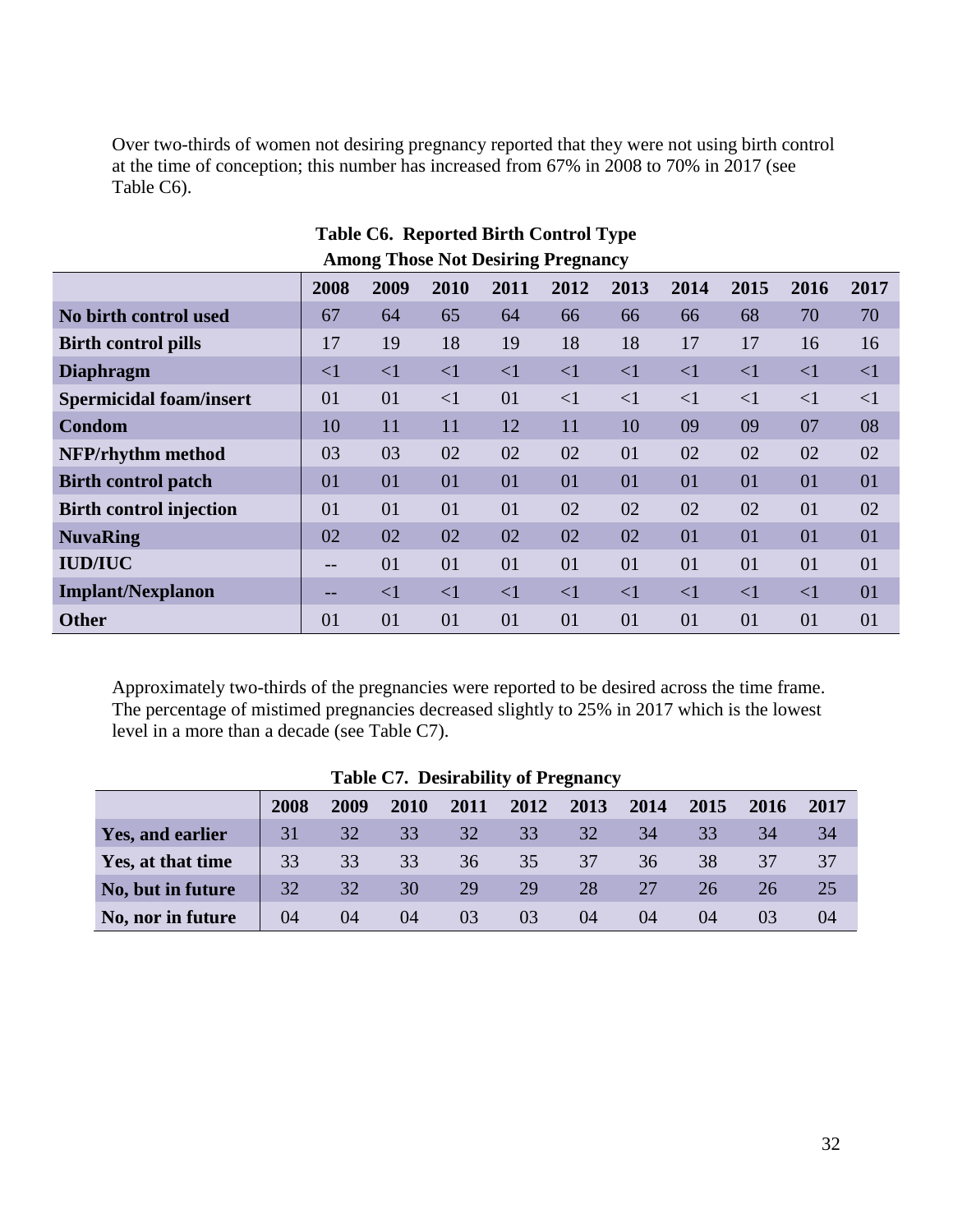Lack of birth control use among mothers not desiring a pregnancy has increased slightly over the past ten years (see Table C8).

| Table Co. To Birth Control Use by Desirability of Pregnancy |      |      |      |      |      |      |      |      |      |      |
|-------------------------------------------------------------|------|------|------|------|------|------|------|------|------|------|
|                                                             | 2008 | 2009 | 2010 | 2011 | 2012 | 2013 | 2014 | 2015 | 2016 | 2017 |
| Yes, and earlier                                            | 98   | 97   | 97   | 96   | 97   | 96   | 97   |      | 97   | 96   |
| Yes, at that time                                           | 95   | 95   | 95   | 94   | 95   | 94   | 94   | 93   | 94   | 94   |
| No, but in future                                           | 68   | 65   | 65   | 65   | 67   | 67   | 67   | 68   |      | 70   |
| No, nor in future                                           | 59   | 57   | 61   | 57   | 55   | 61   | 59   | 62   | 63   | 62   |

**Table C8. No Birth Control Use by Desirability of Pregnancy**

For the mothers who reported not wanting to be pregnant at that time, the reported reasons for not using birth control has remained relatively consistent since 2012. The most common reason reported for not using birth control among these mothers was not trying to become pregnant but not actively preventing it, with nearly half of these mothers (46.2%) selecting this response (see Table C9 – note that a single decimal place was used in this table owing to the very small percentages).

|                                                               | 2012 | 2013 | 2014 | 2015 | 2016 | 2017 |
|---------------------------------------------------------------|------|------|------|------|------|------|
| Didn't want to ruin mood                                      | 1.0  | 1.0  | 1.1  | 1.0  | 1.0  | 1.0  |
| <b>Physical discomfort/side effects</b><br>from BC            | 8.5  | 8.6  | 8.0  | 8.8  | 10.3 | 10.0 |
| <b>Embarrassed buying or going to</b><br>health care provider | 0.4  | 0.5  | 0.4  | 0.5  | 0.5  | 0.5  |
| <b>Against religious beliefs</b>                              | 1.5  | 1.4  | 1.2  | 1.4  | 1.5  | 1.5  |
| <b>Judgment impaired</b>                                      | 2.4  | 1.8  | 2.0  | 2.0  | 1.6  | 1.8  |
| <b>Ran out</b>                                                | 5.2  | 5.5  | 5.7  | 4.4  | 5.1  | 3.8  |
| Did not plan to have intercourse                              | 5.3  | 5.8  | 5.9  | 5.4  | 5.7  | 4.7  |
| <b>Father wanted child/refused</b>                            | 1.0  | 1.1  | 1.0  | 0.9  | 0.8  | 0.7  |
| <b>Preferred method too expensive</b>                         | 1.8  | 1.9  | 1.9  | 1.4  | 1.0  | 1.1  |
| <b>Birth control failed</b>                                   | 22.6 | 22.1 | 21.3 | 19.1 | 18.9 | 17.9 |
| Not trying to become pregnant, not<br>actively preventing     | 43.9 | 43.5 | 45.6 | 44.8 | 47.7 | 46.2 |
| Thought I (or partner) could not<br>become pregnant           | 8.3  | 8.3  | 8.1  | 9.0  | 8.1  | 8.7  |
| <b>Other</b>                                                  | 4.5  | 7.3  | 7.1  | 5.4  | 6.4  | 5.2  |

### **Table C9. Reported Reason For Not Using Birth Control When Pregnancy Not Desired**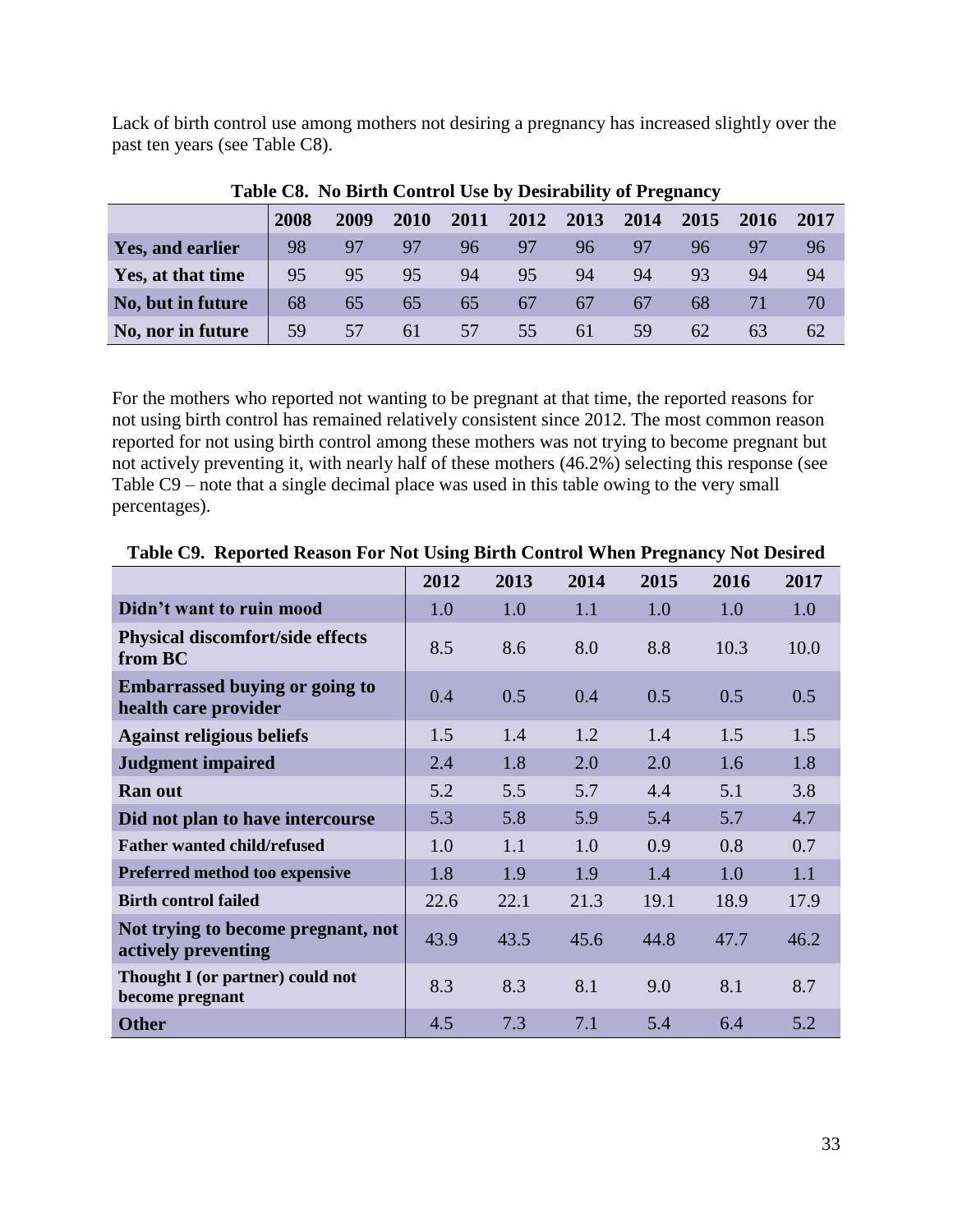# **D. 2017 Questionnaire Frequency Tables**

Presented below is a frequency analysis of all variables in the 2017 questionnaire. Data presented in this section are based upon 2017 questionnaires received to date  $(n = 20,919)$ . All entries reflect unweighted percentages of those mothers answering the item.

### **MOTHER/FAMILY CHARACTERISTICS**

|               | <b>Frequency</b> | <b>Valid Percent</b> |
|---------------|------------------|----------------------|
| $<$ 18 years  | 191              | 0.9                  |
| 18 - 19 years | 666              | 3.2                  |
| 20 - 25 years | 5,229            | 25.3                 |
| 26 - 30 years | 7,398            | 35.8                 |
| 31 - 35 years | 5,338            | 25.8                 |
| $> 35$ years  | 1,861            | 9.0                  |

# **1. How old are you (baby's mother)?**

### **2. Where were you born?**

|                           | <b>Frequency</b> | <b>Valid Percent</b> |
|---------------------------|------------------|----------------------|
| In Iowa                   | 13,578           | 66.0                 |
| In the US outside of Iowa | 5,345            | 26.0                 |
| <b>Outside the US</b>     | 1,645            | 8.0                  |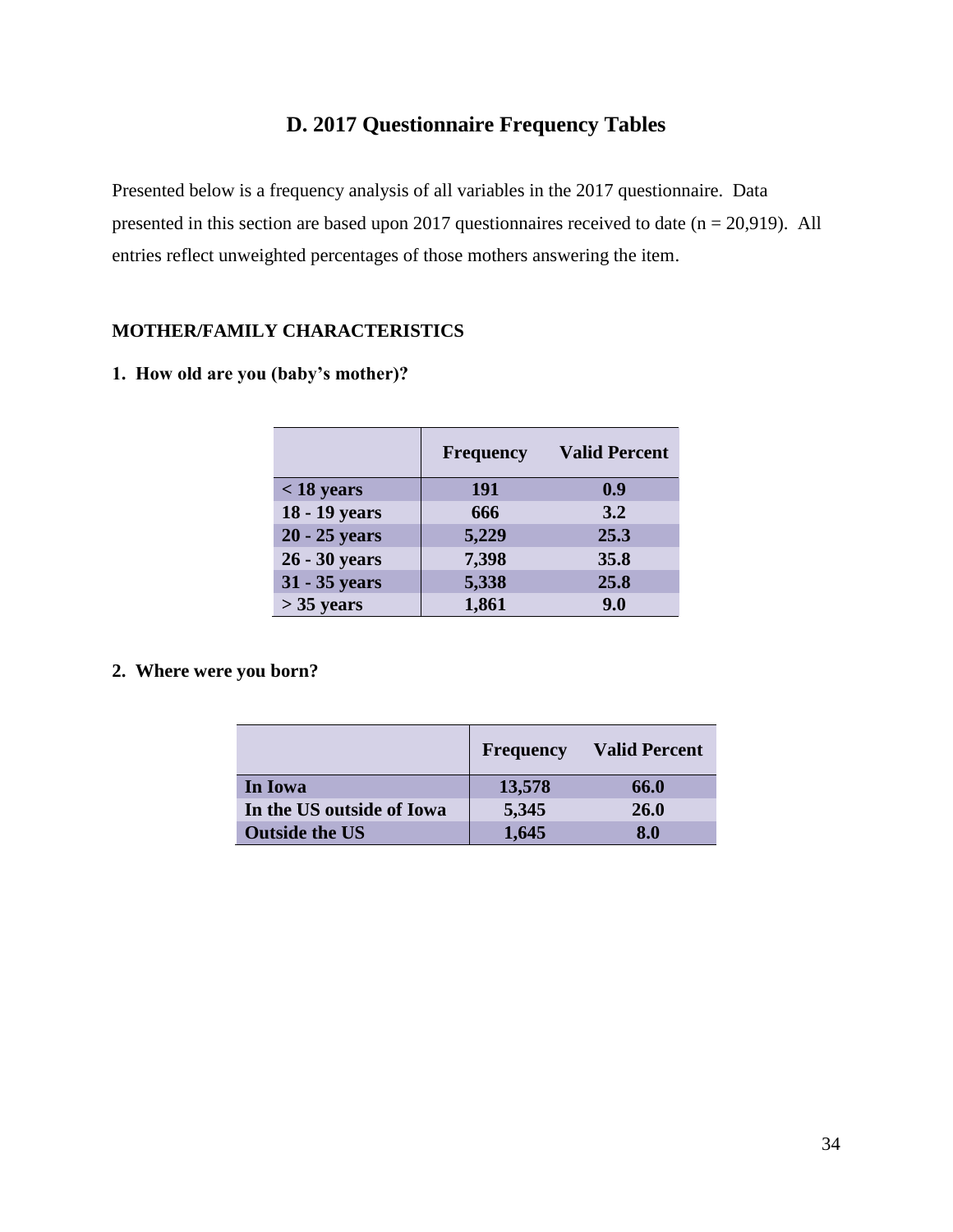**3. What is the highest grade or year of regular school or college that you completed? (select one)?**

|                                         | <b>Frequency</b> | <b>Valid Percent</b> |
|-----------------------------------------|------------------|----------------------|
| <b>Grade school</b>                     | 184              | 0.9                  |
| <b>Junior</b> high                      | <b>110</b>       | 0.5                  |
| Some high school                        | 1,171            | 5.6                  |
| 12 <sup>th</sup> grade or GED           | 4,302            | 20.6                 |
| <b>Vocational school or A.A. degree</b> | 3,031            | 14.5                 |
| Some college                            | 3,959            | <b>19.0</b>          |
| <b>Bachelor's degree</b>                | 5,634            | 27.0                 |
| Master's degree                         | 1,801            | 8.6                  |
| <b>Doctoral/Professional degree</b>     | 643              | 3.1                  |

**4. Which one of the following best describes your racial background? Are you…**

|                                          | <b>Frequency</b> | <b>Valid Percent</b> |
|------------------------------------------|------------------|----------------------|
| <b>Black</b>                             | 1,196            | 5.9                  |
| White                                    | 18,348           | 89.8                 |
| <b>Asian/Pacific Islander</b>            | 699              | 3.4                  |
| <b>American Indian or Native Alaskan</b> | 199              | 1.0                  |

**5. Which one of the following best describes your ethnic background? Are you…**

 $\mathcal{L}_{\mathcal{A}}$ 

|                     | <b>Frequency</b> | <b>Valid Percent</b> |
|---------------------|------------------|----------------------|
| <b>Hispanic</b>     | 1,492            | 7.2                  |
| <b>Non-Hispanic</b> | 19,152           | 92.8                 |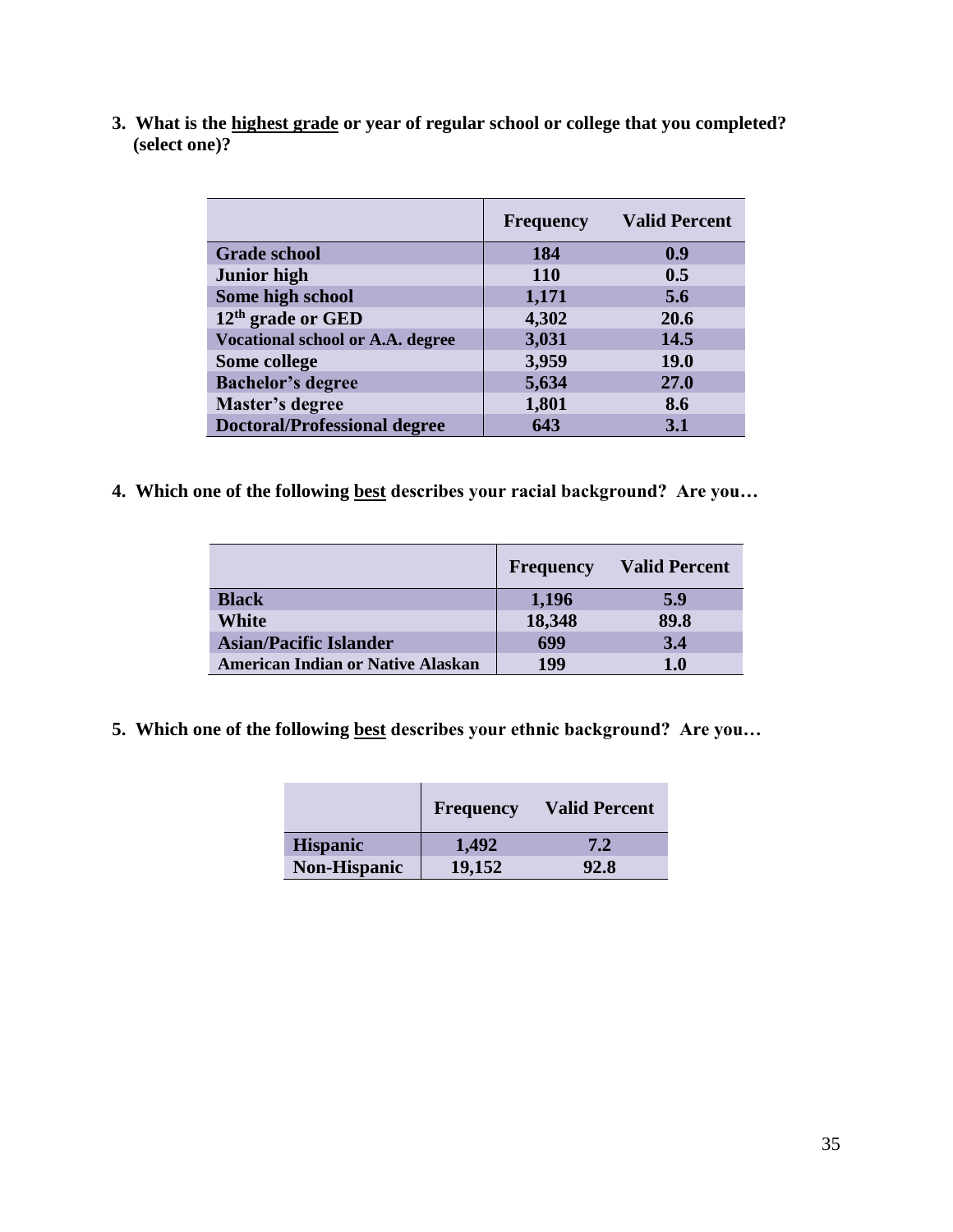|                       | <b>Frequency</b> | <b>Valid Percent</b> |
|-----------------------|------------------|----------------------|
| <b>Under \$10,000</b> | 2,490            | 12.4                 |
| \$10,000-\$19,999     | 1,862            | 9.2                  |
| \$20,000-\$29,999     | 1,869            | 9.3                  |
| \$30,000-\$39,999     | 1,629            | 8.1                  |
| \$40,000-\$49,999     | 1,465            | 7.3                  |
| \$50,000-\$59,999     | 1,521            | 7.6                  |
| \$60,000-\$69,999     | 1,473            | 7.3                  |
| \$70,000 or over      | 7,828            | 38.9                 |

**6. What was the general range of your household income before taxes last year – including wages, unemployment, Social Security, and all other sources of income?**

**7. During the last year, how many people, including you depended on that income?**

|                | <b>Frequency</b> | <b>Valid Percent</b> |
|----------------|------------------|----------------------|
| 1              | 2,461            | 12.0                 |
| $\overline{2}$ | 6,037            | 29.5                 |
| 3              | 6,073            | 29.7                 |
| 4              | 3,546            | 17.3                 |
| 5              | 1,504            | 7.4                  |
| 6              | 499              | 2.4                  |
| 7              | 172              | 0.8                  |
| 8              | 88               | 0.4                  |
| 9              | 30               | 0.1                  |
| 10 or more     | 48               | 0.2                  |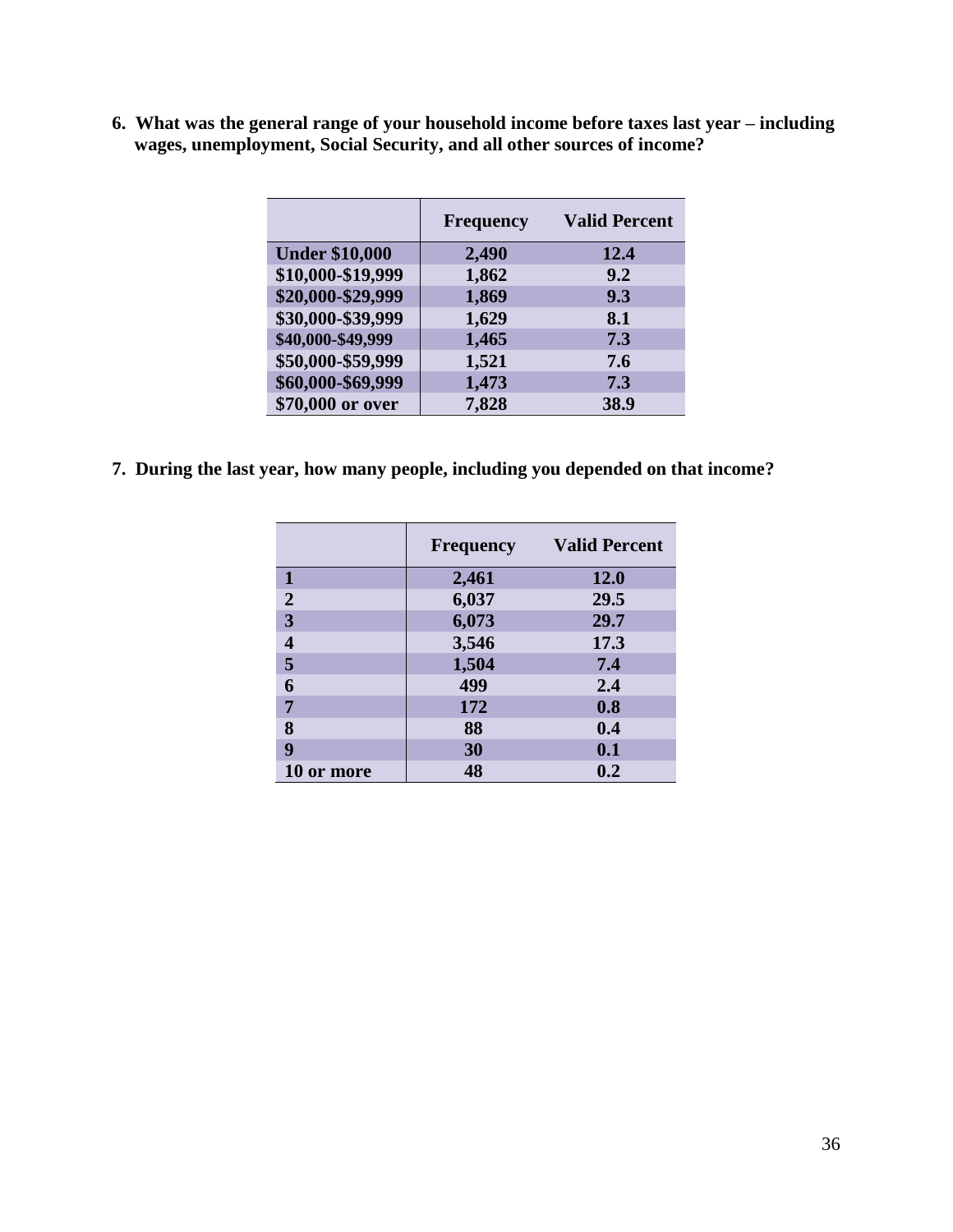# **BEFORE YOU BECAME PREGNANT**

**8. In the twelve months prior to becoming pregnant, did a health care provider talk to you about any of the things listed below? (mark all that apply)**

|                                 | <b>Frequency</b> | <b>Valid Percent</b> |
|---------------------------------|------------------|----------------------|
| <b>Birth control</b>            | 10,231           | 48.9                 |
| Timing of pregnancy             | 5,395            | 25.8                 |
| <b>Spacing of children</b>      | 2,389            | 11.4                 |
| Did not see health professional | 6998             | 33.5                 |

**9. In the twelve months prior to becoming pregnant, did a doctor, nurse, dental provider, or other health care professional ever talk to you about any of the following topics as they relate to pregnancy? (mark all that apply)**

|                                               | <b>Frequency</b> | <b>Valid Percent</b> |
|-----------------------------------------------|------------------|----------------------|
| Taking folic acid or multivitamin             | 9,196            | 44.0                 |
| <b>Smoking</b>                                | 6,124            | 29.3                 |
| <b>Drinking alcohol</b>                       | 5,254            | 25.1                 |
| Your weight                                   | 5,007            | 23.9                 |
| <b>Regular exercise</b>                       | 5,717            | 27.3                 |
| How romantic relationships affect your health | 2,052            | 9.8                  |
| <b>Oral health</b>                            | 4,719            | 22.6                 |
| Did not see health professional               | 6,515            | 31.1                 |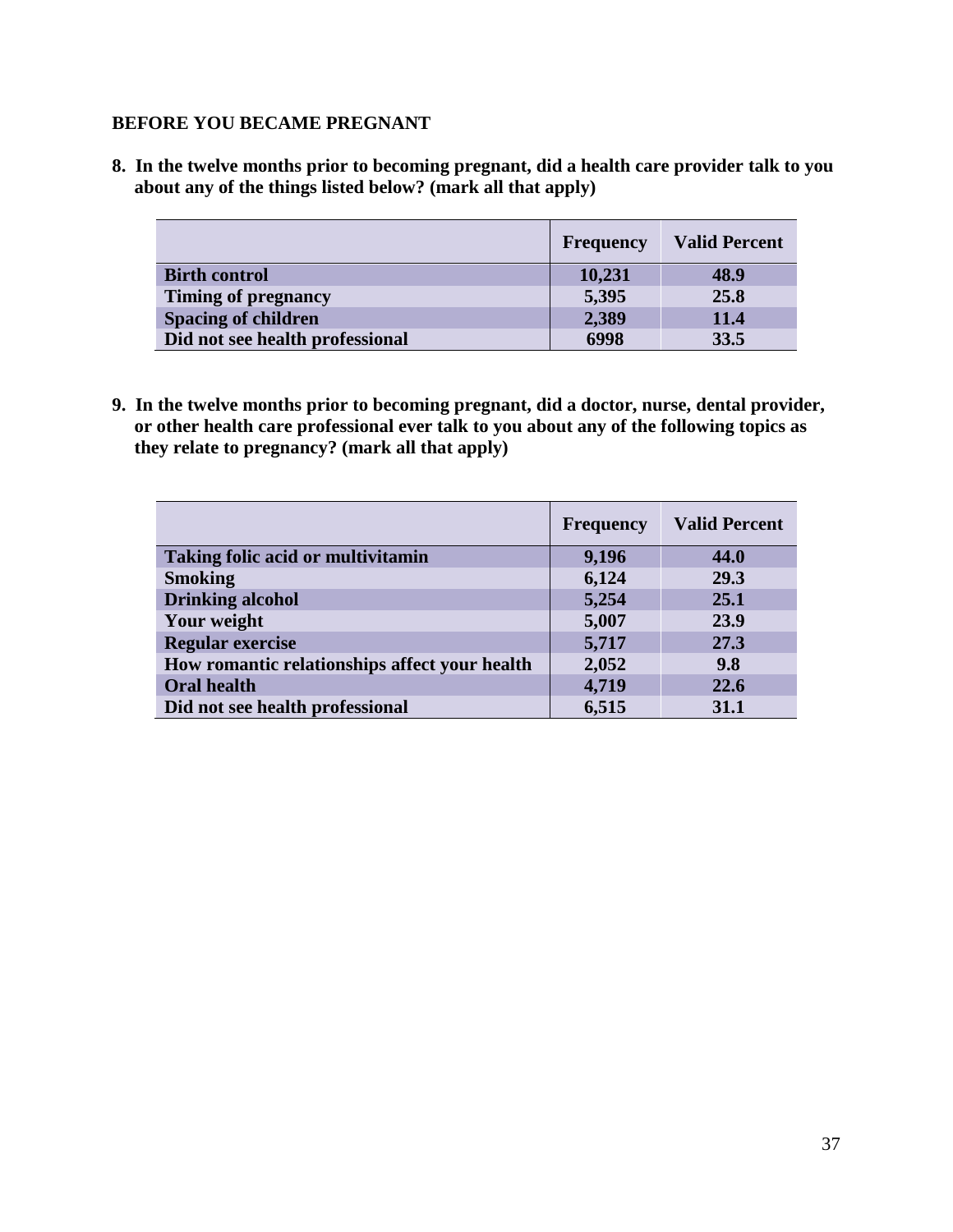# **WHEN YOU BECAME PREGNANT**

**10. Thinking back to the time you became pregnant were you (or your partner) using any form of birth control when you got pregnant? (mark all that apply)**

|                                | <b>Frequency</b> | <b>Valid Percent</b> |
|--------------------------------|------------------|----------------------|
| No birth control used          | 18,072           | 86.4                 |
| <b>Birth control pills</b>     | 1,248            | 43.8                 |
| <b>Patch</b>                   | 54               | 1.9                  |
| <b>Diaphragm</b>               | 6                | 0.2                  |
| <b>Spermicidal foam/insert</b> | <b>26</b>        | 0.9                  |
| Injection                      | 126              | 4.4                  |
| <b>Nuva Ring</b>               | 92               | 3.2                  |
| Condom                         | 607              | 21.3                 |
| <b>NFP/rhythm method</b>       | 195              | 6.8                  |
| <b>IUD/IUC/ParaGard/Mirena</b> | <b>119</b>       | 4.2                  |
| <b>Implant/Nexplanon</b>       | 66               | 2.3                  |
| <b>Other</b>                   | 68               | 2.4                  |

**11. Thinking back, just before you became pregnant, did you want to become pregnant at that time?**

|                        | <b>Frequency</b> | <b>Valid Percent</b> |
|------------------------|------------------|----------------------|
| <b>Yes and earlier</b> | 6,985            | 34.1                 |
| Yes, at that time      | 7,591            | <b>37.0</b>          |
| No, but in future      | 5,208            | 25.4                 |
| No, nor in future      | 726              | 3.5                  |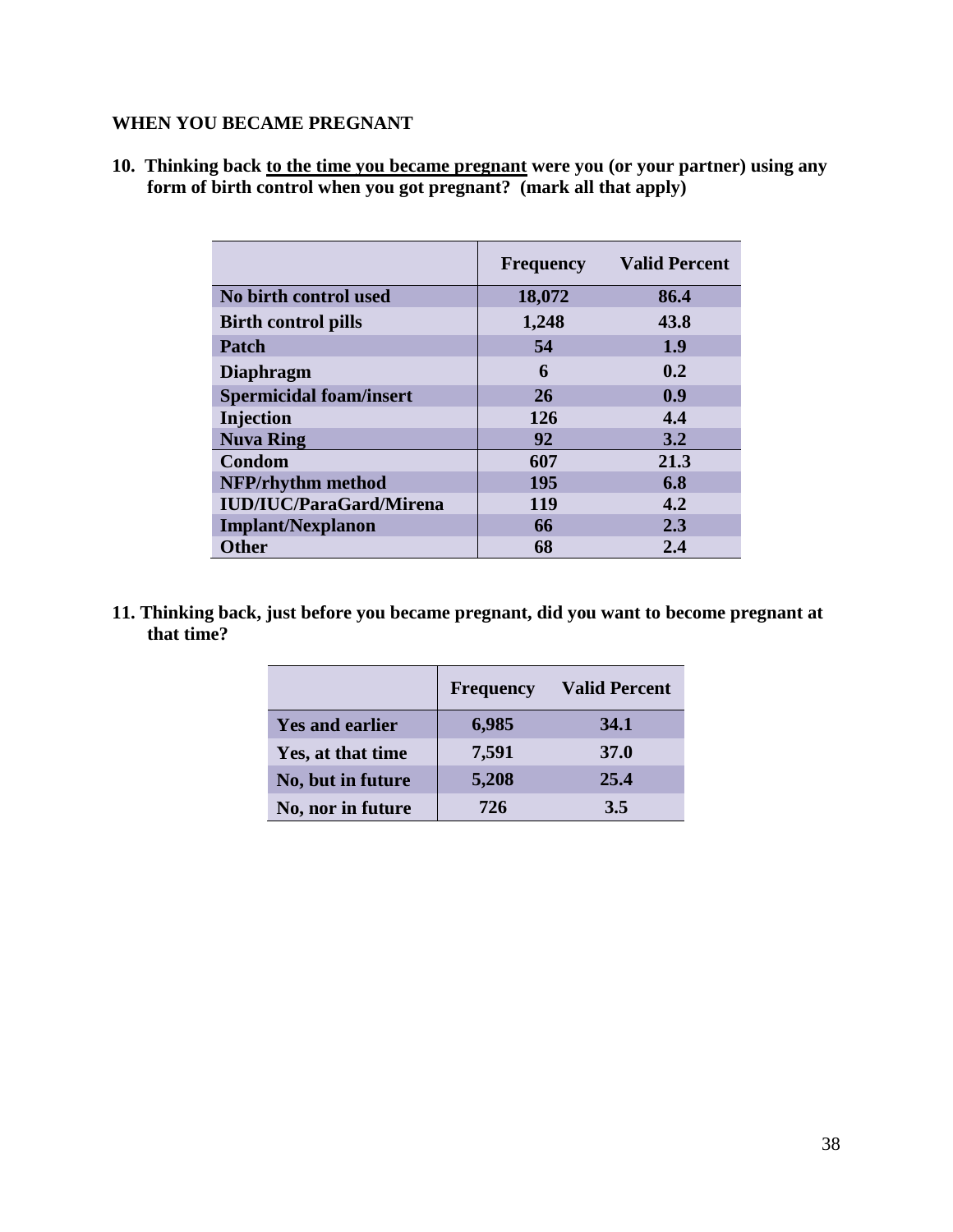**12. If you did not want to get pregnant, why did you not use any form of birth control? (mark all that apply)**

|                                                        | <b>Frequency</b> | <b>Valid Percent</b> |
|--------------------------------------------------------|------------------|----------------------|
| Wanted to get pregnant – SKIP TO Q12                   | 14,788           | 70.7                 |
| Didn't want to ruin mood                               | 64               | 1.0                  |
| <b>Physical discomfort/side effects from BC</b>        | 614              | <b>10.0</b>          |
| Embarrassed buying or going to health care provider    | 30               | 0.5                  |
| <b>Against religious beliefs</b>                       | 89               | 1.5                  |
| <b>Judgment impaired</b>                               | 108              | 1.8                  |
| Ran out                                                | 233              | 3.8                  |
| Did not plan to have intercourse                       | 291              | 4.7                  |
| <b>Father wanted child/refused</b>                     | 43               | 0.7                  |
| <b>Preferred method too expensive</b>                  | 69               | 1.1                  |
| <b>Birth control failed</b>                            | 1,100            | 17.9                 |
| Not trying to become pregnant, not actively preventing | 2,833            | 46.2                 |
| Thought I (or partner) could not become pregnant       | 531              | 8.7                  |
| <b>Other</b>                                           | 319              | 5.2                  |

# **DENTAL CARE**

**13. Some women experience problems with their teeth or mouth during pregnancy. Here is a list of problems women may have with their teeth or mouth. Please tell us if you had any of the following problems during this pregnancy. (mark all that apply)** 

|                                           | <b>Frequency</b> | <b>Valid Percent</b> |
|-------------------------------------------|------------------|----------------------|
| <b>Toothache</b>                          | 2,348            | 11.2                 |
| <b>Loose tooth</b>                        | 188              | 0.9                  |
| Gums bled a lot                           | 3,863            | 18.5                 |
| Painful, red, or swollen gums             | 1,769            | 8.5                  |
| <b>Cavities that needed filled</b>        | 1,758            | 8.4                  |
| <b>Tooth that needed pulled</b>           | 729              | 3.5                  |
| Root canal or other oral surgery          | 379              | 1.8                  |
| <b>Cracked or damaged tooth</b>           | 1,221            | 5.8                  |
| Did not have problems with teeth or mouth | 11,794           | 56.4                 |
| <b>Other</b>                              | 339              | 1.6                  |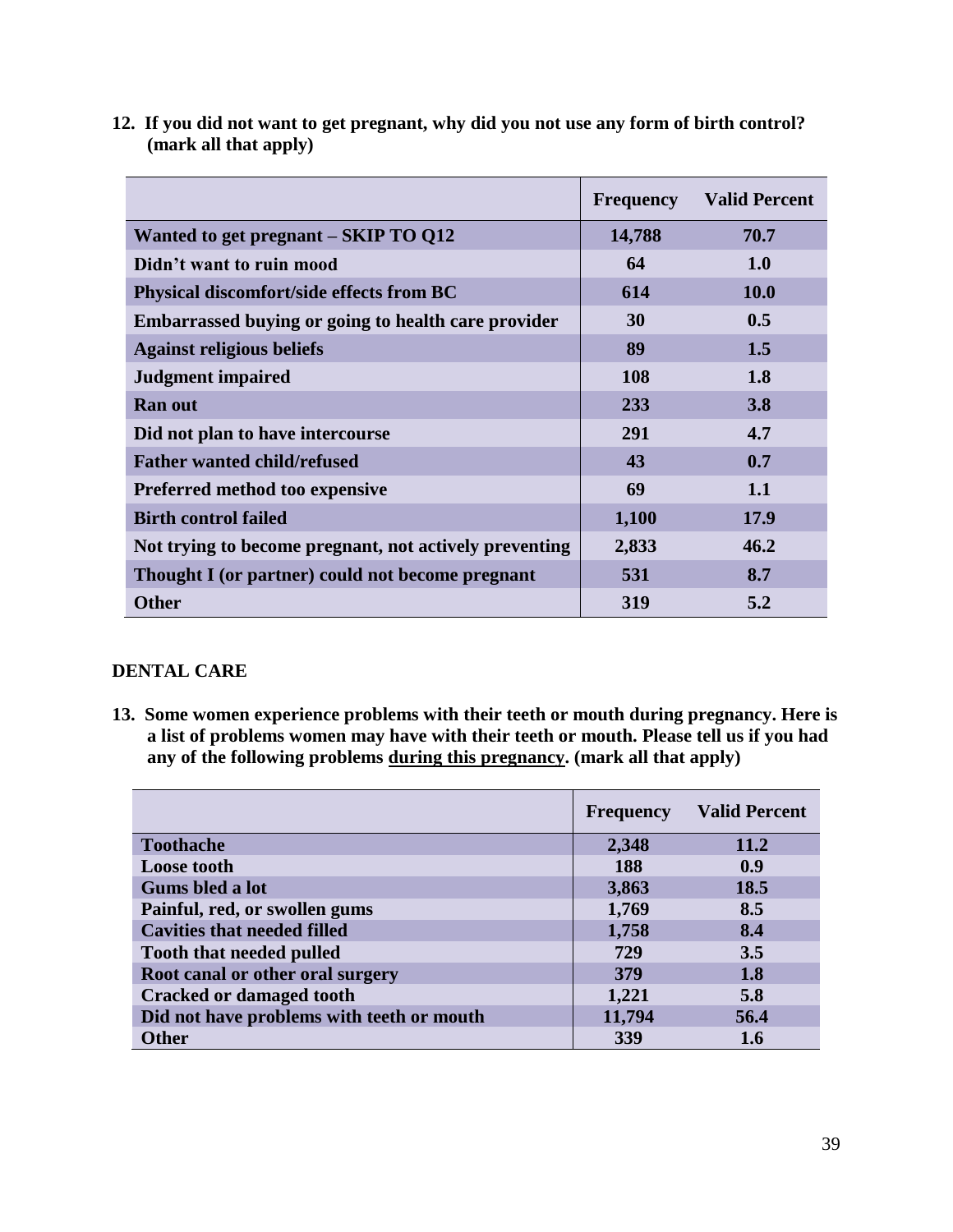|                   | <b>Frequency</b> | <b>Valid Percent</b> |
|-------------------|------------------|----------------------|
| N <sub>0</sub>    | 8.927            | 44.2                 |
| Yes - Skip to Q16 | 11,278           | 55.8                 |

**14. During this pregnancy, did you visit a dentist, dental clinic, or get dental care?**

**15. What were the reasons that you did not go to a dentist, dental clinic, or get dental care? (mark all that apply)**

|                                                           | <b>Frequency</b> | <b>Valid Percent</b> |
|-----------------------------------------------------------|------------------|----------------------|
| Not important to get dental check-ups when pregnant       | 1,116            | 11.6                 |
| Didn't have dental insurance/Costs too much               | 1,019            | 10.6                 |
| Couldn't find a dentist who accepted Medicaid/Title 19    | 569              | 5.9                  |
| Nervous or afraid to go to dentist                        | 532              | 5.5                  |
| Didn't have transportation                                | <b>160</b>       | 1.7                  |
| Couldn't take time off work/Too busy                      | 902              | 9.4                  |
| Doctor or nurse told me not to go to dentist              | 29               | 0.3                  |
| Someone in dentist office said wait until after pregnancy | 176              | 1.8                  |
| Heard/Read wasn't safe to go during pregnancy             | 249              | 2.6                  |
| Don't routinely go to dentist, even when not pregnant     | 2,255            | 23.4                 |
| Went to dentist before pregnancy                          | 2,372            | 24.6                 |
| <b>Other</b>                                              | 282              | 2.9                  |

# **DURING YOUR PREGNANCY**

**16. At any time during your most recent pregnancy, did you talk with a doctor, nurse, or other health care workers about Zika virus?** 

|                        | <b>Frequency</b> | <b>Valid Percent</b> |
|------------------------|------------------|----------------------|
| Yes, without asking    | 7,434            | 36.8                 |
| Yes, only after asking | 1,387            | 6.9                  |
| N <sub>0</sub>         | 11,368           | 56.3                 |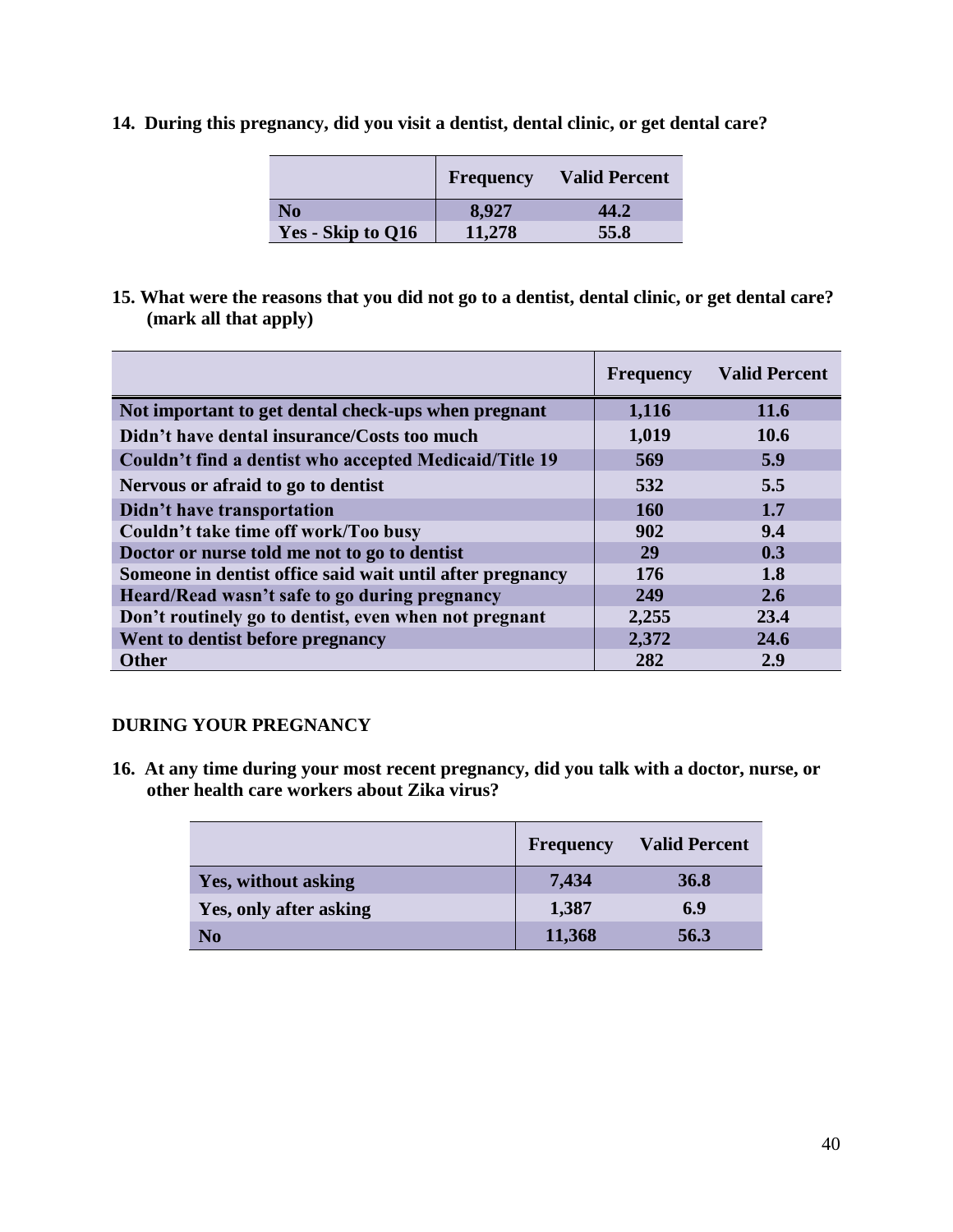**17. During your most recent pregnancy, were you aware of recommendations that pregnant women should avoid travel to areas with Zika virus?** 

|                | Frequency | <b>Valid Percent</b> |
|----------------|-----------|----------------------|
| Yes            | 17,091    | 84.9                 |
| N <sub>0</sub> | 3,033     | 15.1                 |

**18. During your most recent pregnancy, were you aware Zika can be sexually transmitted if your partner has it and that pregnant women should use condoms when having sex with a partner who traveled to areas with Zika virus?** 

|                | <b>Frequency</b> | <b>Valid Percent</b> |
|----------------|------------------|----------------------|
| <b>Yes</b>     | 12,987           | 64.4                 |
| N <sub>0</sub> | 7,188            | 35.6                 |

**19. Here are a few things that might happen to some women during pregnancy. Please tell us if any of these things happened to you during this pregnancy.**

|                                                             | <b>Frequency</b> | <b>Valid Percent</b> |
|-------------------------------------------------------------|------------------|----------------------|
| Close family member was sick and hospitalized               | 2,504            | 12.0                 |
| Got separated or divorced from husband or partner           | 535              | 2.6                  |
| Moved to a new address                                      | 4,476            | 21.4                 |
| Was homeless (sleep outside, in car, or homeless shelter)   | 166              | 0.8                  |
| Husband or partner lost their job                           | 878              | 4.2                  |
| Lost my job                                                 | 1,107            | 5.3                  |
| Argued with husband or partner more than usual              | 2,083            | <b>10.0</b>          |
| Husband/Partner said didn't want me to be pregnant          | 305              | 1.5                  |
| Had a lot of bills I couldn't pay                           | 1,436            | 6.9                  |
| Was in a physical fight                                     | <b>110</b>       | 0.5                  |
| Husband or partner or I went to jail                        | 392              | 1.9                  |
| <b>Family member/Friend had problem with drinking/drugs</b> | 770              | 3.7                  |
| <b>Family member or close friend died</b>                   | 3,453            | 16.5                 |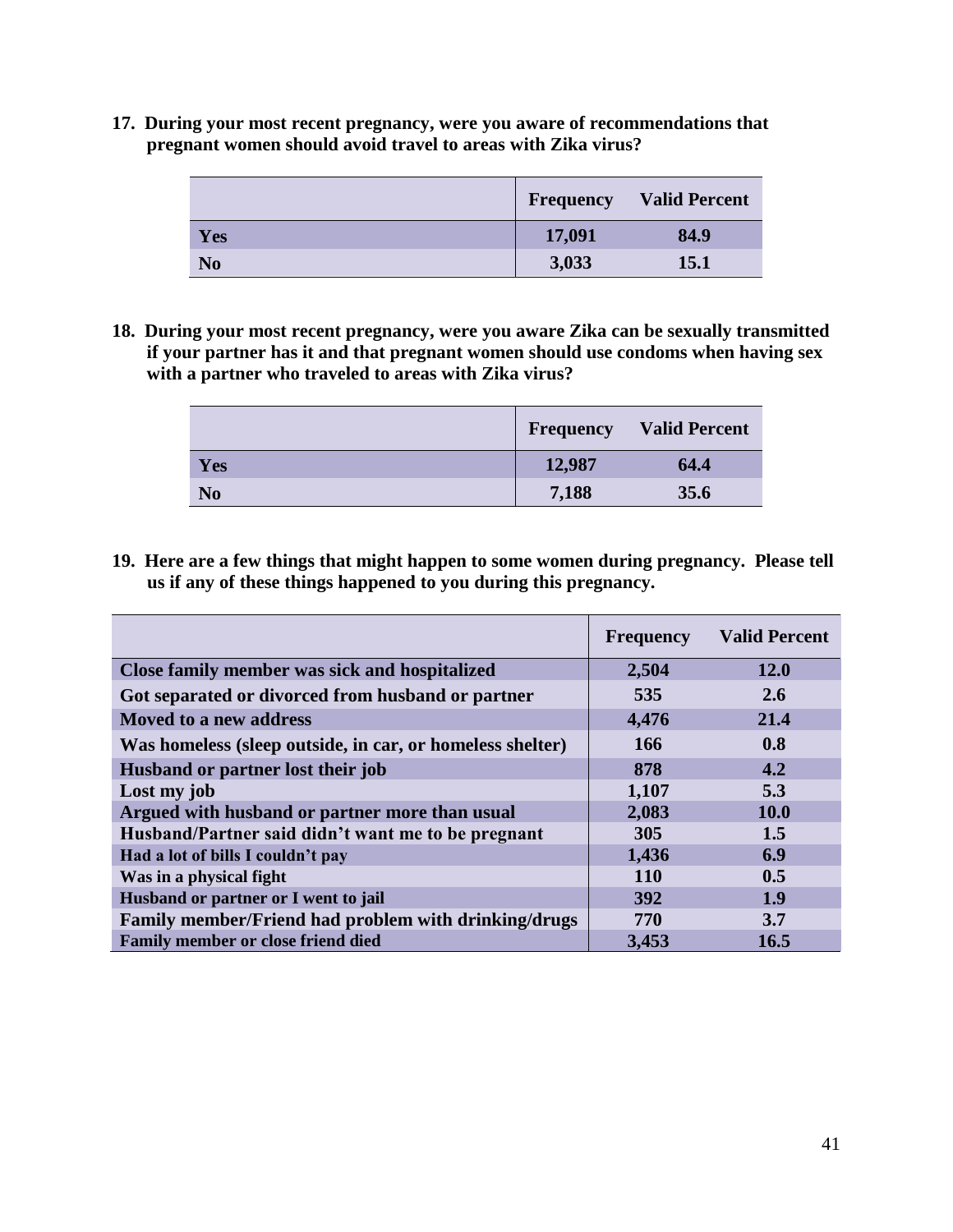**20. During your most recent pregnancy, did your health care provider recommend that you receive progesterone to keep your baby from being born too early? The medication is given in a series of weekly shots called 17P (17 alphahydroxyprogesterone) or Makena or it can be administered in vaginal suppositories.**

|                                     | <b>Frequency</b> | <b>Valid Percent</b> |
|-------------------------------------|------------------|----------------------|
| <b>Yes shots recommended</b>        | 723              | 3.5                  |
| Yes, suppositories recommended      | 347              | 1.7                  |
| $No-SKIP TO$ Q22                    | 18,008           | 86.1                 |
| I don't know/Not sure - SKIP TO 022 | 1,070            | 5.1                  |

**21. Did you encounter any of the barriers below in receiving the 17P, Progesterone or Makena shots or suppositories recommended by your health care provider? (mark all that apply)**

|                                                                         | <b>Frequency</b> | <b>Valid Percent</b> |
|-------------------------------------------------------------------------|------------------|----------------------|
| Hard to remember to use suppositories or make<br>appointments for shots | 22               | 2.1                  |
| No way to get to clinic/doctor's office                                 | 8                | 0.7                  |
| Couldn't take time off work/school                                      | 8                | 0.7                  |
| No one to take care of children                                         | 8                | 0.7                  |
| Medicaid did not cover medicine                                         | 59               | 5.5                  |
| Insurance did not cover the medicine                                    | 152              | 14.2                 |
| Doctor was not able to get medicine                                     | 7                | 0.7                  |
| Don't like or was afraid of the shots/injections                        | 43               | 4.0                  |
| Afraid of possible side effects for me or my baby                       | 40               | 3.7                  |
| Could not afford the medication or co-pay                               | 37               | 3.5                  |
| Too busy to get to appointments                                         | 5                | 0.5                  |
| No major barriers                                                       | 657              | 61.4                 |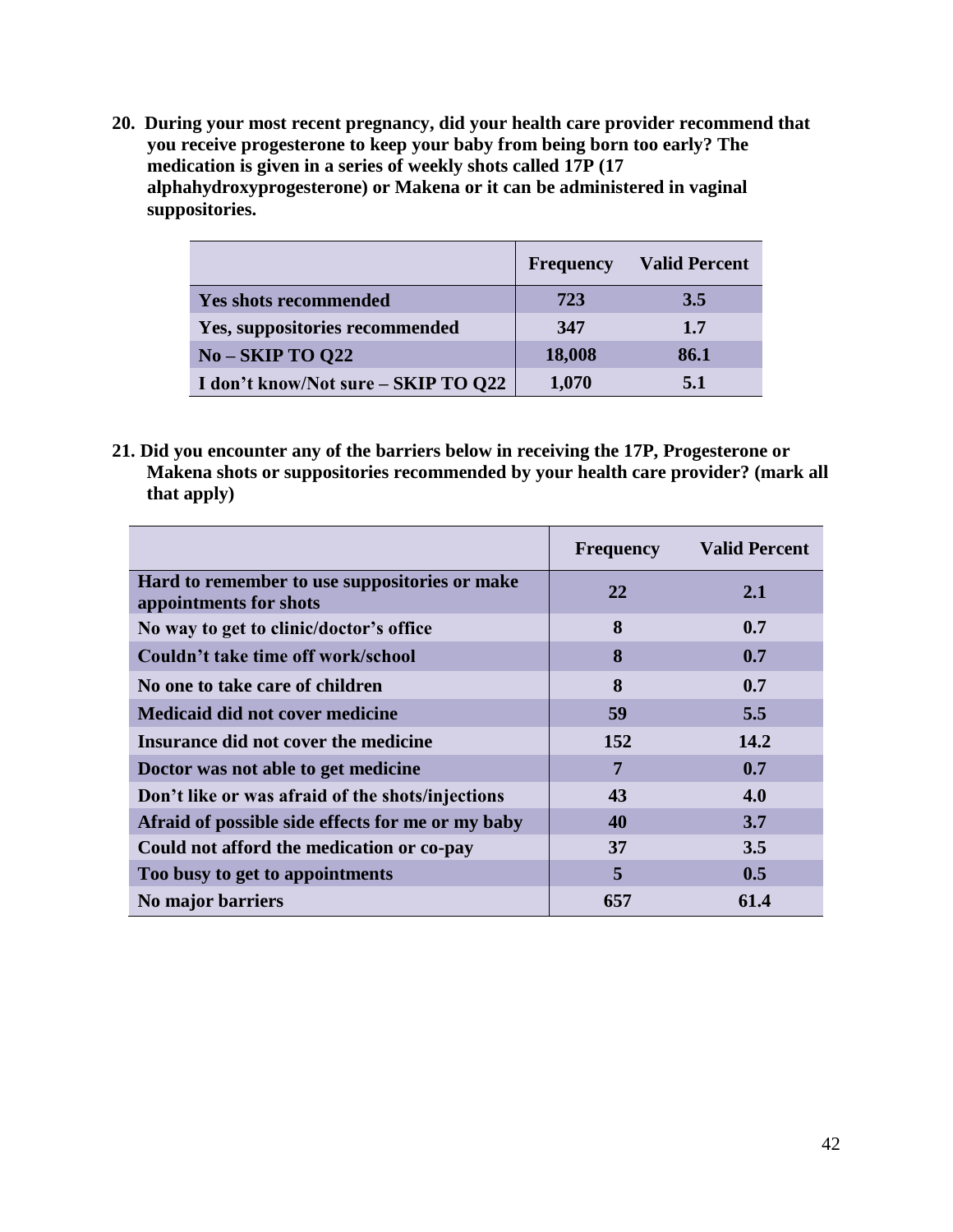**22. At any time during this pregnancy, did a doctor, nurse, or other health care worker diagnose you with depression?** 

|                                | <b>Frequency</b> | <b>Valid Percent</b> |
|--------------------------------|------------------|----------------------|
| <b>Yes</b>                     | 557              | 2.8                  |
| <b>No, SKIP TO Q25</b>         | 17,273           | 87.1                 |
| No, diagnosed before pregnancy | 2,005            | 10.1                 |

**23. At any time during this pregnancy, did you take prescription medicine for your depression?** 

|                                                    | <b>Frequency</b> | <b>Valid Percent</b> |
|----------------------------------------------------|------------------|----------------------|
| Yes                                                | 1,224            | 48.3                 |
| N <sub>0</sub>                                     | 803              | 31.7                 |
| $No - Doctor$ told me to stop taking<br>medication | 145              | 5.7                  |
| $No-I$ decided to stop taking<br>medication        | <b>360</b>       | 14.2                 |

**24. At any time during this pregnancy, did you get counseling for your depression?** 

|     | <b>Frequency</b> | <b>Valid Percent</b> |
|-----|------------------|----------------------|
| Yes | 751              | 29.6                 |
| No  | 1,784            | 70.4                 |

**25. Have you smoked any cigarettes in the past 2 years?**

|                  | Frequency | <b>Valid Percent</b> |
|------------------|-----------|----------------------|
| Yes              | 4,412     | 21.7                 |
| $No-SKIP TO O28$ | 15,880    | 78.3                 |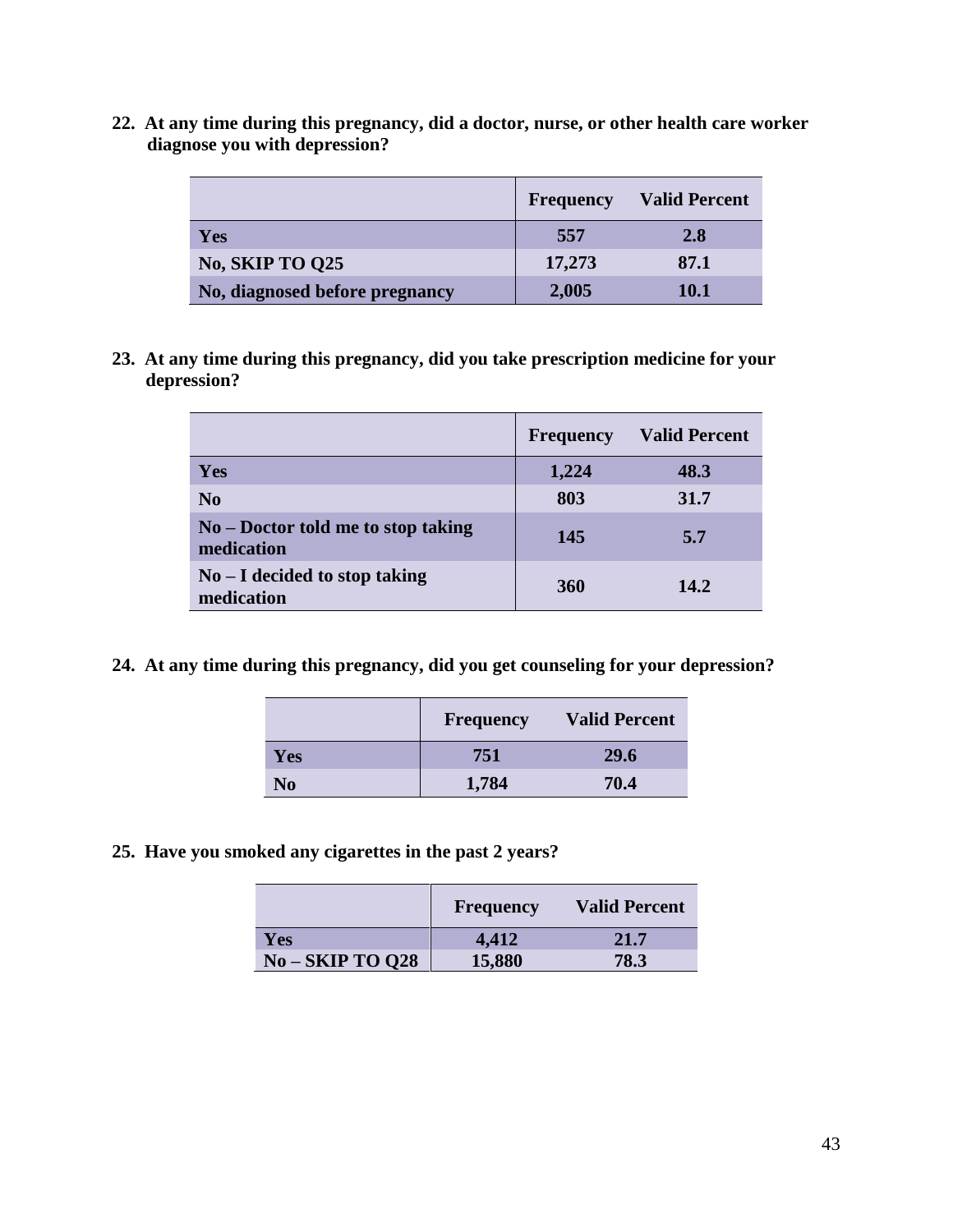| 26. In the 3 months before you got pregnant, how many cigarettes did you smoke on an |
|--------------------------------------------------------------------------------------|
| average day? (If none, fill in 00; a pack has 20 cigarettes)                         |

|                                | <b>Frequency</b> | <b>Valid Percent</b> |
|--------------------------------|------------------|----------------------|
| <b>Zero Cigarettes per day</b> | 617              | 14.2                 |
| $1-10$ per day                 | 2,364            | 54.3                 |
| $11-20$ per day                | 1,199            | 27.5                 |
| More than 20 per day           | 175              | 4.0                  |

**27. In the last 3 months of your pregnancy, how many cigarettes did you smoke on an average day? (If none, fill in 00)**

|                                | <b>Frequency</b> | <b>Valid Percent</b> |
|--------------------------------|------------------|----------------------|
| <b>Zero Cigarettes per day</b> | 2,316            | 53.5                 |
| $1-10$ per day                 | 1,794            | 41.4                 |
| $11-20$ per day                | 199              | 4.6                  |
| More than 20 per day           | 23               | 0.5                  |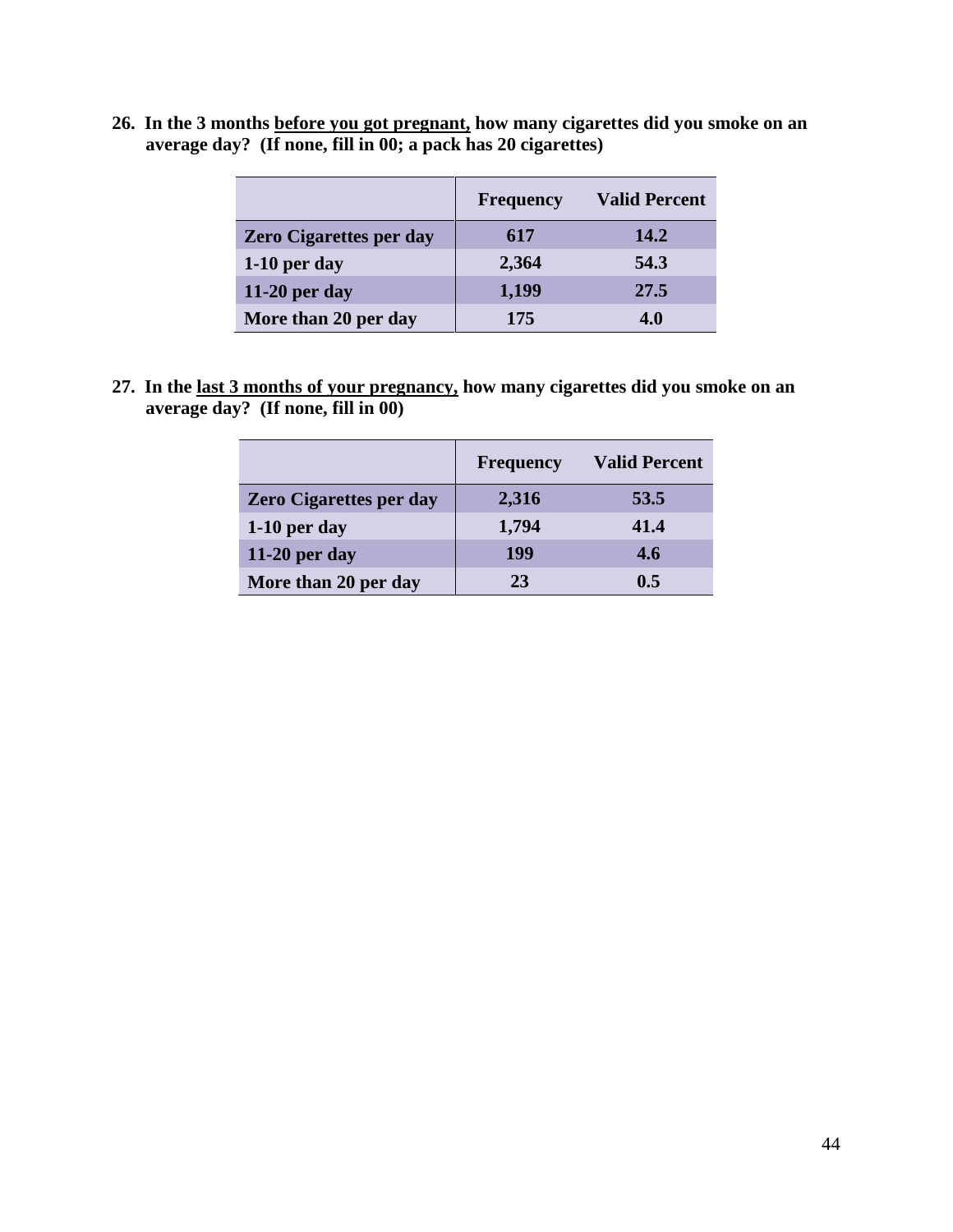### **PRENATAL CARE**

**The next questions are about the prenatal care that you received during this pregnancy. Prenatal care includes visits to a doctor, nurse, or health care worker before your baby was born to checkups and advice about pregnancy.**

**28. During any of your prenatal care visits, did a doctor, nurse, or other health care professional provide you with information about any of the things listed below? (mark all that apply)**

|                                                               | <b>Frequency</b> | <b>Valid Percent</b> |
|---------------------------------------------------------------|------------------|----------------------|
| How smoking during pregnancy may affect baby                  | 10,941           | 52.3                 |
| <b>Breastfeeding my baby</b>                                  | 14,461           | 69.1                 |
| How drinking alcohol during pregnancy may affect baby         | 10,591           | 50.6                 |
| Using a seatbelt during pregnancy                             | 8,952            | 42.8                 |
| <b>Medicines safe to take during pregnancy</b>                | 16,944           | 81.0                 |
| How using illegal drugs may affect baby                       | 8,445            | 40.4                 |
| How using prescription medications may affect baby            | 10,167           | 48.6                 |
| Doing tests on me/baby to screen for birth defects/diseases   | 15,839           | 75.7                 |
| What to do if feel depressed during pregnancy/after baby born | 11,125           | 53.2                 |
| Physical abuse to women by their husbands or partners         | 6,025            | 28.8                 |
| Signs and symptoms of preterm labor                           | 12,937           | 61.8                 |
| What to do if labor starts early                              | 13,680           | 65.4                 |
| How to monitor changes in baby's activity during pregnancy    | 15,673           | 74.9                 |
| What to do if baby had not felt as active as expected         | 15,630           | 74.7                 |
| Oral health or dental care during pregnancy                   | 9,174            | 43.9                 |
| Not provided with any information listed above                | 986              | 4.7                  |

# **29. Were you tested for HIV/AIDS during this pregnancy?**

|                                                   | <b>Frequency</b> | <b>Valid Percent</b> |
|---------------------------------------------------|------------------|----------------------|
| Yes                                               | 8,390            | 40.1                 |
| N <sub>0</sub>                                    | 6,537            | 31.2                 |
| No, offered testing, but didn't want to be tested | 370              | 1.8                  |
| I don't know                                      | 5,035            | 24.1                 |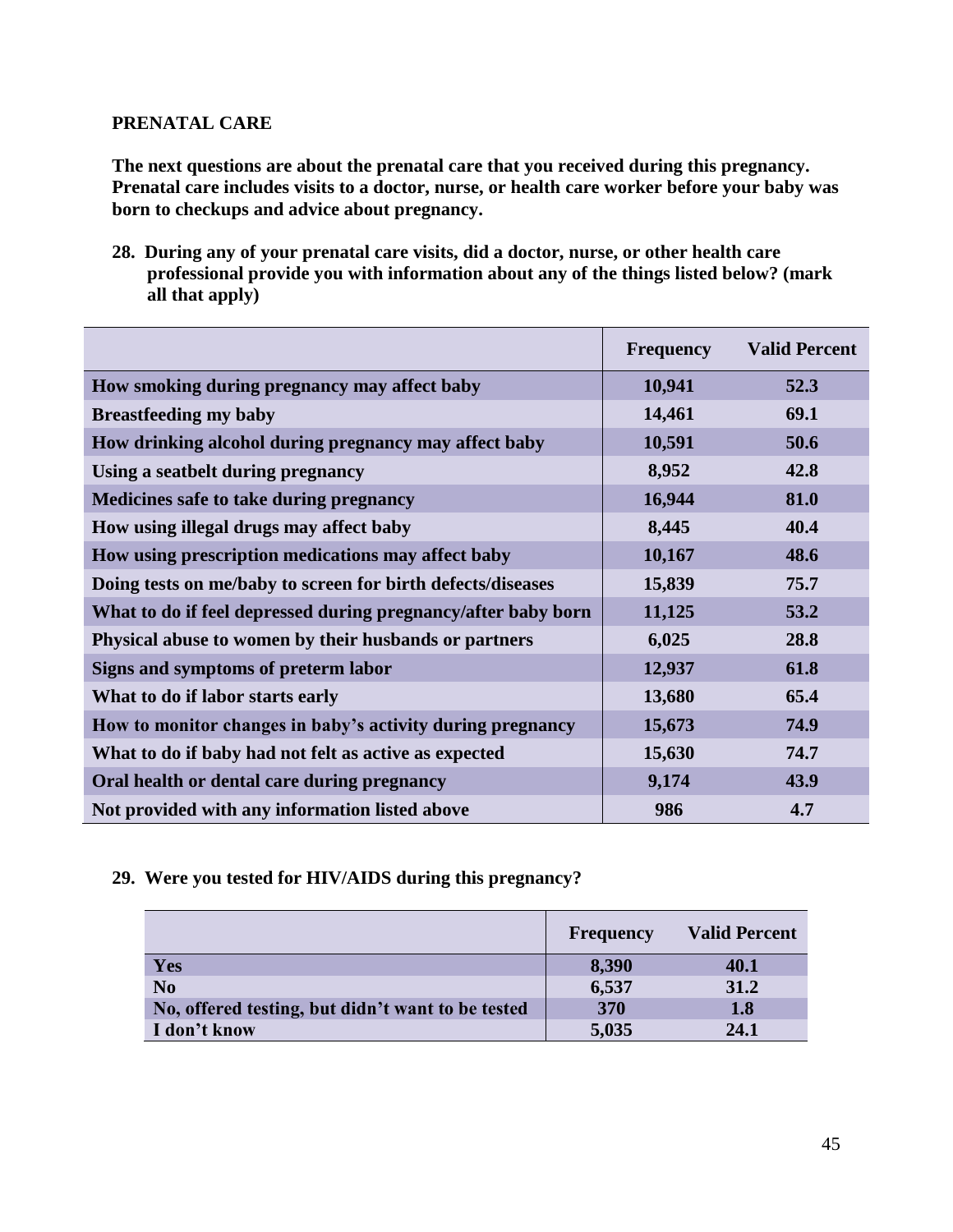**30. Did you get a flu shot during this pregnancy?**

|                                                 | Frequency | <b>Valid Percent</b> |
|-------------------------------------------------|-----------|----------------------|
| Yes                                             | 13,069    | 64.5                 |
| No – Received a flu shot before became pregnant | 1,332     | 6.6                  |
| No – Did not want a flu shot during pregnancy   | 2,428     | 12.0                 |
| No – Doctor said to wait until after pregnancy  | 133       | 0.7                  |
| No – Do not ever get flu shots                  | 2,879     | 14.2                 |
| No - Flu shot was not available                 | 407       | 2.0                  |

### **HOSPITAL CARE**

**31. During the first 24 hours following the birth of your baby, did the hospital staff encourage you to breastfeed?**

|                | <b>Frequency</b> | <b>Valid Percent</b> |
|----------------|------------------|----------------------|
| Yes            | 17,037           | 84.2                 |
| N <sub>0</sub> | 2,709            | 13.4                 |
| Don't remember | 496              | 2.5                  |

**32. During the course of your pregnancy or time in the hospital, has a doctor, nurse, or other healthcare professional provided you with information or scheduled a time to discuss any of the follow? (mark all that apply)**

|                                                              | Frequency | <b>Valid Percent</b> |
|--------------------------------------------------------------|-----------|----------------------|
| Action steps to take to decrease frustration when baby cries | 9,495     | 45.4                 |
| How to lay my baby down to sleep                             | 12,044    | 57.6                 |
| Dangers of shaking an infant                                 | 9,055     | 43.3                 |
| Did not receive information and have not scheduled a time    | 6,323     | 30.2                 |

**33. In which of the following positions do you plan to lay your baby down to sleep most of the time?**

|                                                | <b>Frequency</b> | <b>Valid Percent</b> |
|------------------------------------------------|------------------|----------------------|
| On his/her back                                | 18,802           | 93.1                 |
| On his/her side                                | 421              | 2.1                  |
| On his/her stomach                             | 38               | 0.2                  |
| No preference, whatever seems most comfortable | 927              | 4.6                  |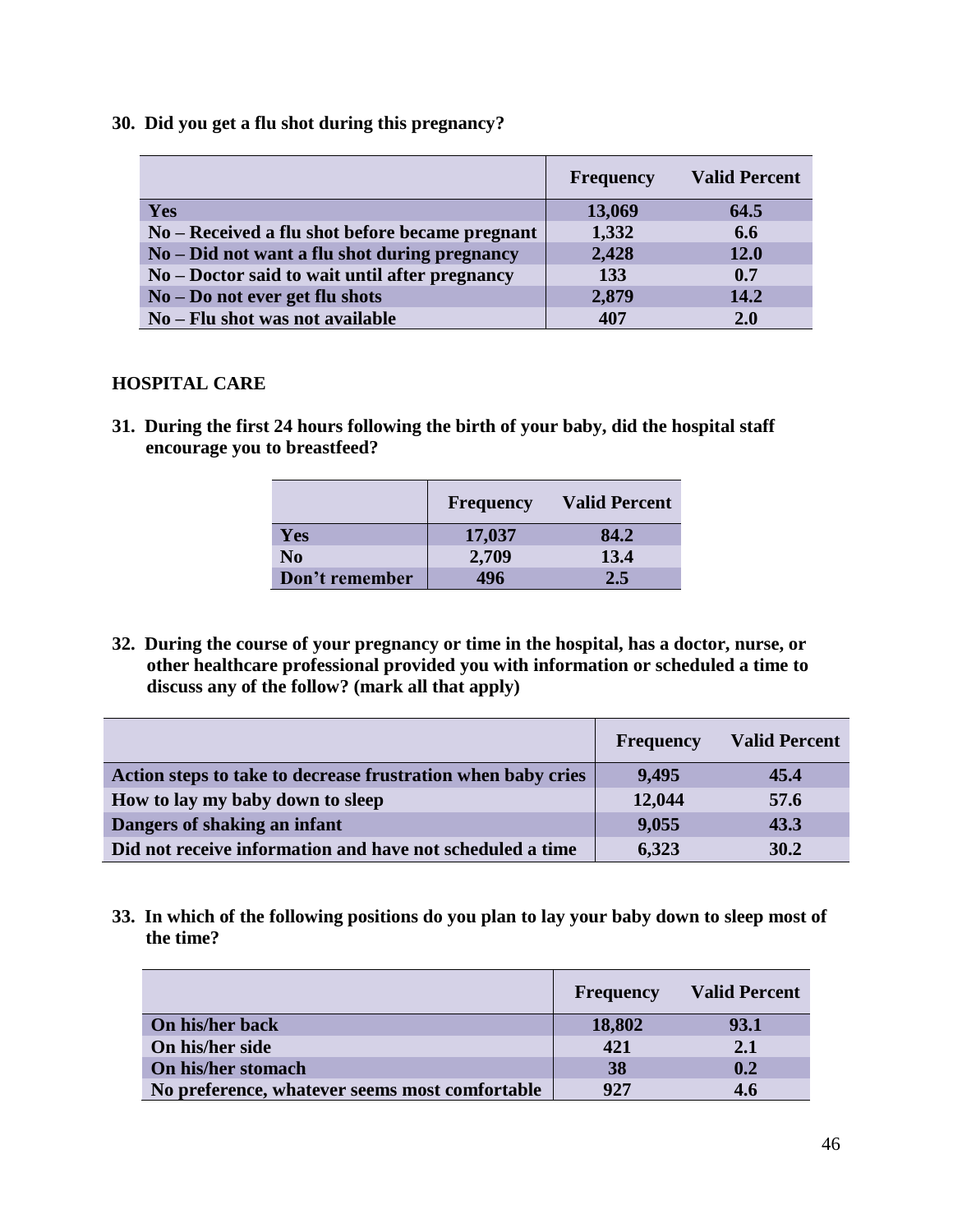**34. Listed below are some location or descriptions of where a new baby might sleep. For each on, please mark yes, no or not sure for whether you think your baby will ever sleep in a similar way for naps or at night.**

|                 | <b>Frequency</b> | <b>Valid Percent</b> |
|-----------------|------------------|----------------------|
| Yes             | 19,951           | 99.0                 |
| No              | 74               | 0.4                  |
| <b>Not sure</b> | 121              | 0.6                  |

# *In a crib, bassinet, or portable crib*

### *With pillows nearby or under him/her*

|                 | <b>Frequency</b> | <b>Valid Percent</b> |
|-----------------|------------------|----------------------|
| Yes             | 301              | 1.6                  |
| N <sub>0</sub>  | 17,913           | 95.8                 |
| <b>Not sure</b> | 494              | 2.6                  |

#### *With bumper pads*

|                 | <b>Frequency</b> | <b>Valid Percent</b> |
|-----------------|------------------|----------------------|
| Yes             | 1,264            | 6.8                  |
| N <sub>0</sub>  | 16,242           | 87.3                 |
| <b>Not sure</b> | 1,106            | 5.9                  |

### *Covered with a loose blanket*

|                 | <b>Frequency</b> | <b>Valid Percent</b> |
|-----------------|------------------|----------------------|
| Yes             | 1,056            | 5.7                  |
| N <sub>0</sub>  | 16,660           | 89.4                 |
| <b>Not sure</b> | 918              | 1.9                  |

### *With stuffed toys*

|                 | <b>Frequency</b> | <b>Valid Percent</b> |
|-----------------|------------------|----------------------|
| Yes             | 113              | 0.6                  |
| No              | 18,189           | 97.9                 |
| <b>Not sure</b> | 283              | 1.5                  |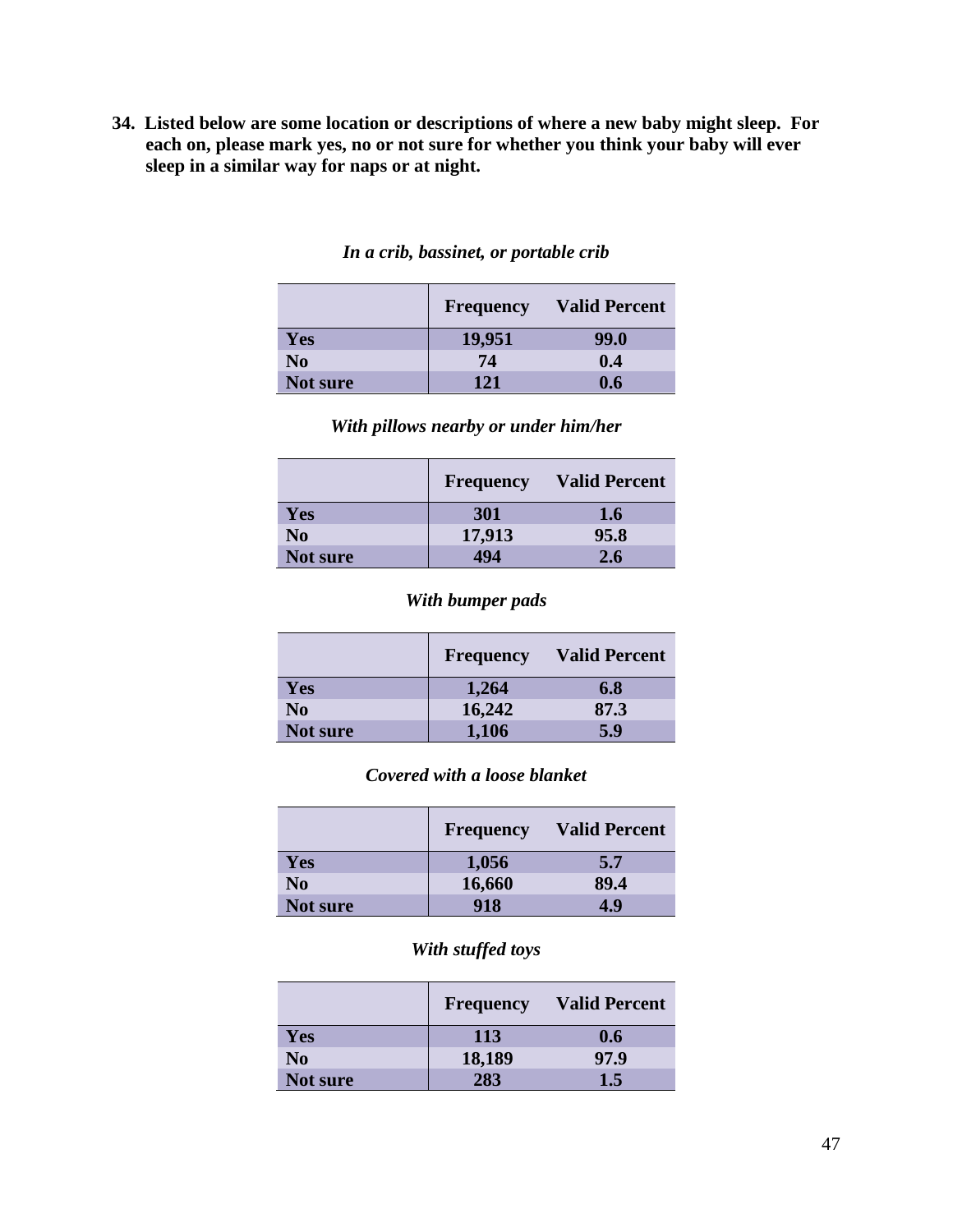### *In a bed with me or another person*

|                | <b>Frequency</b> | <b>Valid Percent</b> |
|----------------|------------------|----------------------|
| Yes            | 783              | 4.2                  |
| N <sub>0</sub> | 16,633           | 88.8                 |
| Not sure       | 1,317            | 7.0                  |

**35. This question asks about things that may have happened at the hospital where your new baby was born. For each item, mark No if it did not happen or Yes if it did.** 

|                                                                           | Yes              |                                | No               |                                |
|---------------------------------------------------------------------------|------------------|--------------------------------|------------------|--------------------------------|
|                                                                           | <b>Frequency</b> | <b>Valid</b><br><b>Percent</b> | <b>Frequency</b> | <b>Valid</b><br><b>Percent</b> |
| I breastfed my baby in the<br>hospital                                    | 15,888           | 81.0                           | 3,722            | <b>19.0</b>                    |
| Hospital staff gave me information<br>about breastfeeding                 | 16,897           | 86.9                           | 2,546            | 13.1                           |
| Skin-to-skin contact within the<br>first hour of life                     | 16,278           | 83.5                           | 3,207            | 16.5                           |
| <b>Breastfed in the first hour after</b><br>my baby was born              | 12,469           | 64.3                           | 6,911            | 35.7                           |
| Hospital staff helped me learn<br>how to breastfeed                       | 13,717           | 72.3                           | 5,244            | 27.7                           |
| <b>Hospital staff told me to</b><br>breastfeed whenever my baby<br>wanted | 12,984           | 68.3                           | 6,021            | 31.7                           |
| I am feeding my baby                                                      | 18,026           | 94.0                           | 1,144            | 6.0                            |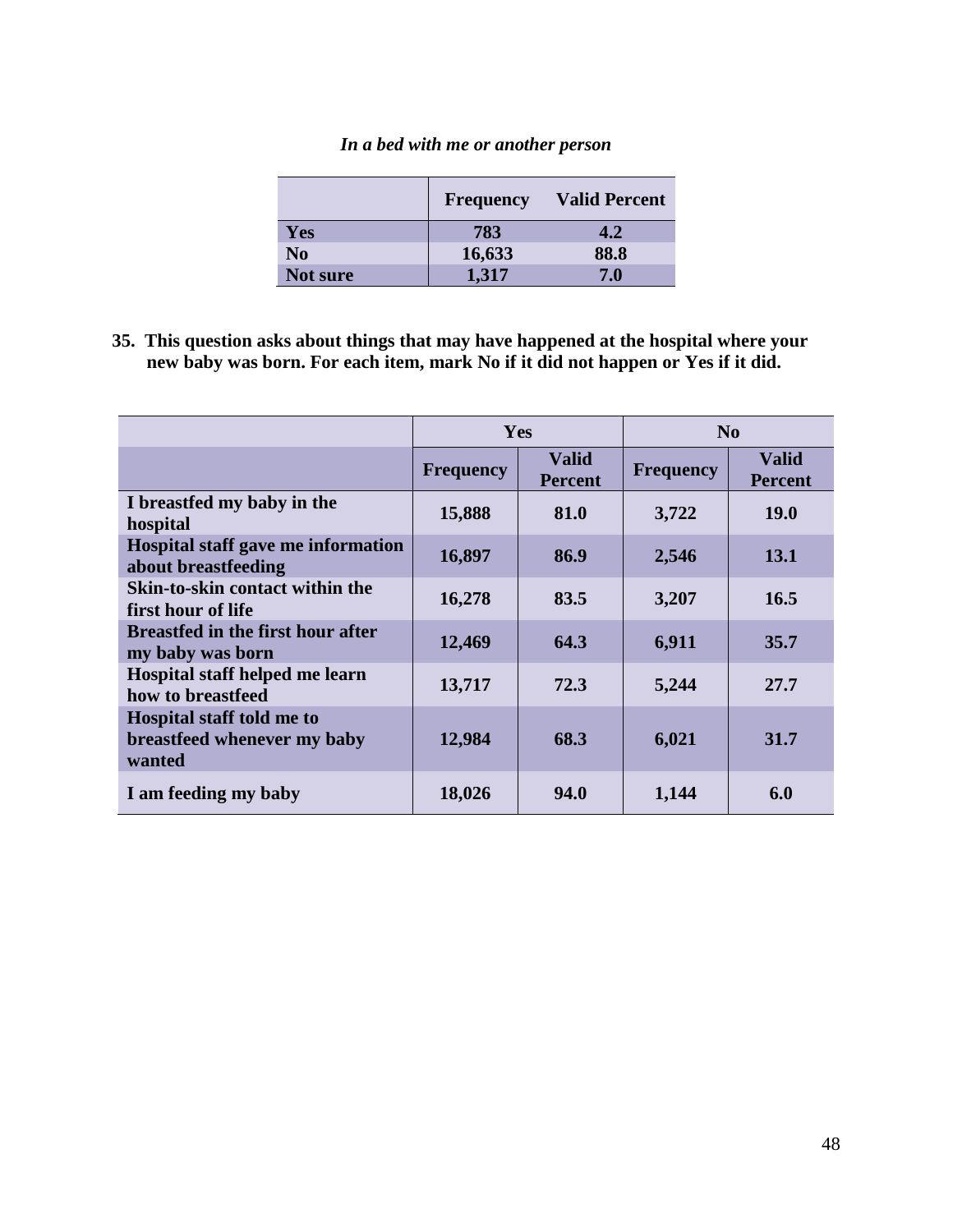**36. Before or after your new baby was born, did you receive information about breastfeeding from any of the following sources? For each one, mark No if you did not receive information from this source or Yes if you did.** 

|                                                  | Yes              |                                | N <sub>0</sub>   |                                |
|--------------------------------------------------|------------------|--------------------------------|------------------|--------------------------------|
|                                                  | <b>Frequency</b> | <b>Valid</b><br><b>Percent</b> | <b>Frequency</b> | <b>Valid</b><br><b>Percent</b> |
| My doctor                                        | 11,820           | 63.4                           | 6,809            | 36.6                           |
| Nurse, midwife, or doula                         | 13,233           | 72.2                           | 5,090            | 27.8                           |
| <b>Breastfeeding or lactation</b><br>specialist  | 10,044           | 56.0                           | 7,878            | 44.0                           |
| Baby's doctor/healthcare provider                | 8,080            | 46.3                           | 9,366            | 53.7                           |
| <b>Breastfeeding support group</b>               | 1,971            | 11.5                           | 15,149           | 88.5                           |
| <b>Breastfeeding hotline/toll-free</b><br>number | 767              | 4.5                            | 16,213           | 95.5                           |
| <b>Family or friends</b>                         | 9,667            | 54.5                           | 8,075            | 45.5                           |
| <b>Other</b>                                     | 343              | 9.0                            | 3,475            | 91.0                           |

**37. Were you offered long acting contraception (IUD/implant) when your baby was born?** 

|                         | <b>Frequency</b> | <b>Valid Percent</b> |
|-------------------------|------------------|----------------------|
| Yes                     | 2,722            | <b>14.0</b>          |
| <b>No – SKIP TO 039</b> | 16,670           | 86.0                 |

**38. Will you, or have you received the long acting contraception (IUD/implant)?**

|     | <b>Frequency</b> | <b>Valid Percent</b> |
|-----|------------------|----------------------|
| Yes | 1,115            | 42.6                 |
| No  | 1,504            | 57.4                 |